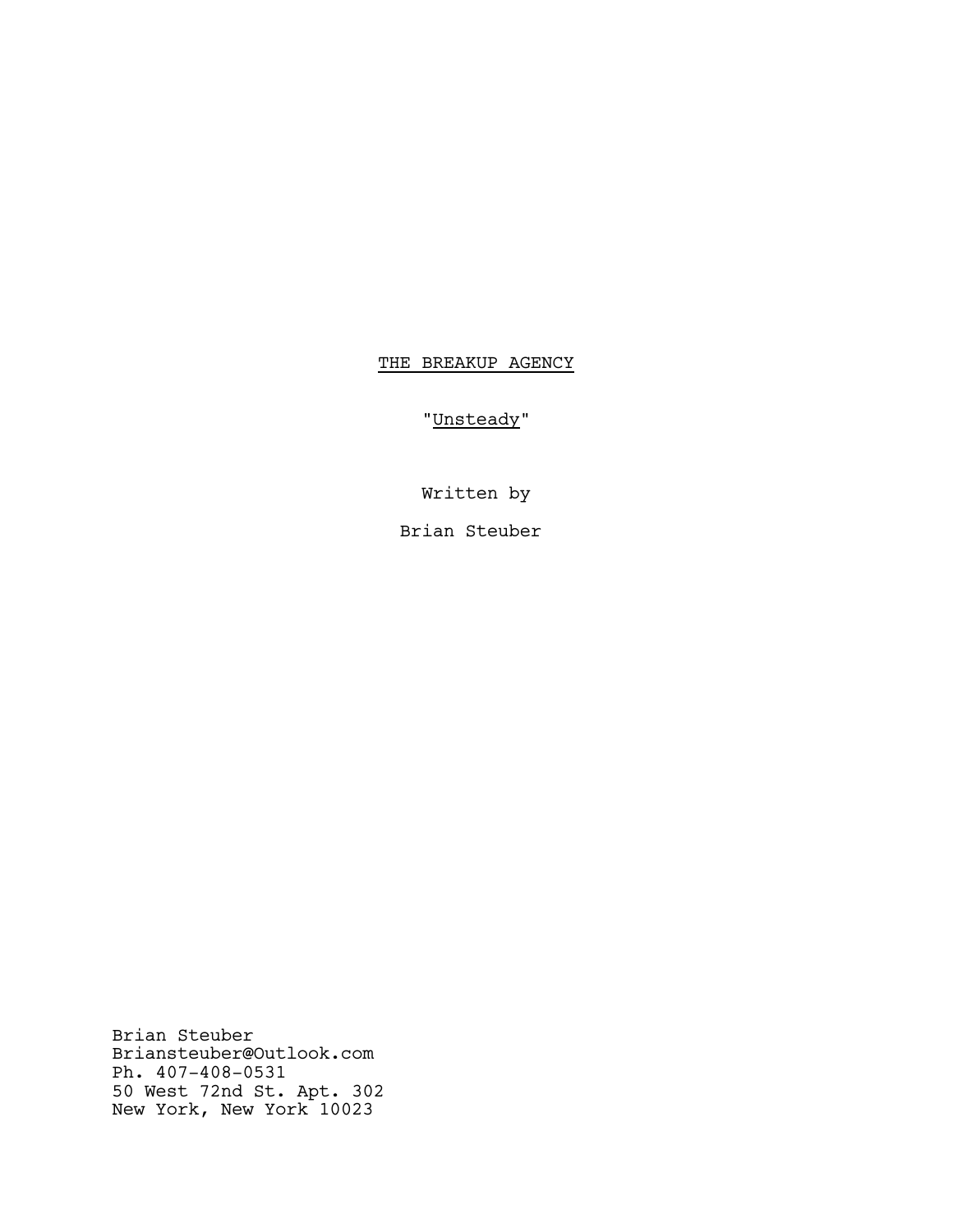EXT. BRIAN'S APARTMENT - NIGHT

BRIAN, African-American, soldier in his early 20s, has NATALIE, Caucasian, in her early 20s slung over his right shoulder as she is punching him in the back.

> NATALIE Put me down! I will have you arrested for battery!

Brian fumbles with the keys. He finally opens the door and attempts to take a step into the apartment. He forgets to step up in to it. Both of them crash to the ground. Natalie slides across the floor and into the wall.

> NATALIE (CONT'D) I hope you die in Iraq!

## BRIAN

What?

INT. BRIAN'S APARTMENT - FOYER - NIGHT

Natalie's still drunk from the nights activities slowly crawls away into the bedroom.

INT. BRIAN'S APARTMENT - KITCHEN - NIGHT

Brian scrambles to his feet and goes into the kitchen and fumbles around for a knife. He finds one , walks around the kitchen counter and sees Natalie is not there. He stumbles into the bedroom.

INT. BRIAN'S APARTMENT - BEDROOM - NIGHT

Brian hands the kitchen knife to Natalie.

## BRIAN

Here!

Natalie slashes at Brian's stomach sideways and attempts to forward thrust the knife into his stomach.

Brian grabs her hand just in time to have the tip inserted a quarter of an inch. Brian snatches the knife out her hand and chucks it into the wall, handle first. The knife creates a hole with the blade sticking out.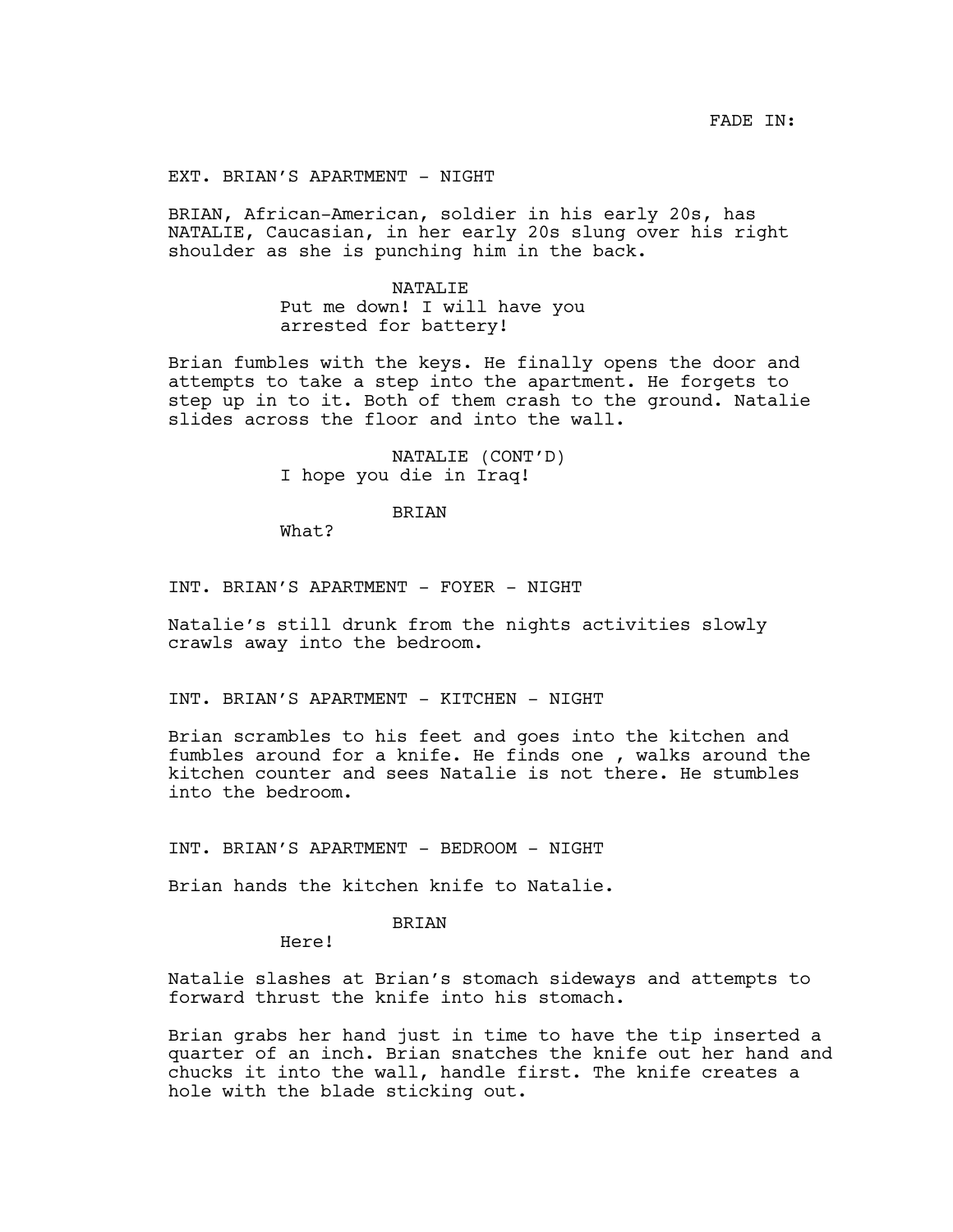Brian and Natalie both look at each other in disbelief. She slaps Brian repeatedly as he tries to sit her down on the bed.

> BRIAN (CONT'D) Stop it damn it! Stop! What is your problem? Sit down and let me explain what happened.

Natalie temporarily calms down as Brian squats down in front of her and places his hands on her knees. She front kicks Brian into the wall behind him. A loud thud created by the front kick shakes the wall and a large picture crashes to the floor.

Brian leaps to his feet as Natalie and him are nose to nose. She attempts to slap him again. He grabs her hand in mid swing and throws it down to her side. Brian picks her up by her armpits and toss her on the bed.

> BRIAN (CONT'D) What the hell is your problem huh? I told you what the truth was and you still don't believe me? But you're going to believe a person that you don't even know! Open your eyes! Jesus Christ woman!

EXT. BRIAN'S APARTMENT - FRONT DOOR - NIGHT

POLICE OFFICERS approach and knock on the door.

POLICE OFFICER #1 This is the police! Open the door!

Brian scrambles to get a shirt, walks by a mirror and realizes there is enough blood coming out of the superficial wounds that it looks worse than it truly is. Brian grabs a towel and wipes the blood off. He puts on his military issued brown T-shirt and jumps into his desert camouflage pants.

As Brian opens the door, he is met with 2 blinding beams from the officer's flashlights.

> POLICE OFFICER #2 We received a call about a domestic disturbance at this residence. Is anyone hurt?

One of the police officers lowers his oppressive flashlight down, as the other is still blinding Brian. Natalie comes out from around the corner. The police officer moves the light to her face.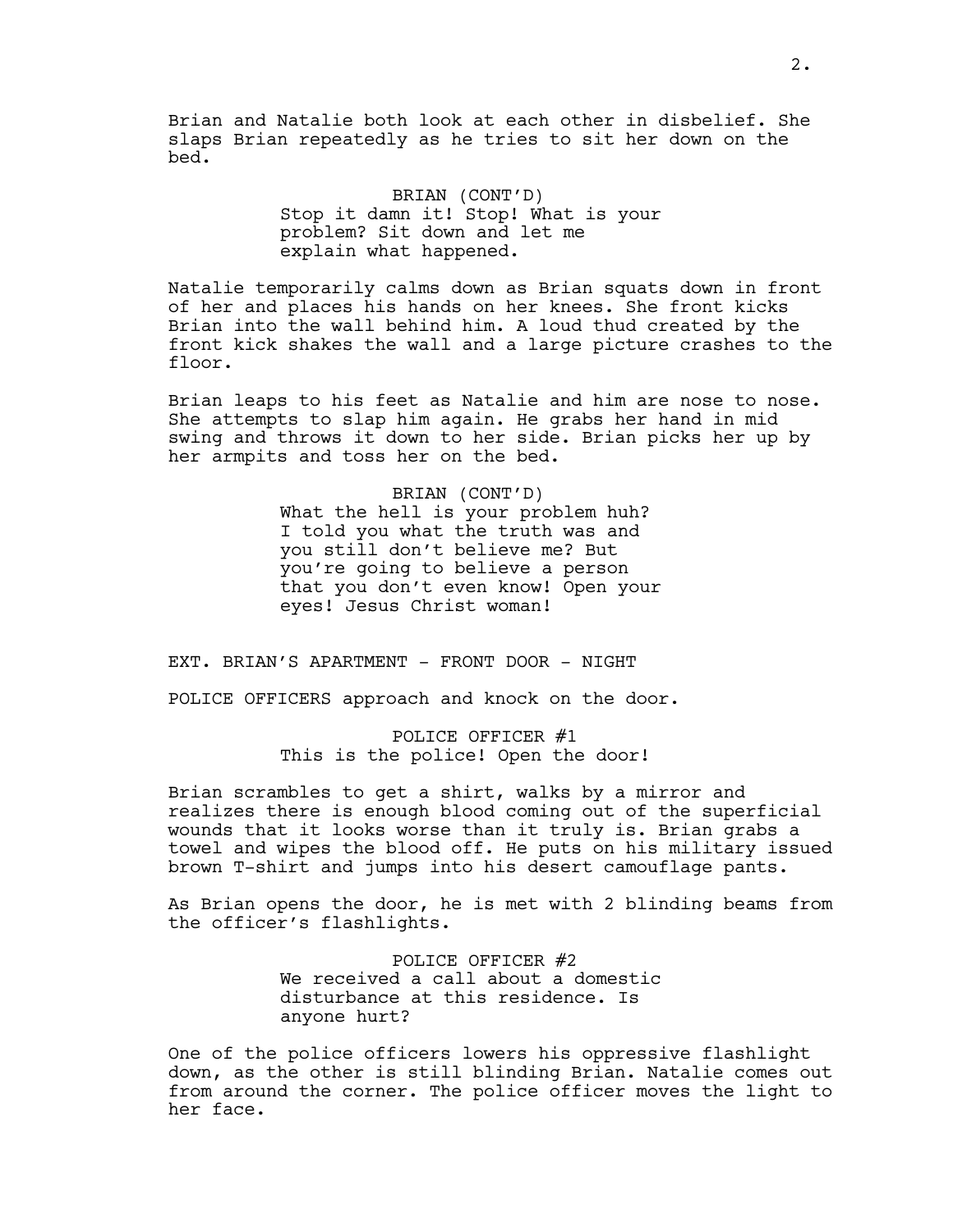Brian's face is contorted with him holding back emotions and physical pain. He lowers his head as he knows he is going to jail.

#### NATALIE

No sir, nothing is going on here. We were just arguing because he is deploying to Iraq in the morning with the 4th Infantry Division.

The police officers look at each other; extend their hands to brian as he has a look of total confusion met with relief.

> POLICE OFFICER #1 We thank you for your service sir and comeback in one piece.

Brian still with the look of utter confusion with a side of relief shakes their hand and nods his head. As Brian shakes the last officer's hand. The officer retracts his hand and see's blood. The police officer motions with his head over to the other officer. They both look at Brian.

> POLICE OFFICER #1 (CONT'D) Are you OK?

BRIAN I'm good officer just exhausted. Thank you and sorry to waste your time.

Brian lets the front door close as he watches the police leave. He turns around, shuts the apartment door behind him. He is met with a right hook. WHACK

Brian falls to the floor and quickly comes to. As soon as he opens his eyes. Natalie's dirty foot is quickly descending upon his face and is stomped unconscious.

FADE TO BLACK.

# BRIAN (V.O.)

So you want to be a soldier huh? This is how my second marriage started. Yeah I said my second marriage. Oh yeah and my first deployment to Iraq started too. Well, it was one of those emotional impulses accelerated by being in the military and fueled by fear and loneliness.

(MORE)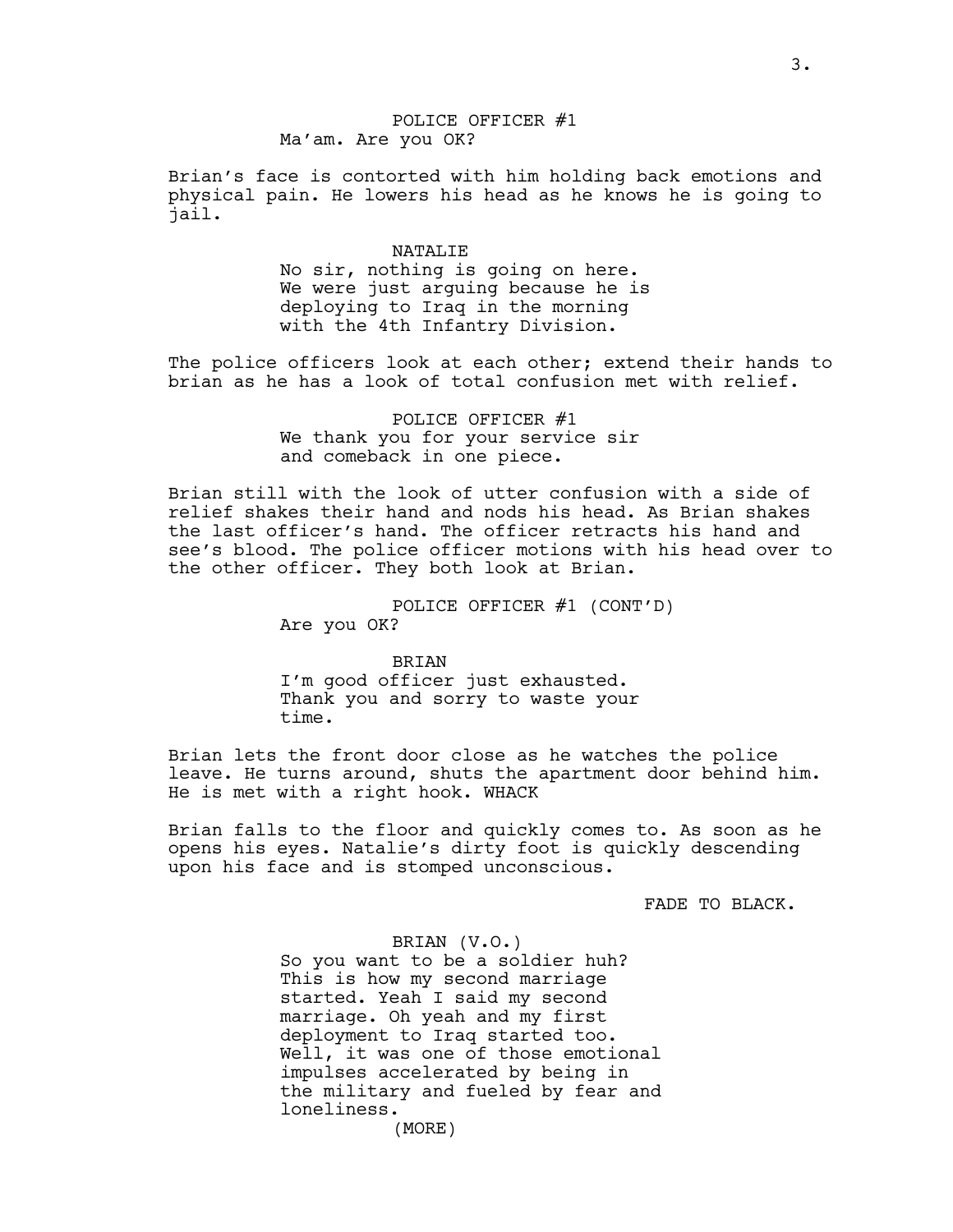I realize it now that I was already fighting a war before the real one started. BRIAN (V.O.) (CONT'D)

FADE IN:

INT. HOSPITAL - PADDED ROOM - DAY

Brian sits at his table writing on a piece of paper. A noose made out of bed sheets hangs over his bed.

> BRIAN (V.O.) Yeah that's me. Sitting at the table and I'm not going to lie. I need to be here. But I don't want to be. How did I go from getting stabbed to being here? Well to be honest. My best friends pushed me to be here. It sucks. But their loyalty transcends the word brotherhood and was a bond that was forged on the battlefield through the proverbial, blood, sweat and many tears. As you can see I have all my limbs. Thank God. But, the wounds you can't see are the ones that are the most damaging. I know this, but I deny it. I would have rather lost a physical body part to show why I am the way I am now. I know I need to find a reason a reason to live a normal life and one with actual purpose. But I'm stuck once again in a cycle of finding the right person for the wrong reasons at the right time once again. Can I break this cycle? Sure. But I need some help. I feel helpless because I can't take another loss because that would make me 0-2. I'll comeback to what happened during my deployment after I tell you what happened after it.

> > CUT TO:

EXT. BRIAN'S ROOM - DAY - 2 YEARS LATER

An ORDERLY, Caucasian, large frame, early 40s walks in.

ORDERLY Sir, you have a guest.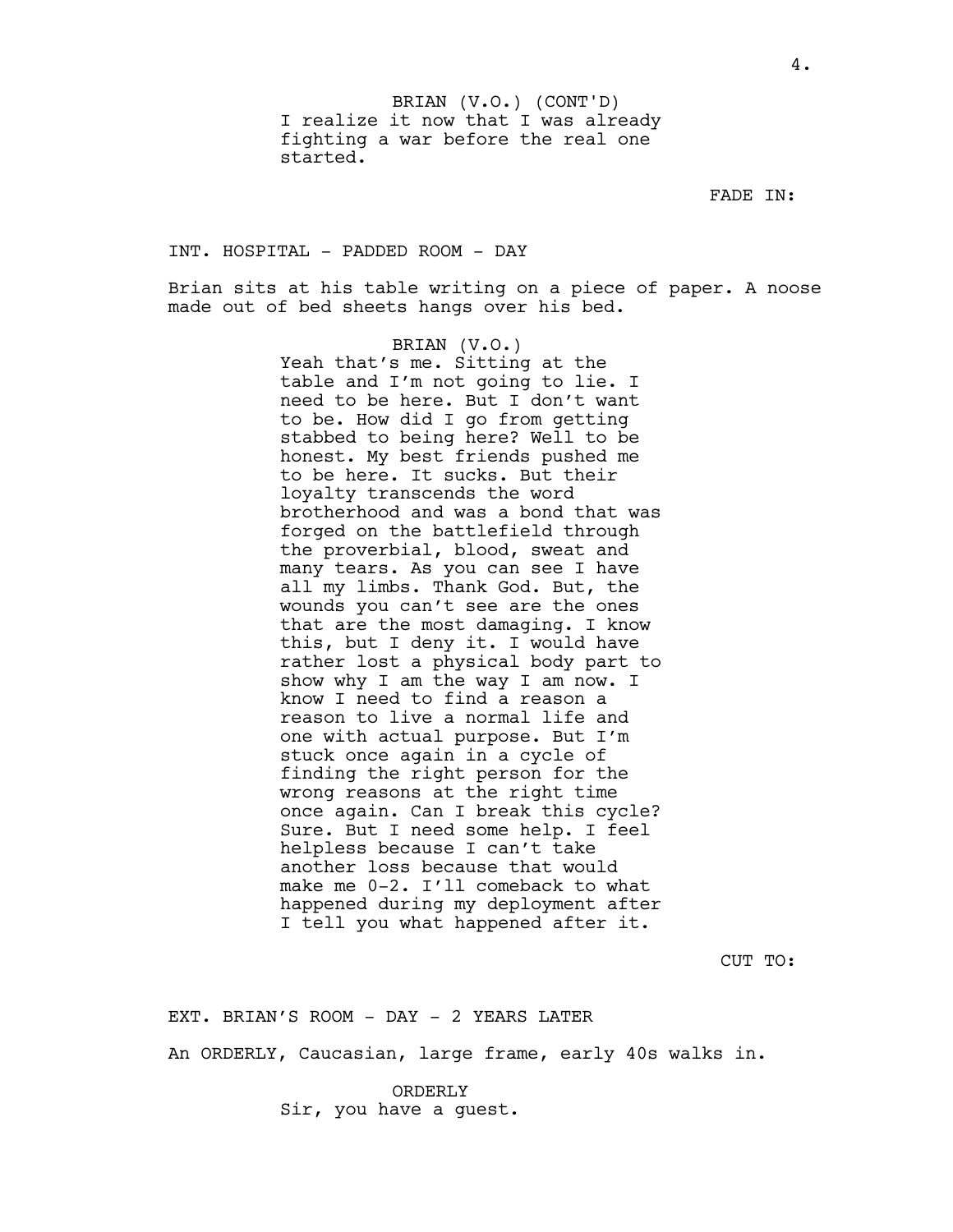The Orderly looks at Brian writing and notices the noose hanging from the pipes above. He walks over to it and shakes on it.

> ORDERLY (CONT'D) Come on sir. Get rid of this thing. Sir, I've warned you about this countless times. This is your last warning.

Brian grins wide.

BRIAN Hey man, I use this thing as a rope climb you know for working out. It's something that you know nothing about, apparently.

Brian taps the Orderly on the belly.

ORDERLY Hey man. Get up and lets go. Medications first then your guest.

The Orderly taps Brian on the shoulder and gently guides him out his room and into the media room

INT. MEDIA ROOM - DAY

The Orderly motions for Brian to wait a moment as he goes to the medication dispenser window and grabs the tiny paper cup labeled THISAIN TREAL with pills in it and a small cup of water. The Orderly hands Brian both paper cups.

Brian has a look of confusion as he mouths the words on the paper cup labeled Thisain Treal. He shrugs his shoulders and tosses back the pills in an exaggerated motion and brings the small cup of water above his head and pours in into his mouth. The Orderly doesn't seem amused. Brian crushes both cups in his hand and tosses them into the air one at a time. He swaps at both of them and hits them away.

Brian turns to the Orderly with his hands raised. The Orderly still with the same look of non-amusement, motions for Brian to sit down at the table. Brian motions for the Orderly to leave.

In walks BUCKET, very large Samoan in his early 30s, with a military issued duffle bag on his back.

Brian notices Bucket walking in and moves toward Bucket with a mile wide grin as they embrace. Brian motions for Bucket to take a seat.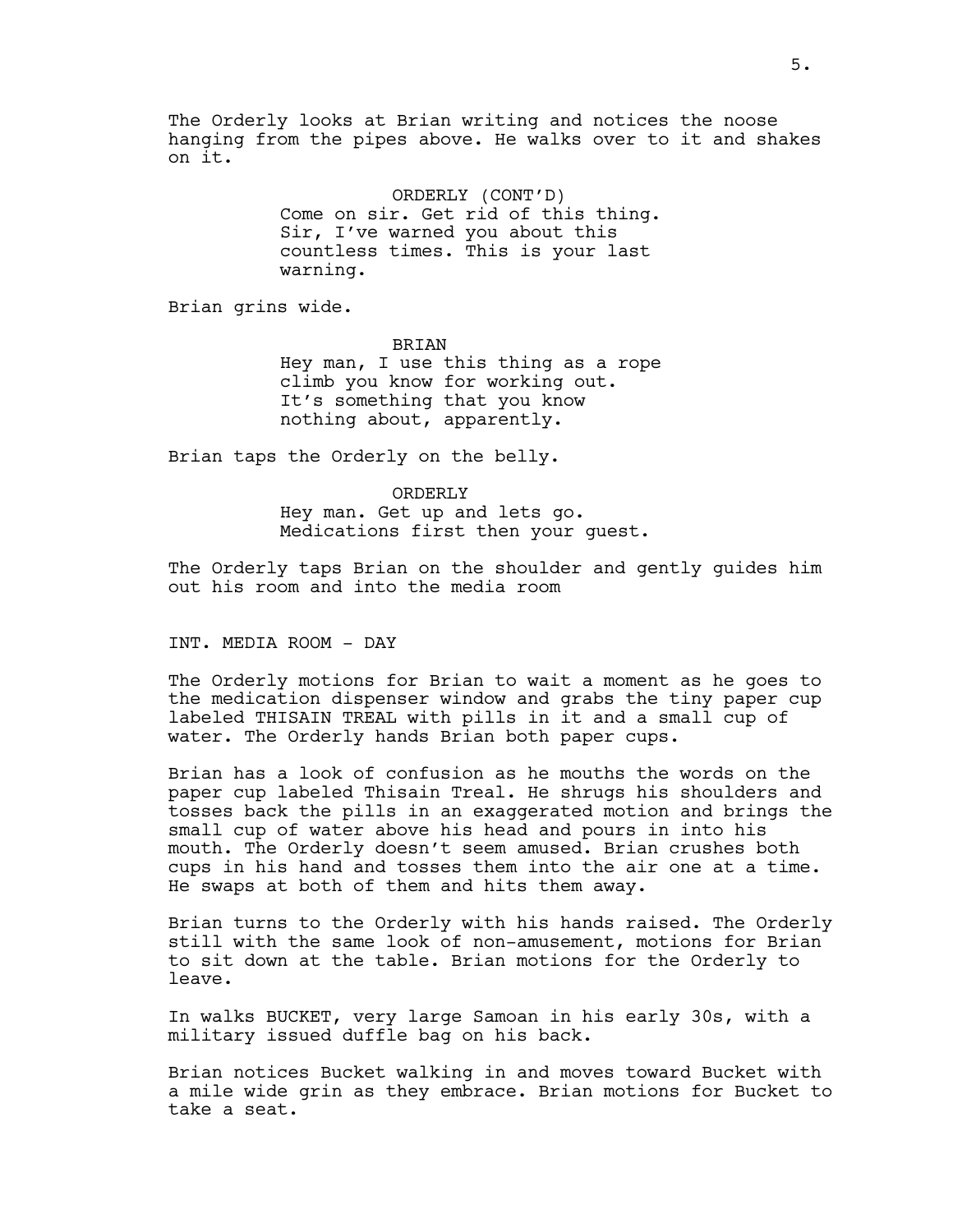### BUCKET

What's up bro. How are you feeling?

### BRIAN

Better I think my brother. Wait. Why do have you have our deployment duffle bag with you?

### BUCKET

I'll show you what's in this thing after I tell you what's happened to Chris and I ever since you've been in here. Scouts honor.

BRIAN

Deal.

BUCKET How long you got left man?

#### BRIAN

I have about a week left until I can leave here. Do you realize there are people here that are actually broken? We are all soldiers in here, but goddamn it. Some of our fellow brothers and sisters in here completely gone. I feel as if I am in the minority here. With a small amount of issues.

#### BUCKET

A small amount of issues? Brother, your the issue daddy. You just broke in half man. Plain and simple. You erupted in a safe place when others like you were not as fortunate to implode in. Plus, you didn't become a statistic. You know. The 22 a day and all. For that we are proud of you my brother. But, Chris and I hate how it went down man.

#### BRIAN

I know my brother. I was a total blue falcon.

### BUCKET

Yes you were. But the thing is we don't care. We are family you know.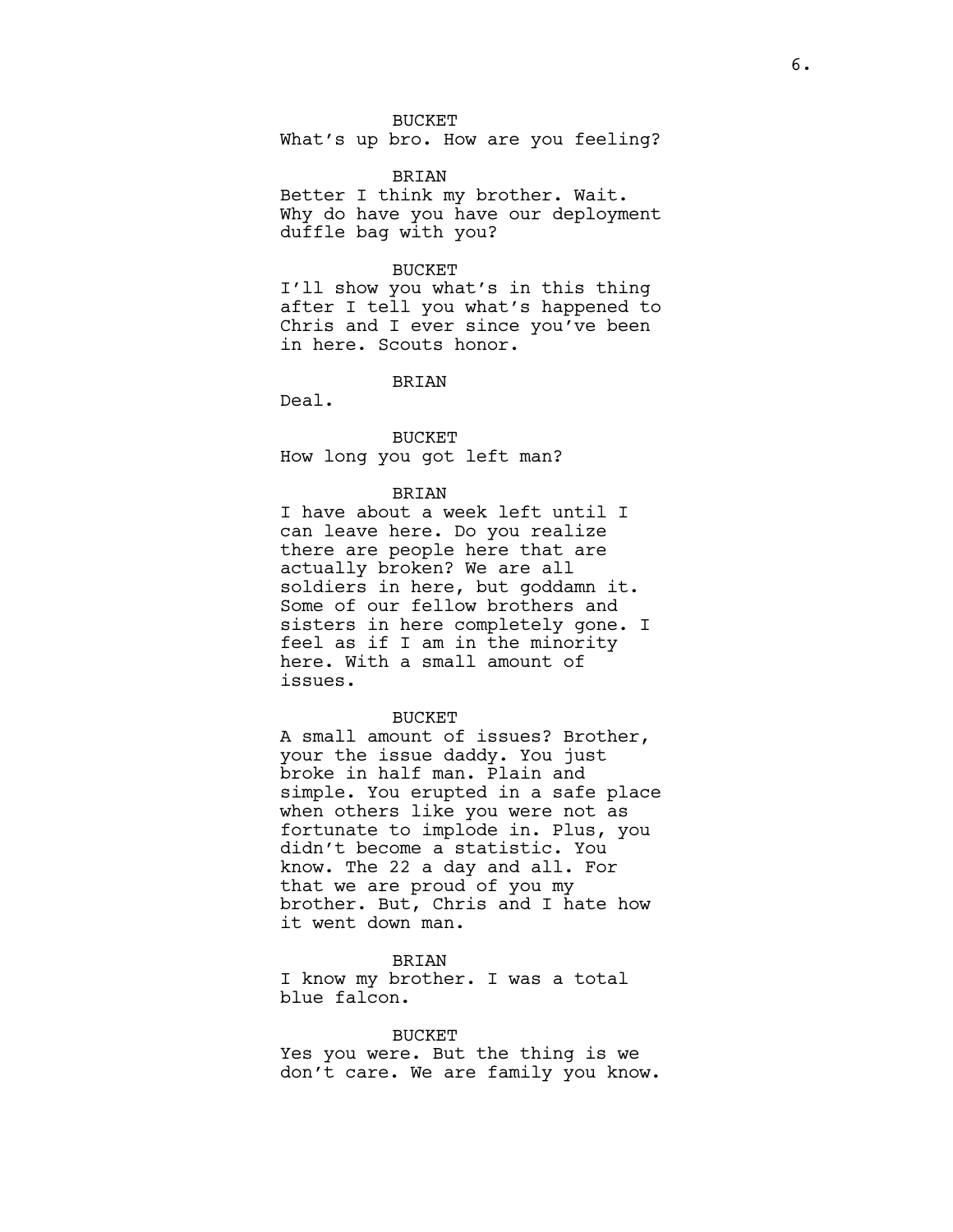**BRIAN** 

Thanks man. I appreciate it.

BUCKET Well. Chris and I have some news to tell you.

BRIAN Did you break up with your boyfriend?

BUCKET Dude, come on. The answer is yes. But that's another story for another time and not the point of this call.

BRIAN Oh? Please continue.

BUCKET Well, Chris and I are going to be on the news tomorrow.

**BRIAN** What? Umm. What?

BUCKET Like I said we are going to be on the news.

## **BRIAN**

What?

BUCKET OK. Do remember why you were brought to the place of padded rooms and Jello?

## BRIAN

Yeah but it's hazy you know with all these medications they're having me scarf down.

## BUCKET

Well, we thought you needed some help in the execution department of things. Because you always talked about leaving Natalie once you got out of the military. But you never were fully able to. So we got tired of seeing you struggle and we just helped that along a little.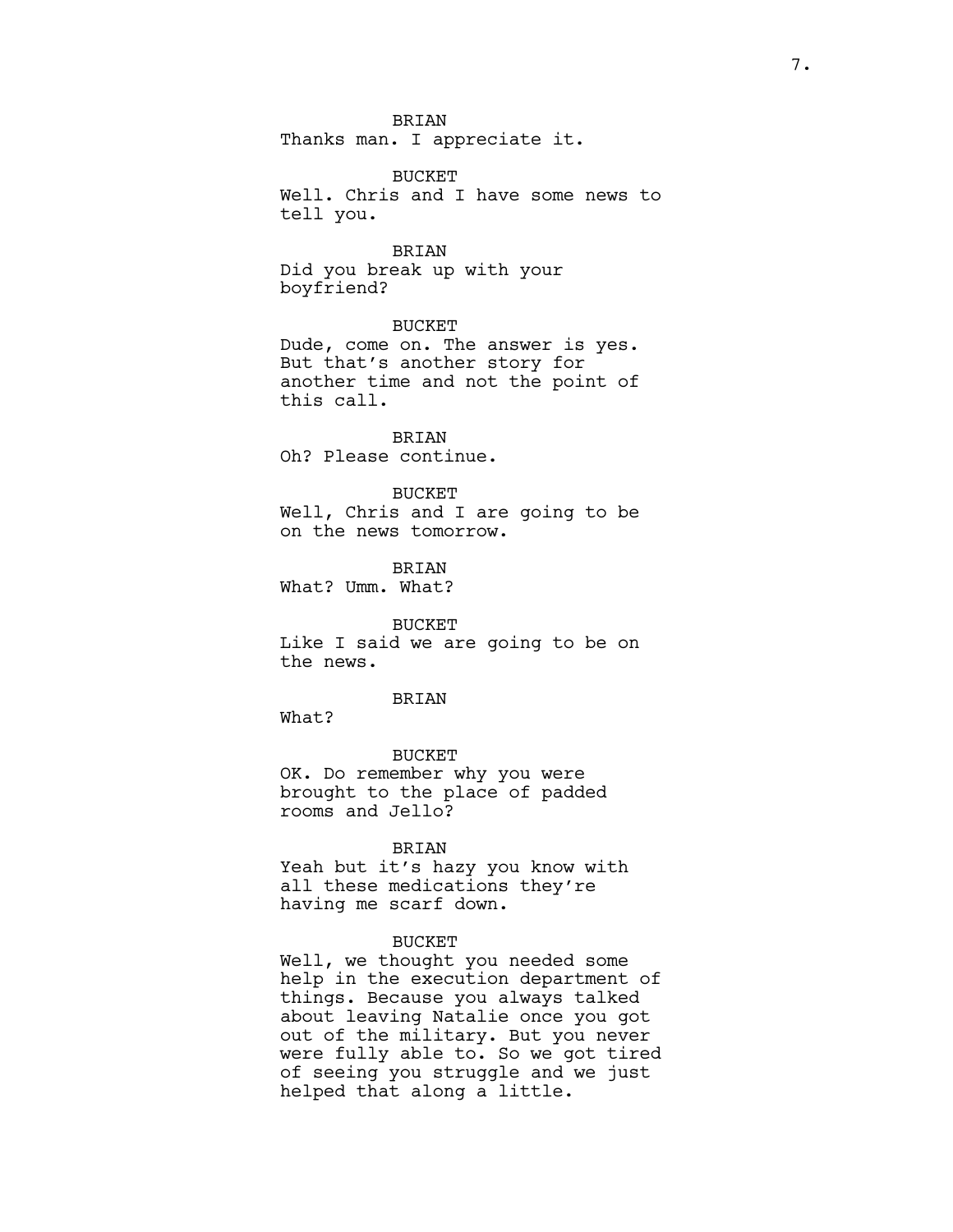BUCKET All right here it goes.

FADE TO:

INT. BUCKETS GARAGE - AFTERNOON - DAYS EARLIER

Brian, CHRIS, Caucasian, Northeasterner, in his late 30s and Bucket are in Bucket's garage. Drinking beer and smoking cigars.

> **CHRIS** What in the hell are you going to do about Natalie?

Chris points to Brian.

BRIAN

Me?

**CHRIS** Yes you dummy. You're the one who's married to that succubus, that jezebel.

Brian interrupts.

BRIAN No, No, No she's the scarlet of the scrotum and the tart of the taint.

Bucket interrupts Brian.

BUCKET No. She is the surveyor of semen. She loves all dick's, just not yours.

Bucket stands up and starts doing the "UMPA LOOMPA DANCE"

BUCKET (CONT'D) Umpa loompa dupity do. How many times, can she cheat on you? Umpa loompa dupity de, if you saw her right now, she'd be on her knees.

Bucket drops to the ground on his knees his eyes are closed and he makes the motion of performing oral sex.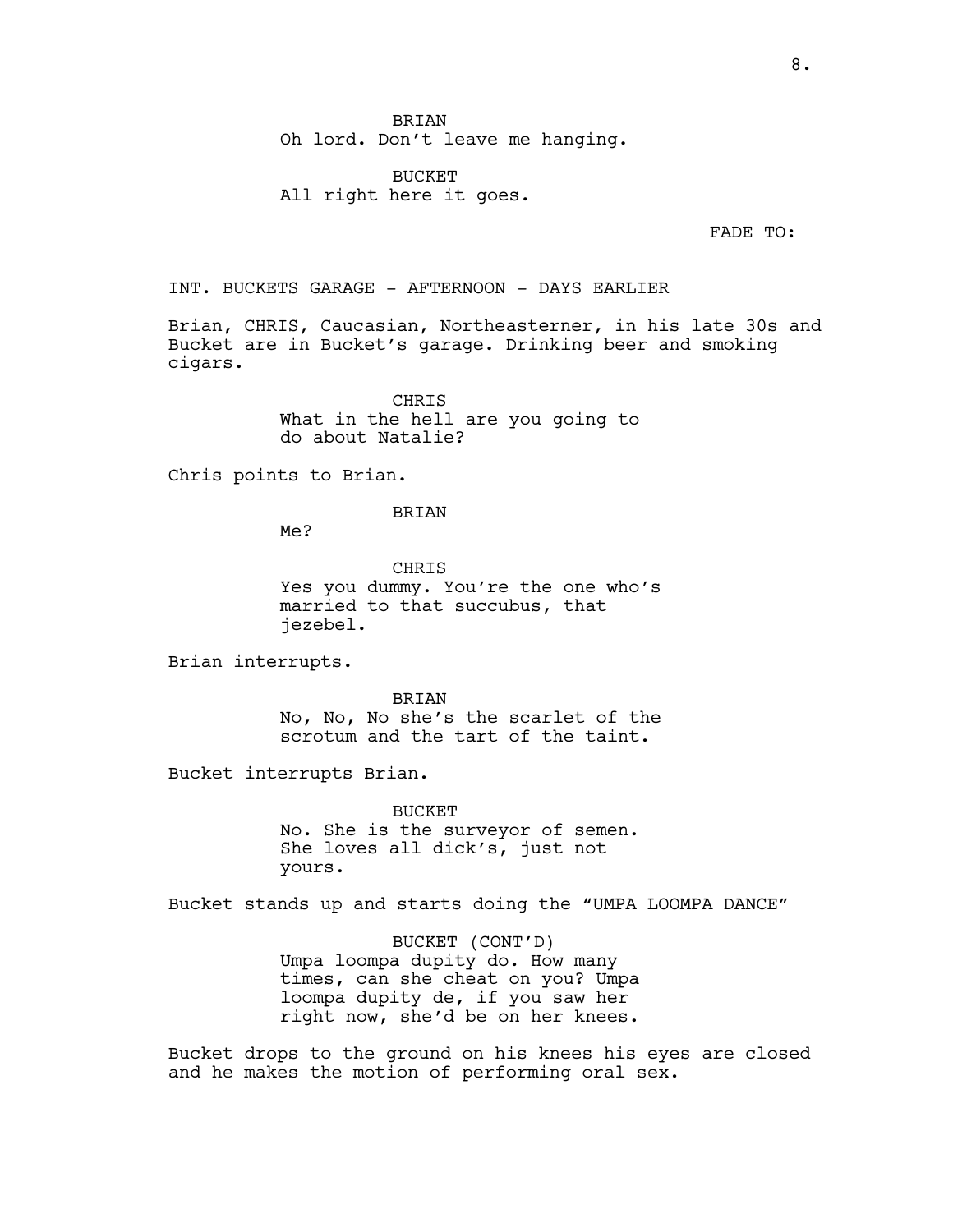Brian gets up from his military issued cot and attempts to front kick Bucket in the chest. Because of Bucket's physical stature, he feels no effect.

Bucket stands up towering over Brian. Brian attempts to punch him in the face repeatedly. Bucket no sells the punches as he looks over at Chris and shakes his head. Brian turns his fist pounding to Buckets chest and eventually tires himself out. Brian impacts his head on to Buckets large chest and starts to cry uncontrollably.

Bucket once again looks over to Chris and this time he motions for Chris to come to him. As Bucket wraps his large arms around Brian, Chris joins in and wraps up Brian too.

> BRIAN (sobbing) I'm sorry. I don't know what to do. I can't tell her it's over, because I love her.

Bucket and Chris look at each and roll their eyes.

BRIAN (CONT'D) I can't do it alone. I need help man.

### **CHRIS**

Listen. We have heard the same tired crap from you for over a year and you never took any action what so ever. We let this crap slide for a long time. You know at first it was a small crack in your foundation. Now it's as if your foundation has shifted completely off goddamn kilter. If you want us to take care of it for you. We will, guaranteed. But all you have to do is trust us, do what we say and we will make your pain go away.

Bucket looks at Chris with the look of confusion then his face turns to one of sorrow. Bucket nods in acceptance.

Chris turns Brian around and places his forehead against Brian's.

> CHRIS (CONT'D) We got you brother. But first you need to do something for us and get some help. Like professionally. (MORE)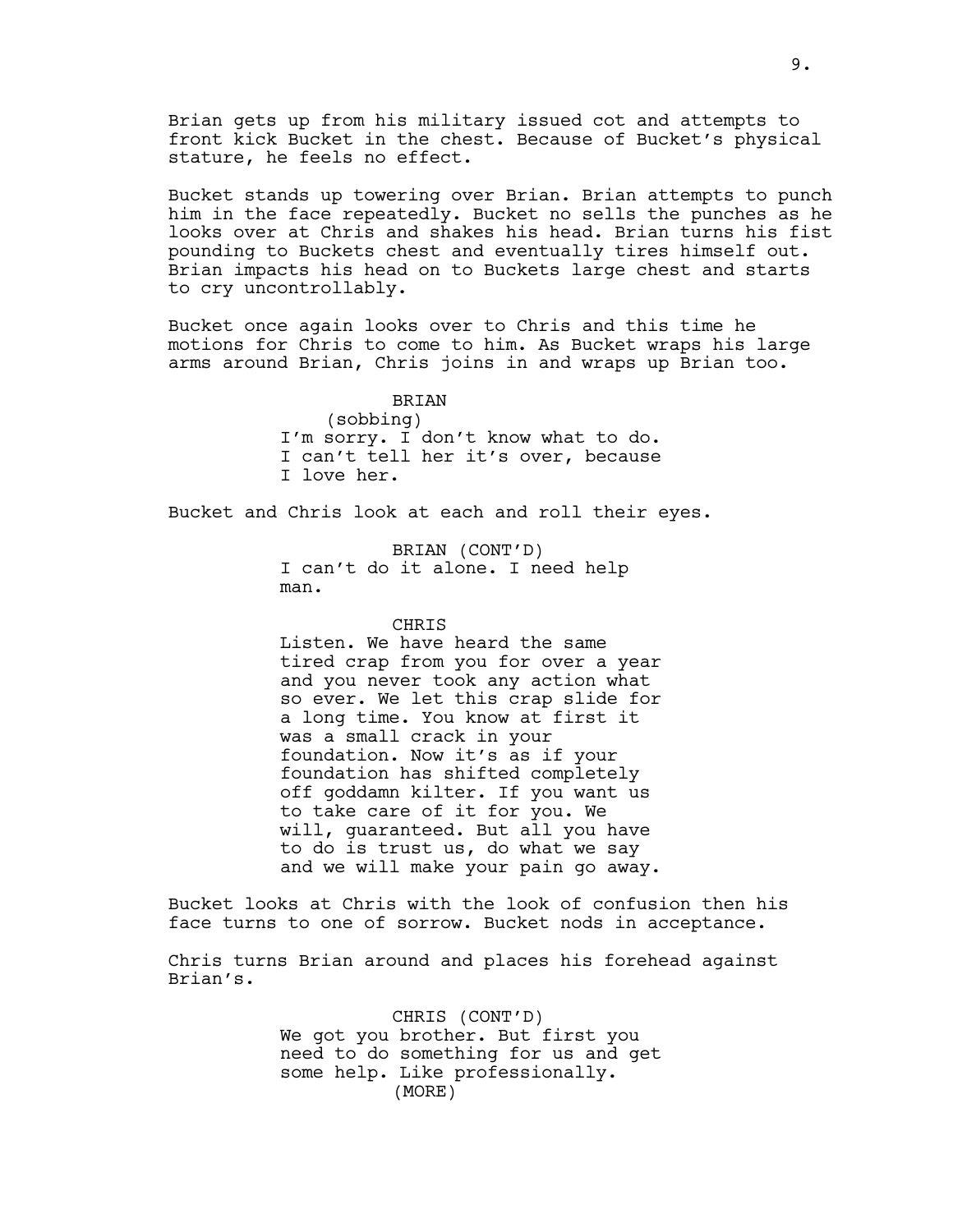If you let us drop you off at the Veteran's Affairs hospital and admit yourself. We will promise to take care of her. CHRIS (CONT'D)

## BRIAN

Like murder, death, kill?

Bucket slaps Brian on the back on the head slightly.

BUCKET

All right Demolition Man. Do you think I need another charge?

BRIAN No, but I heard you liked it in jail. It's your Disney Land isn't it?

### BUCKET

Not all gay guys like jail. But it was all right. It was more like going to a candy store. Except those candies are shaped like dicks. Lots of them.

All three laugh and embrace each other in a circle

EXT. BUCKETS GARAGE - AFTERNOON

Chris and Bucket are escorting Brian to the van.

EXT. CHRIS'S VAN - AFTERNOON

The boys driving down the road.

INT. CHRIS'S VAN - AFTERNOON

Bucket calling ahead to have an attendee meet them outside to escort Brian inside.

EXT. VETERANS AFFAIRS HOSPITAL - AFTERNOON

The boys pull up to the VA Hospital and the attendee meets them at the drop-off point.

As Brian is escorted by the attendee, he looks back and gives Bucket and Chris the finger with a wide smile.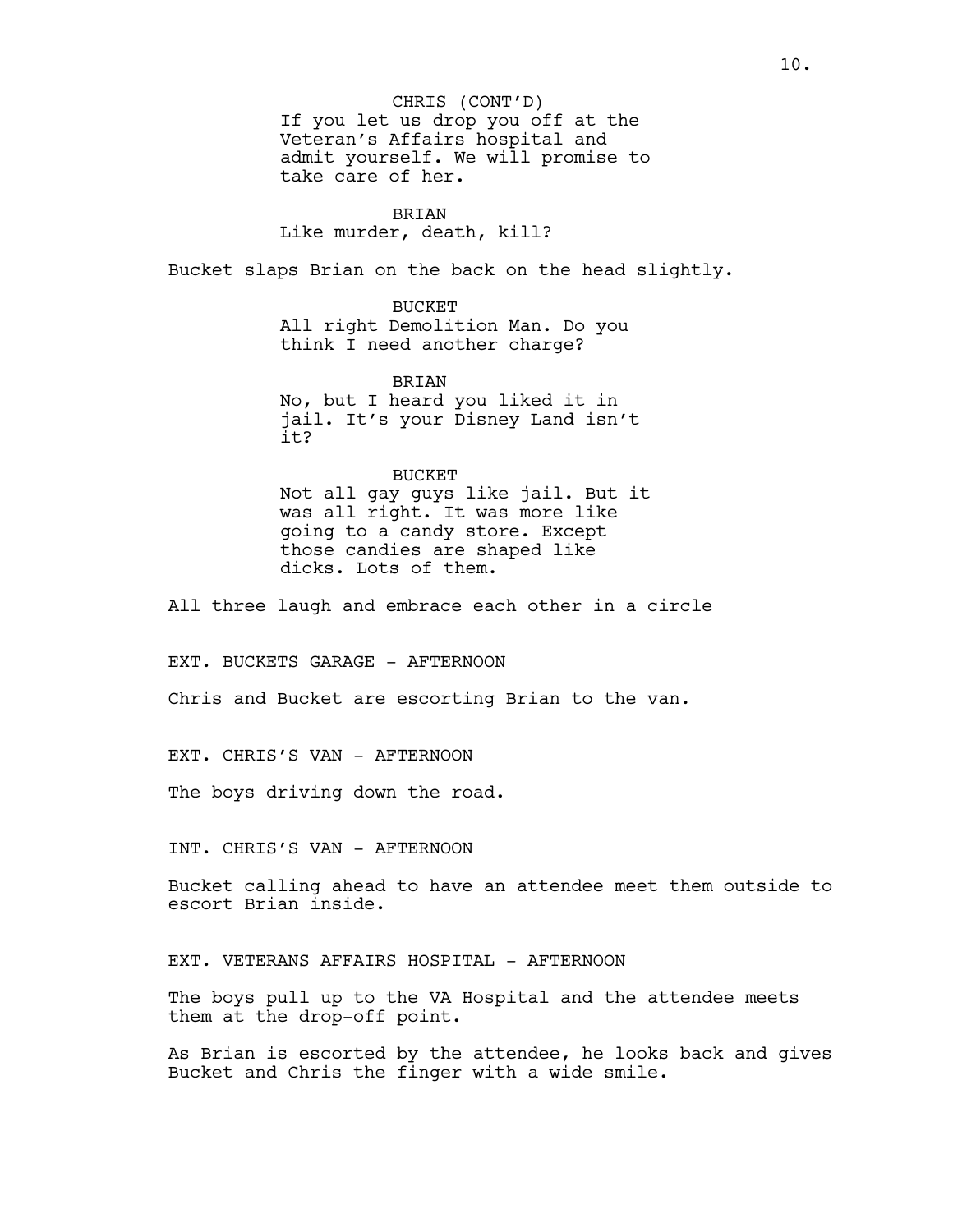Bucket and Chris return the gesture with the same genuine smile.

EXT. CHRIS'S VAN - AFTERNOON

Bucket and Chris get back in the van.

**BUCKET** This bitch is done for my friend.

CHRIS Absolutely. OPERATION RELATIONSHIP EXTRACTION starts now.

# INT. BUCKETS GARAGE - NIGHT

Bucket and Chris clear off the wall in front of them. Bucket grab's a photo of Natalie from Brian's cot in the garage where he was sleeping and pushes a thumbtack into the top of it. Bucket turns around to face Chris.

**BUCKET** 

OK. We know where she lives. We know where she works. But how can we tell her that Brian doesn't want to be married anymore? How do we extract him from this relationship like our last mission in Iraq when Brian saved my life.

CHRIS

Well. Lets approach this as if we are going to engage our enemy. We have to have a battle plan.

BUCKET

Very true.

CHRIS First and foremost what is her weakness, vulnerabilities?

Bucket raises his hand. Chris looks around and points to him.

**BUCKET** 

I know.

Bucket goes to the cot where Brian was sleeping and looks for the diary that he keeps.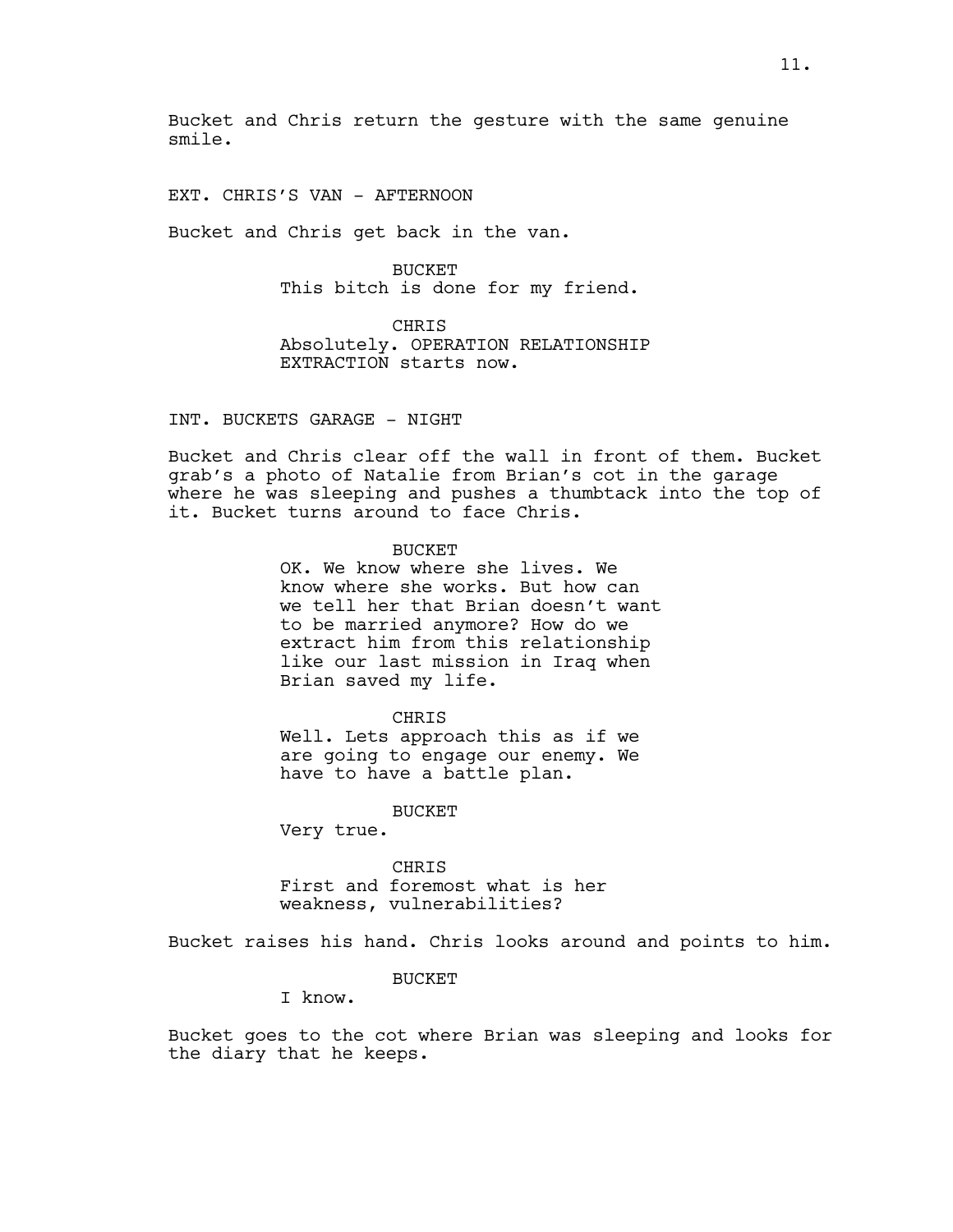**CHRIS** Come on man. That's a violation of the code. That's his personal items.

#### BUCKET

No man, it was his shit and his problem. Now it's our problem. He's our brother, By any means necessary remember?

CHRIS

I know, but (Bucket interrupts)

### **BUCKET**

But what man? I would do the same for you. Remember, leave no man behind. He feels left behind man. It's like he is a prisoner of war. He is being held captive by the enemy and we need to extract his ass, Rambo style.

CHRIS Al right man. No violence though.

### BUCKET

No shit dude. Like I said before, I can't go back to jail for whooping someone's ass, especially not a woman.

### CHRIS

No dummy. I mean I know you get heated man. Fast. You know. The best parts of P.T.S.D.

BUCKET Nah man I'm good for now. As long as I keep on top of my medications I'll be good.

CHRIS All right then.

Bucket flips through Brian's extensive worn out notebook. Finally lands on a page titled Natalie's childhood.

> BUCKET Thank you, Brian.

> > CHRIS

What?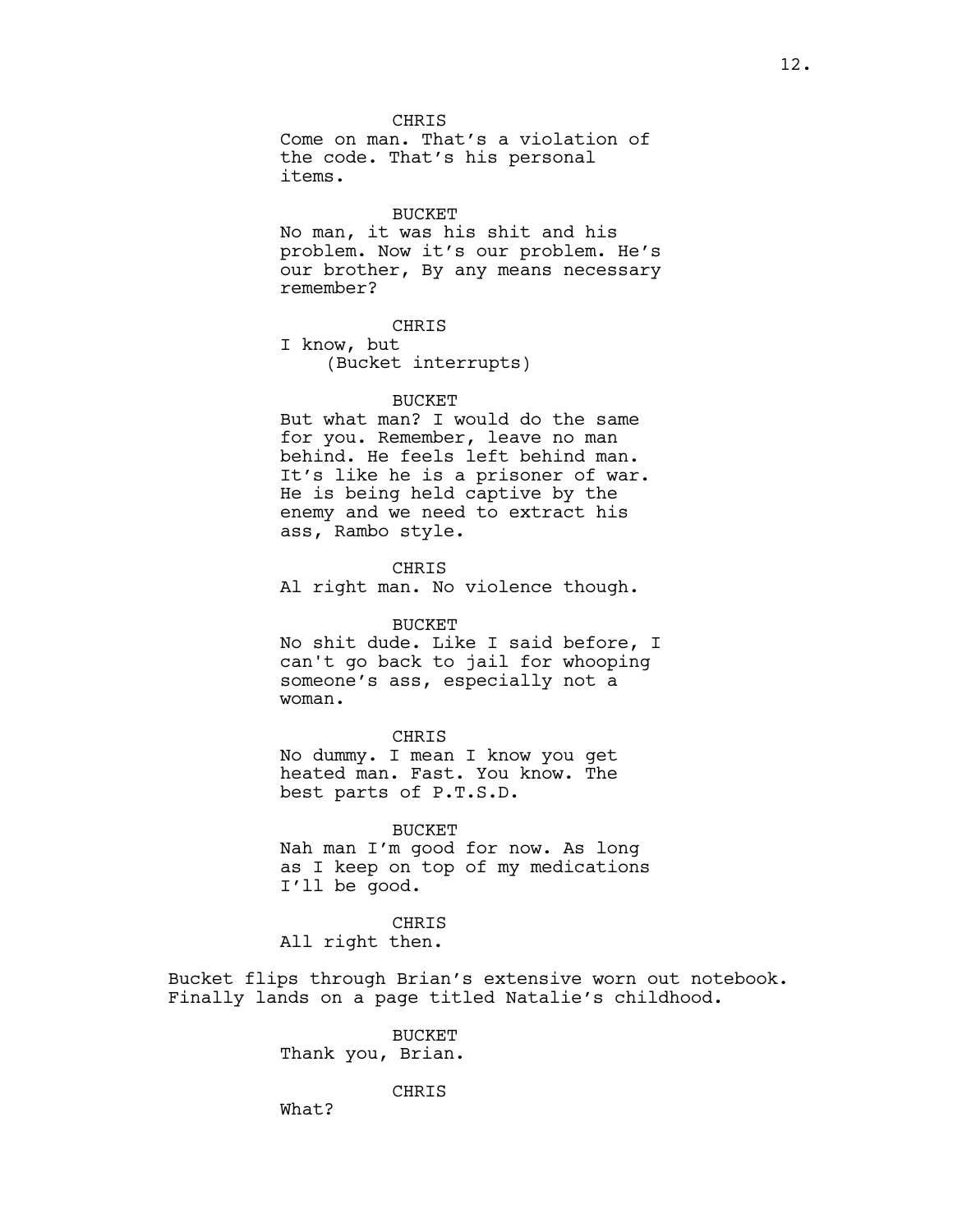### **BUCKET**

Thanks to Brian's O.C.D. He made an extensive list labeled "Do's and Don'ts" for Natalie. One of the things here says that she is COULROPHOBIC.

CHRIS What the hell is that?

## BUCKET

It's a fear of fucking clowns!

CHRIS

Like Stephen Kings creepy and scary "IT" or like BOBCAT GOLDTHWAIT'S SHAKES THE CLOWN. But funny and way more creepier.

### BUCKET

Hey. Do you still have Brian's power of attorney from Iraq?

CHRIS Yeah, I think so. It's at my mom's house.

#### BUCKET

Good. Ask her to send that shit over. So we can get his divorce paperwork started on his behalf. I have the perfect battle plan.

# CHRIS

Oh lord.

### BUCKET

Are you still in those Facebook groups and don't you still go to the VFW regularly?

#### CHRIS

Yeah and don't you use Facebook and Tinder all the time?

### BUCKET

No. Come on man. I'm on Grinder. I stopped that double dipping a while ago.

CHRIS

What?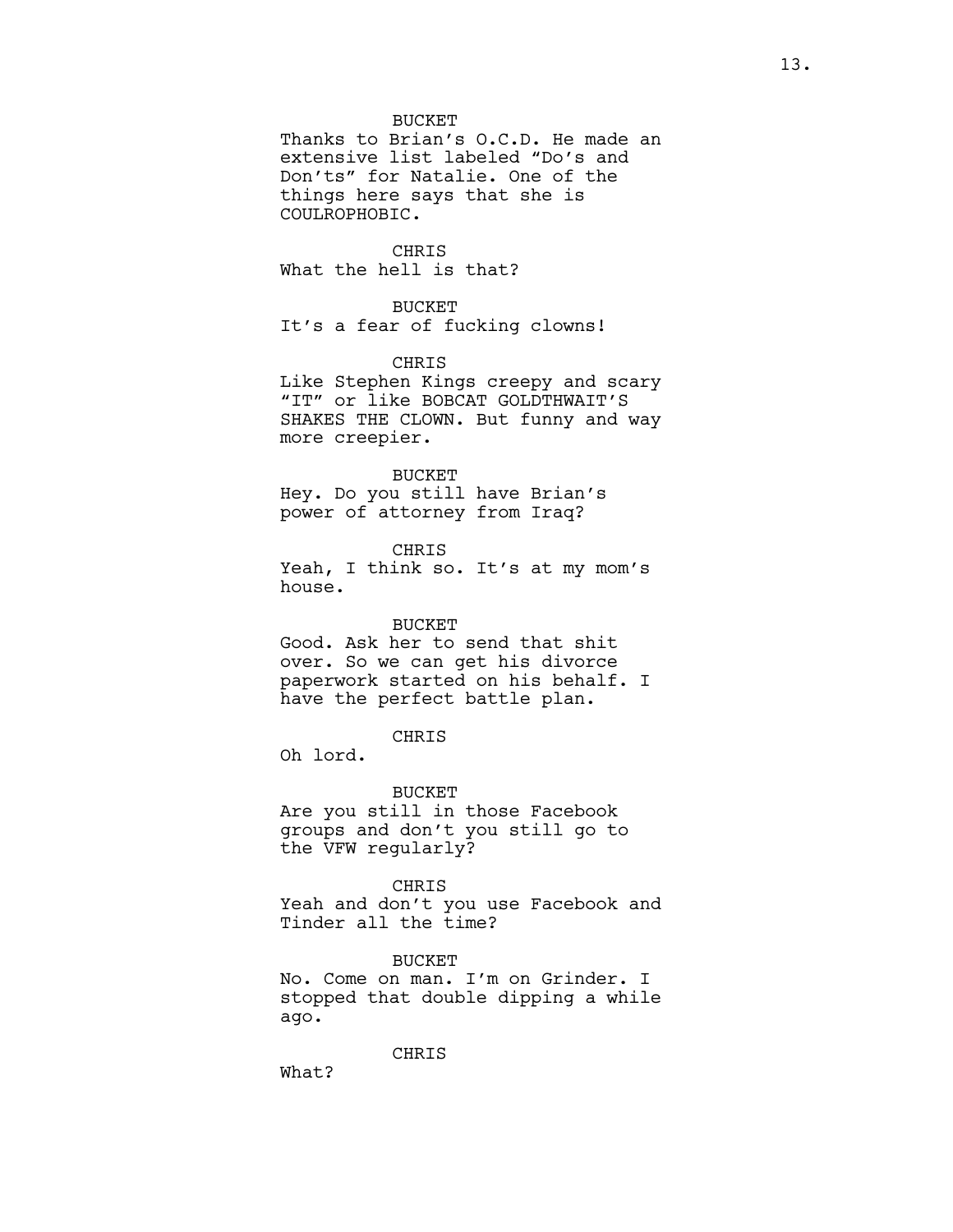### **BUCKET**

Never mind. Put out a post or an invite, whatever it is, to all of our brothers and sisters to help one of their own.

CHRIS OK? What? Explain man.

#### BUCKET

OK. I'll explain for you hetero. Put in there that we need our band of brothers and sisters to help deliver a message to the epitome of a BLUE FALCON. We want everyone to show up in clown makeup, wigs, red noses and the whole deal. We will meet on post and drive to Sarah's house where each person will deliver a copy of the divorce paperwork to her. Kind of like a process server, but with flair and a JOHN WAYNE GACY creep factor. We don't want perfect makeup. You know the kind like at a kid's birthday party. We want the most unapologetic clowns with the saddest faces this side of DOINK THE CLOWN.

#### CHRIS

OK, I'm feeling ya. Where are you going to get a bus for like 30 people?

**BUCKET** I know a dude that drives the bus for the range. He owes me a favor.

CHRIS

You know a dude? Like carnally or blackmail type?

## BUCKET

Trust me, he owes me a favor.

Chris walks over to the whiteboard and erases some of the caveman like drawings of dicks and writes, OPERATION BLUE FALCON.

> CHRIS We will call it Operation Blue Falcon.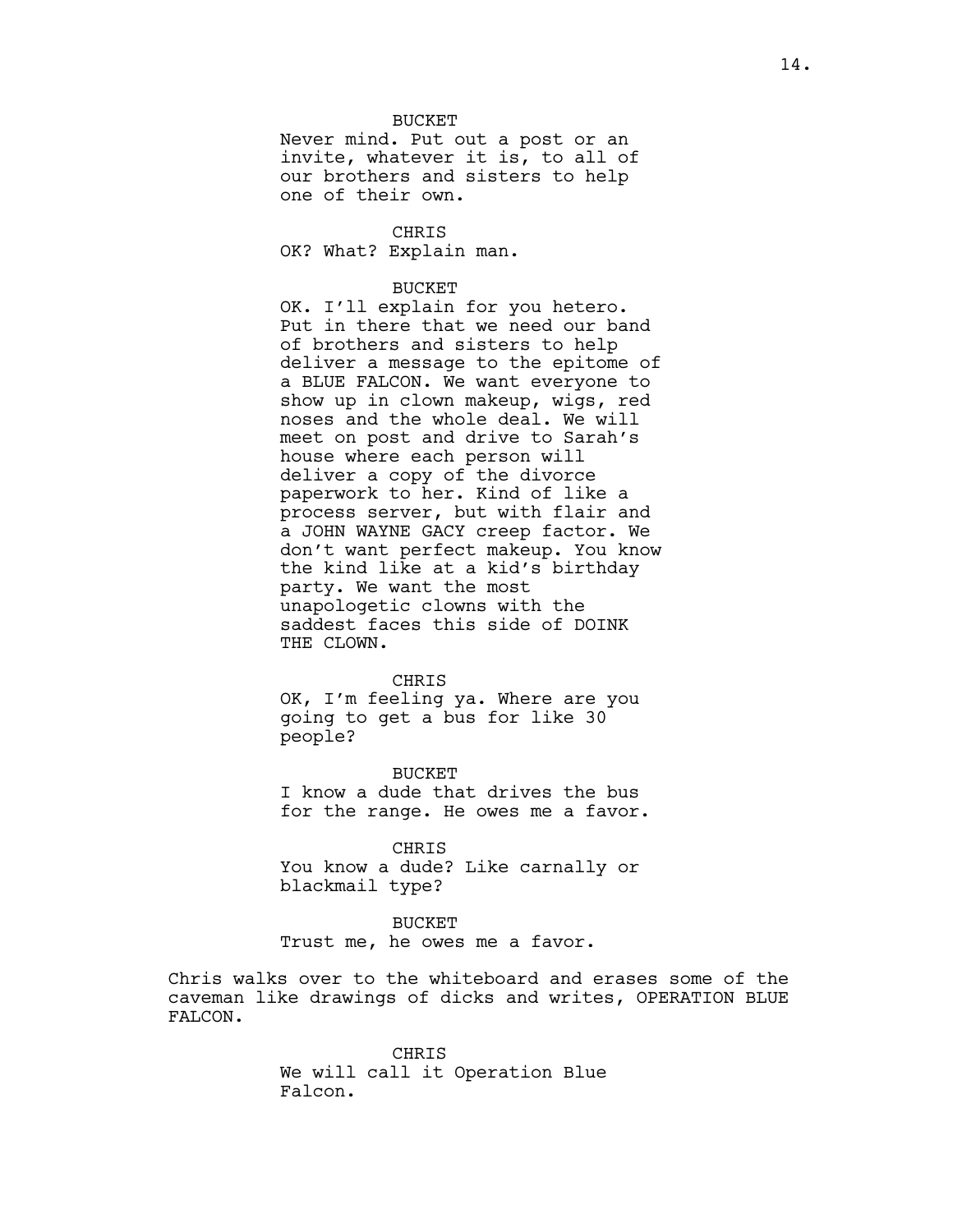# **BUCKET** (chuckles) Oh man that's perfect!

Chris sits back down and starts to blast out on all social media platforms the details of OPERATION BLUE FALCON.

### INT. VFW LODGE - NIGHT

Chris travels to VFW's and tells them what's going on and invites the old timers to help.

EXT. BUS DEPOT - NIGHT

Bucket travels on the military post to find the driver of the bus to call in his favor. The man regretfully relents after Bucket pulls his pants down and the man smiles.

EXT. VFW LODGE - DAY

A few days later Bucket and Chris go to the local VFW where Chris was a few days ago and pull into the parking lot. Where it is packed with every single veteran from that lodge. Some of them are in wheelchairs, have canes or are being held onto by others. The one thing in common is they all have the creepiest completed clown ensembles.

INT. BUS - DAY

As Bucket pushes the button to open the door, he looks over at Chris.

> **BUCKET** Holy shit! Holy shit! Holy shit!

CHRIS Umm. This is umm. I don't know.

# EXT. PARKING LOT - DAY

Bucket and Chris hop off the bus to help these veterans on the bus. As each and every one these heroes pass, Bucket and Chris's smile widens.

### EXT. MILITARY BARRACKS PARKING LOT - DAY

As Bucket and Chris pull up. They see a sea of hundreds of their military family dressed as only they would do.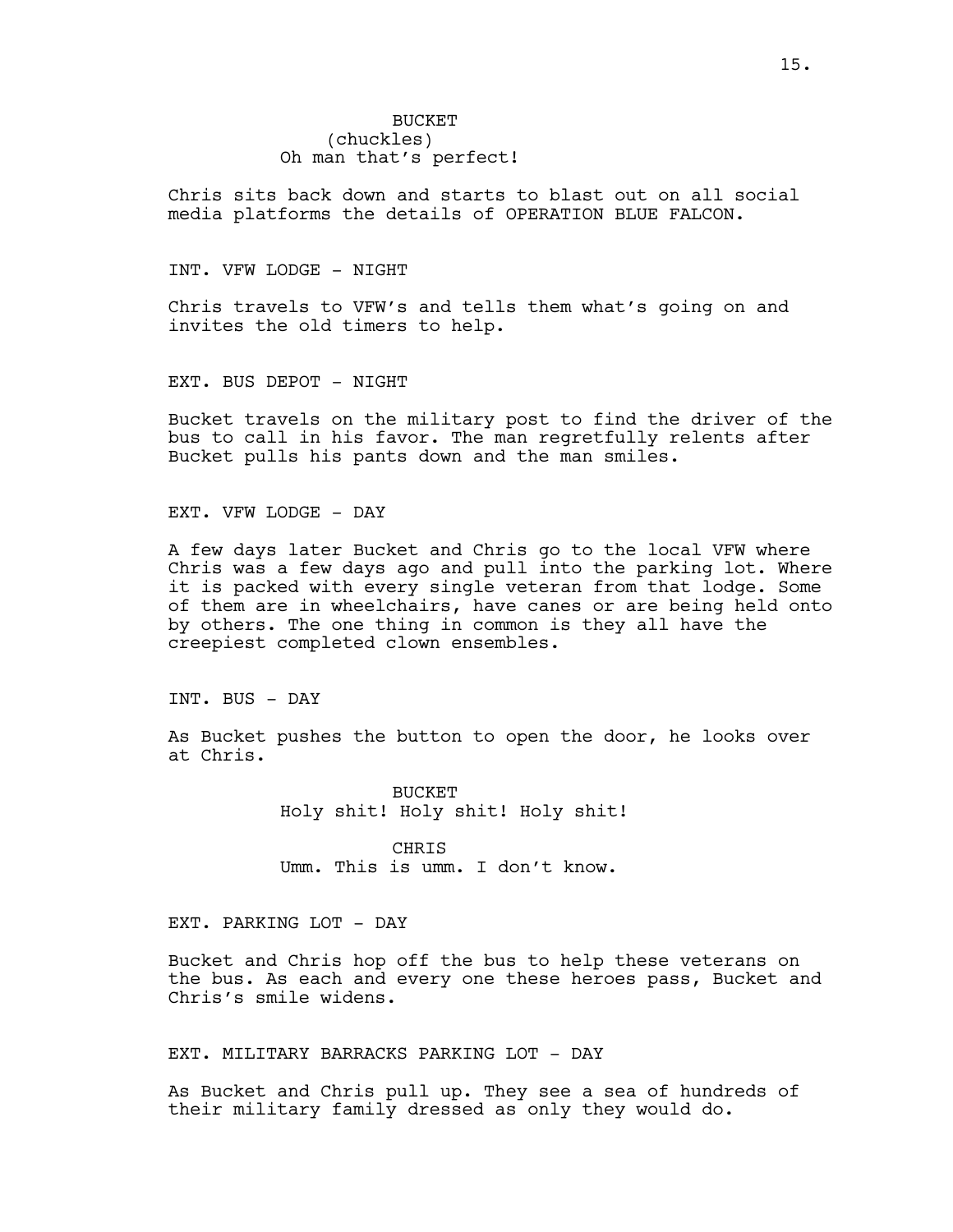All have some variations of the prerequisites of the clown ensemble, but with a military flair. Some clowns have ghillie suits on with full clown regalia, while others have gas masks on with the clown paint on underneath and the red hair sticking out.

INT. BUS - DAY

Cheers erupt from the men and women on the bus.

BUS OCCUPANTS

Hooah!

EXT. MILITARY BARRACKS PARKING LOT - DAY

A louder cheer erupts from the parking lot.

PARKING LOT CROWD

Hooah!

INT. BUS - DAY

GENERAL BRADLEY M. FARRION, Caucasian, wiry, in his late 80s with a WWII hat on slowly gets up out of his seat and asks Bucket to let him off.

> GENERAL BRADLEY M. FARRION Let me off goddamn it!

> > BUCKET

Yes sir!

Bucket opens the door and General Bradley M. Farrion steps off the bus.

EXT. MILITARY BARRACKS PARKING LOT - DAY

GENERAL BRADLEY M. FARRION FALL IN!

All of the soldiers look at each other in disbelief. After a few moments they realize they are in the presence of a legend.

> GENERAL BRADLEY M. FARRION (CONT'D) I said, fall in!

All of the soldiers fall into a perfect military formation. General Bradley M. Farrion by the front row of soldiers and starts to inspect their costumes.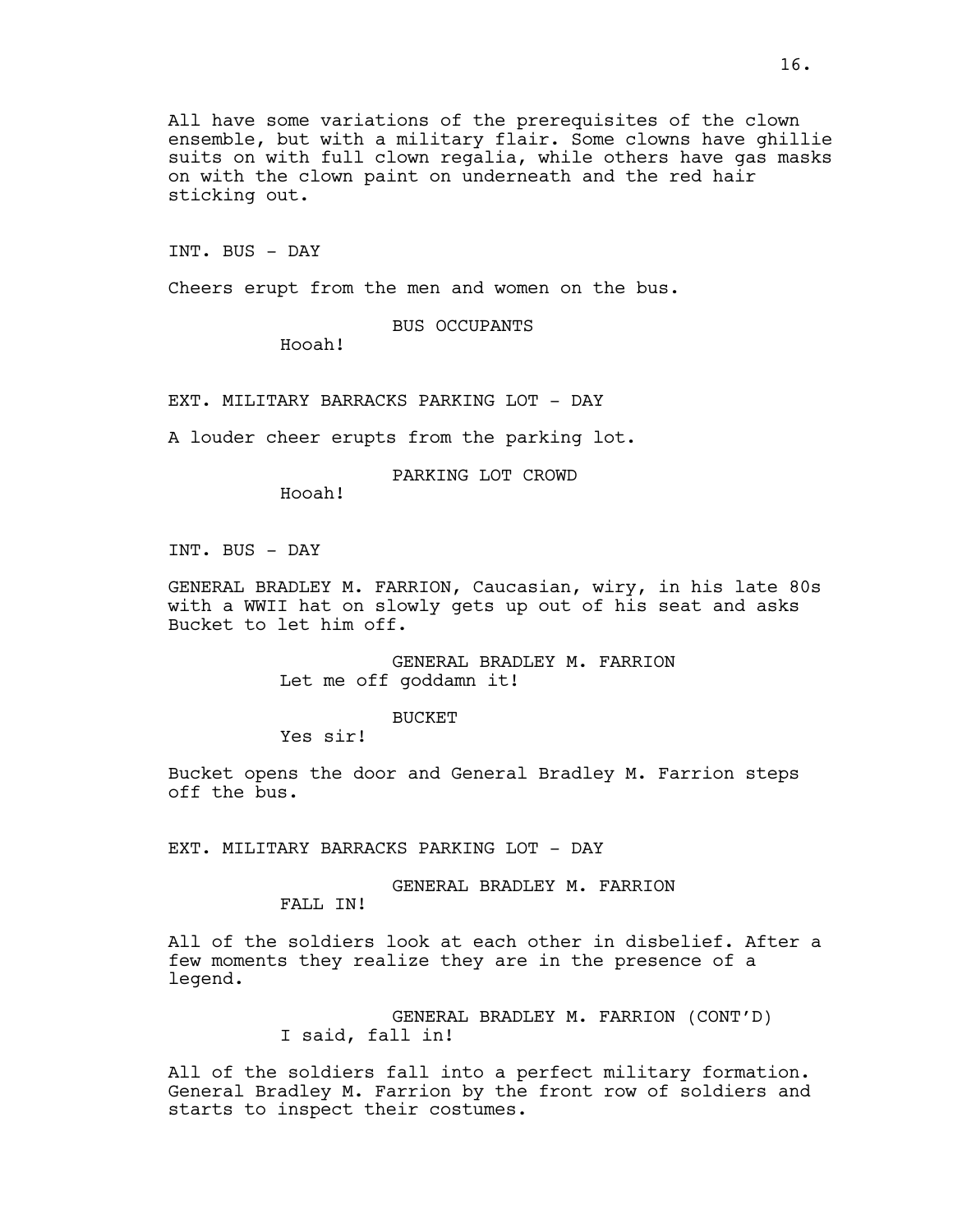As he passes and inspects each soldier, they look at each other in disbelief at who he is. He is the man that the military base is named after. General Bradley M. Farrion, also known as General "Bad Mother Fucker" after his initials of B.M.F.

General Bradley M. Farrion steps back in front of them and calls them into a standard military jogging formation.

> GENERAL BRADLEY M. FARRION (CONT'D) Double Time, March!

General Bradley M. Farrion leads the formation out of the parking lot and onto the street.

Bucket looks at Chris. Chris looks at Bucket as both of them have looks of total disbelief at what just transpired. A raucous cheer is heard from inside the bus. As Bucket pulls out of the parking lot behind the hundreds of soldiers all dressed I some form or another like a parade of the most mismatched clowns on Earth. All lead by, General Bradley M. Farrion who is a hunched over old man.

Chris grabs the bullhorn that all military buses have and starts to call a military cadence.

As the parade of hundreds of clowns are followed by the bus and the military cadence is being called. They pass a local news crew interviewing a homeowner about a recent burglary.

> BILLY THE CAMERAMAN What the hell is that noise?

BILLY THE CAMERAMAN turns the camera towards the sound of the oncoming onslaught of clowns.

> BILLY THE NEWS CAMERAMAN Sweet Jesus! Janet, look!

Billy the Cameraman points above JANET'S shoulder

JANET THE NEWS ANCHOR Sorry folks, We got to go! Billy I'll drive, you just film.

The news crew drives up to the back of the parade, then to the side and finally up to the front where Janet see General Bradley M. Farrion leading the parade.

> JANET THE NEWS ANCHOR (CONT'D) Are we still live?

BILLY THE NEWS CAMERAMAN Hell yes we are!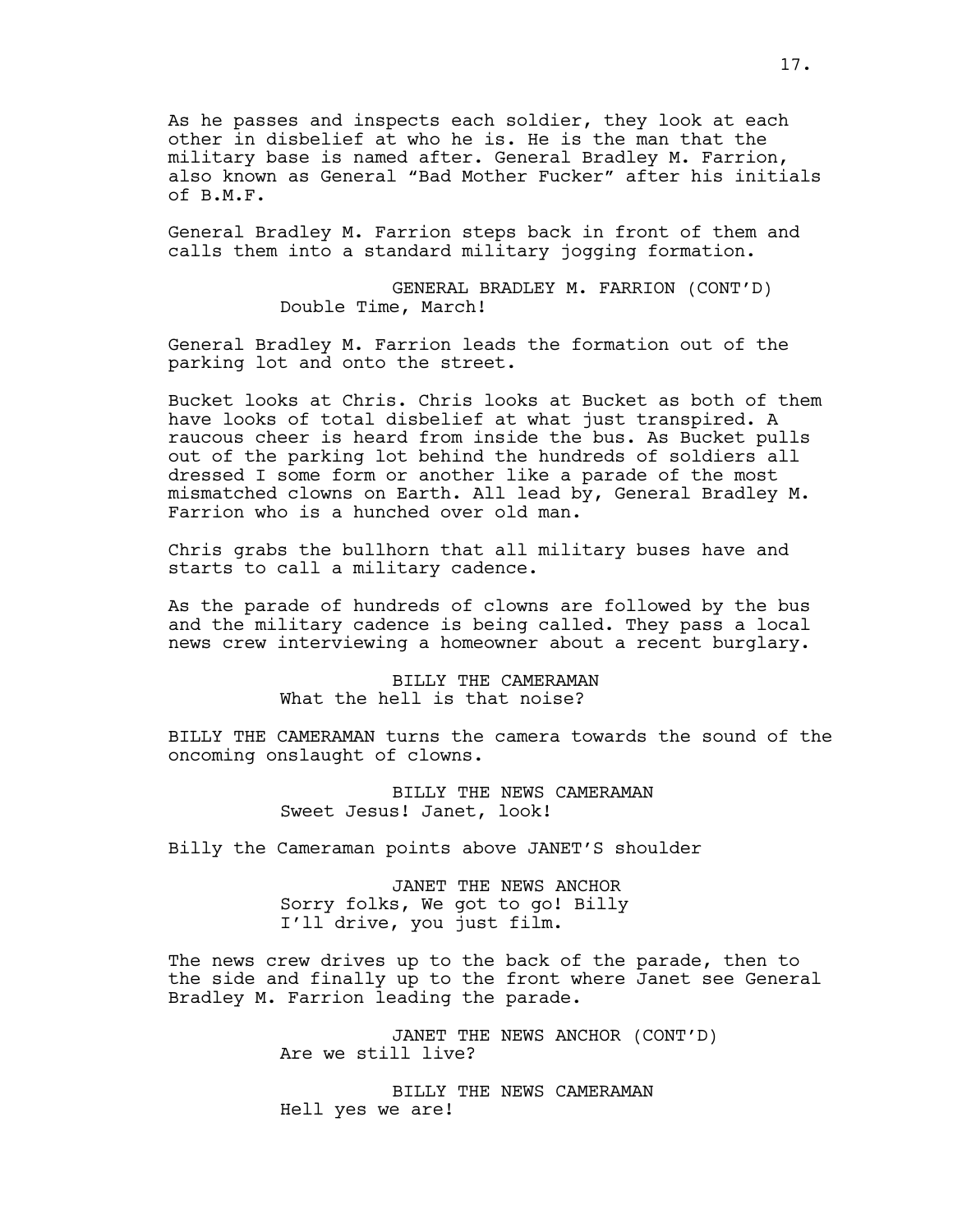As the news van leads the parade down the street. People are coming out of their houses as they are hearing the cadence and thunderous footsteps of the parade pass them. Soon hundreds more follow the parade.

General Bradley M. Farrion leads the parade to the cul-de-sac where Natalie lives. He stops them directly in-front of her house.

The news van pulls over. Janet and Billy jump out while still on the air and position themselves in front of the formation.

Bucket and Chris open the bus doors and help all the other veterans off the bus and into formation.

General Bradley M. Farrion moves to face the formation in front.

EXT. MILITARY BARRACKS PARKING LOT - DAY

GENERAL BRADLEY M. FARRION An army is a team. It lives, eats, sleeps, and fights as a team. This individual hero stuff is bullshit.

INT. BUS - DAY

CHRIS Is he quoting General Patton's speech? Holyshit!

BUCKET

No way! Look man, a news crew!

Bucket points to the news crew following general Bradley M. Farrion around the formation as his gives his speech.

EXT. MILITARY BARRACKS PARKING LOT - DAY

GENERAL BRADLEY M. FARRION The bilious bastards who write that stuff for the Saturday Evening Post don't know any more about real battle than they do about fucking. And we have the best team. We have the finest food and equipment, the best spirit and the best men in the world. Why, by God, I actually pity these poor bastards we're going up against.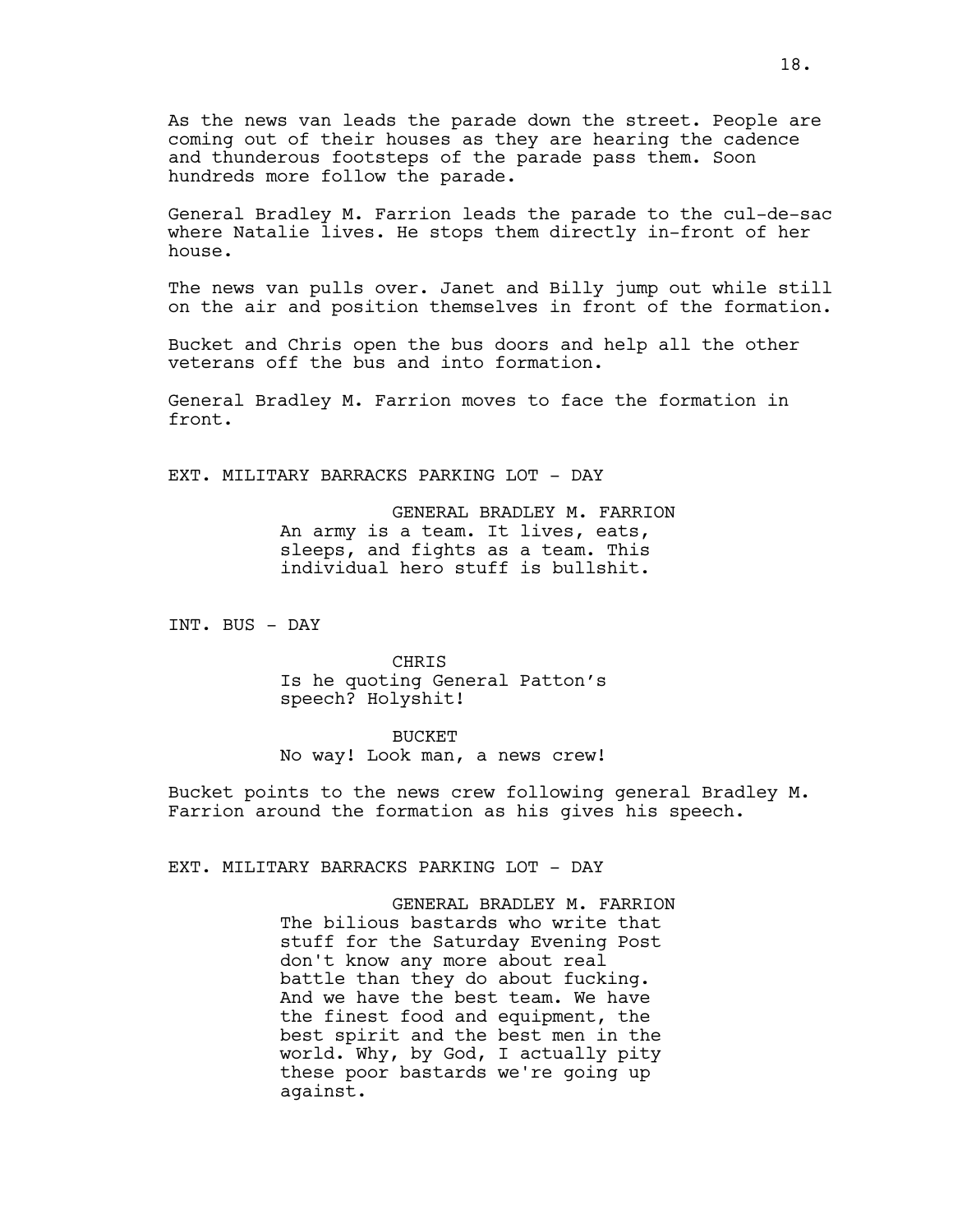SOLDIERS IN FORMATION

Hooahh!

GENERAL BRADLEY M. FARRION Now, ladies and gentlemen, let's show this civilian, why when you mess with one of us. You mess with us all.

Bucket and Chris walk up to Natalie's front door.

GENERAL BRADLEY M. FARRION (CONT'D) Fall out on them!

General Bradley F. Marrion points to Bucket and Chris.

Bucket knocks on Natalie's door and nails a list of 95 things that she has done to Brian over the years over his career. To include the name of every single man she has cheated on him with and the gentlemen's phone number, address and picture.

INT. NATALIE'S HOUSE - LIVING ROOM - DAY

Natalie looks through the peep hole and realizes its Bucket and Chris. She hesitates to open the door. After a moment of reflection, she opens the door. As soon as she does, she hears the RUMBLING and the loud CHEERING. She stands on her tippee toes and sees a parade of the world's creepiest clowns coming at her.

Bucket hands her the divorce paperwork.

**BUCKET** Hi Natalie, how are you?

NATALIE Umm. What? What are you doing here? Oh my God! What are you doing here?

BUCKET Sign these papers Natalie. There your goddamn divorce paperwork!

NATALIE What? Where's? Oh God.

Chris pulls a pen out of his pocket and hands it to Bucket as Bucket transfers it to Natalie.

BUCKET

Sign please.

Natalie signs her name twice.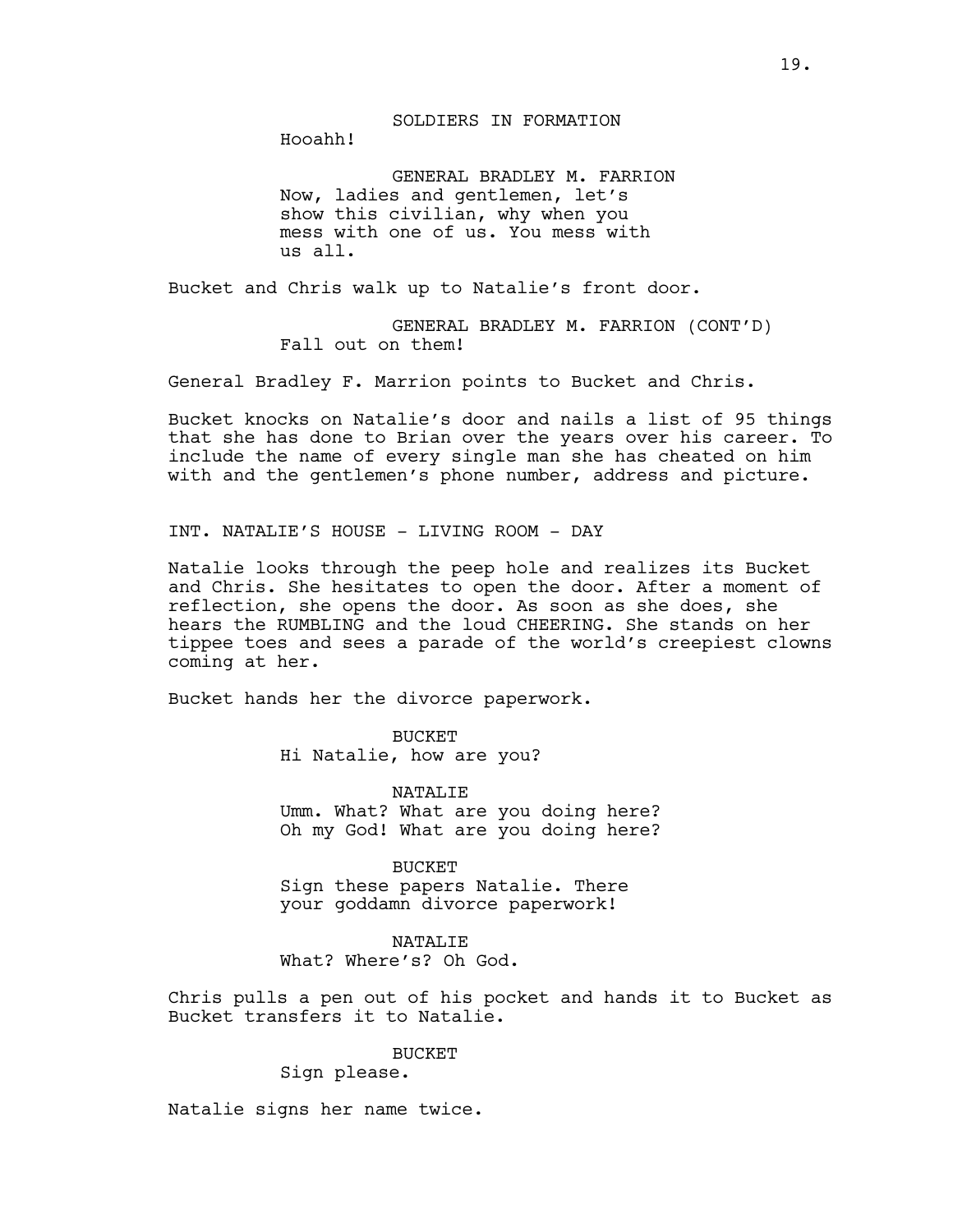Bucket grabs the paperwork and lifts it up above his head in a triumphant motion. The parade lets out a loud and thunderous ROAR and rush to Natalie's front door.

Natalie is in complete shock. She falls back against the door as hundreds of clowns walk up to the door and says "Hi, Natalie". All the while the news crew is fixated on the thick packet of paper nailed to the door.

After realizing what is on the paper, the news crew sticks the camera in the face of Natalie.

> JANET THE NEWS ANCHOR Ma'am, ma'am. Do you have anything to say for yourself?

Natalie attempts to shut the door and she is successful on the third try. When the door slams shut it elicits an eruption once more from the crowd of clowns and regular people who came to see the spectacle.

The news crew interviews Bucket and Chris about who they are, why they are doing this and how it came about. They dub them THE BREAKUP AGENCY.

FADE TO:

INT. MEDIA ROOM - DAY - DAYS LATER

Bucket and Brian are sitting at the table.

BRIAN Jesus! Are you serious?

**BUCKET** Dead serious.

BRIAN What? How? Damn.

BUCKET Listen brother. We would bury a body for you. No questions asked.

#### BRIAN

I know man.

BUCKET We knew you needed help and so do (Bucket pauses)

Bucket stands up and dumps the contents of the duffle bag on the table and hundreds of letters come flying out.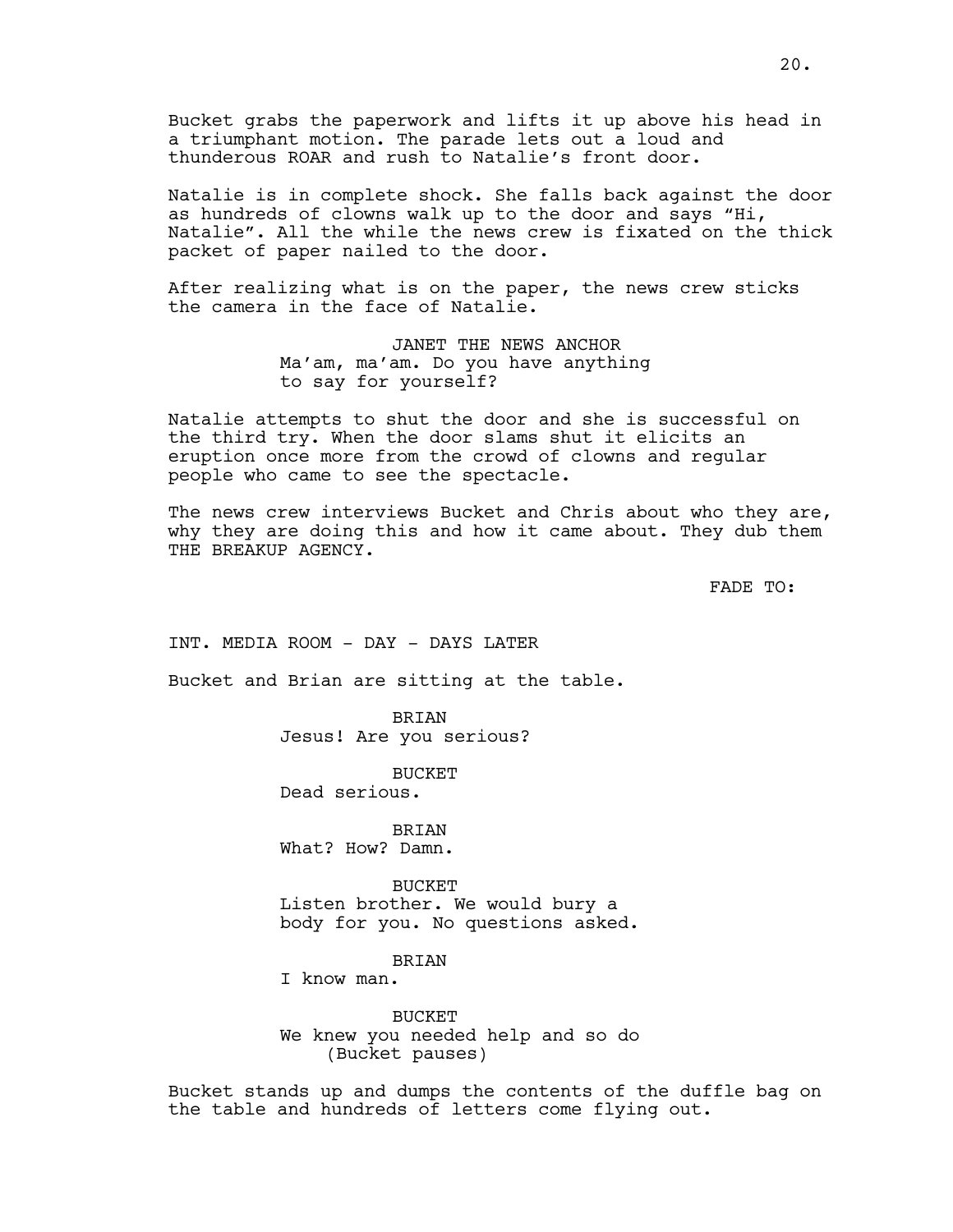BRIAN Dude. What's all this?

**BUCKET** These are people just like you man. They need help. Just like you did.

## BRIAN

What?

# BUCKET

All these people need help leaving their relationship. They all need an emergency extraction from their relationship. These people (Bucket pauses)

Bucket picks up a handful of letters.

#### BUCKET (CONT'D)

Need us. Hell, some of these letters are from people who need help leaving their dead end job or letting their cheating spouse know its over. Just like you did.

## BRIAN

Jesus!

**BUCKET** 

The best part is man we have a name already.

BRIAN What? From who?

BUCKET The news man. They are calling us The Breakup Agency.

### BRIAN

I don't know man. Should we do this? I really don't think we should actually.

BUCKET We should and we already have started. This is our calling man. How hard could this be?

#### BRIAN

Fucking terrible. But not as bad as being in the fucking sandbox.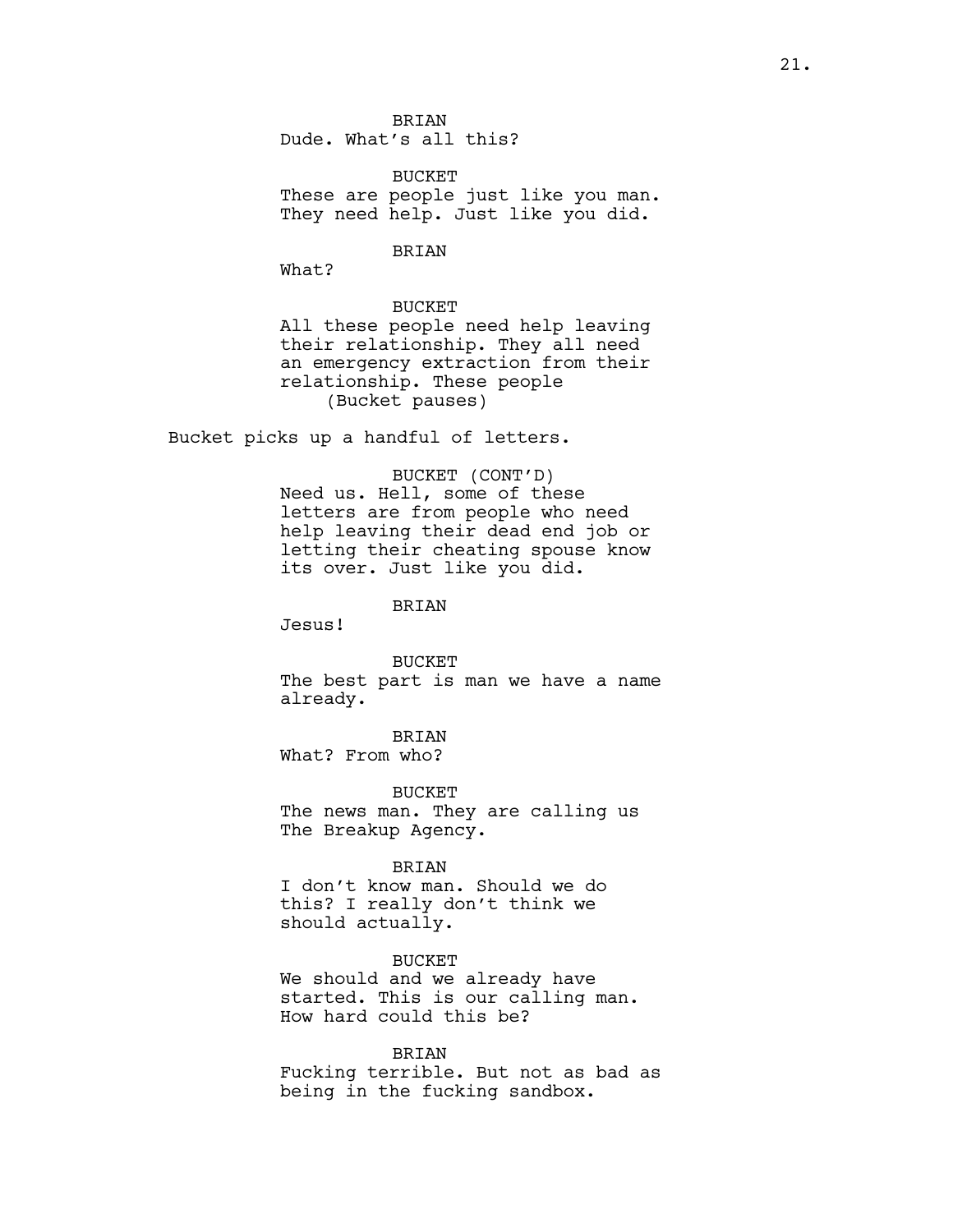Sir, we need you not to use that language in here! Please be considerate of the other patients.

BRIAN Well, sir. I'm out in two days anyway. So, screw'em!

#### ORDERLY

ORDERLY

Sir!

The Orderly runs over to Brian and snatches him up out of the chair. Bucket seeing this snatches Chris by his white linen shirt and tosses him back as he stands in between Brian and the equally as large Orderly.

### BUCKET

Trust me bro. You don't want any of this. The Brotherhood is strong here.

ORDERLY Brotherhood? Dude, you mean Aryan Brother Hood? Cause you and your boyfriend here are not welcomed in my brotherhood.

BUCKET

Boyfriend?

Bucket looks over at Chris. Chris puts his head down knowing what's coming next. In one quick motion Bucket belly to belly suplexes the Orderly through the table behind them.

> BUCKET (CONT'D) Brotherhood. You racist fuck. You don't know shit about brotherhood and if you want to know what being someone's boyfriend is like. Just go ask your father what its like to have this big Samoan dick in his mouth. You bitch.

Bucket spits on the Orderly. Bucket walks over to Brian and gives him a meaningful hug and whispers in his ear.

> BUCKET (CONT'D) (Whispers) Sorry man. I couldn't help myself. He put his hands on you. Plus

Brian interrupts.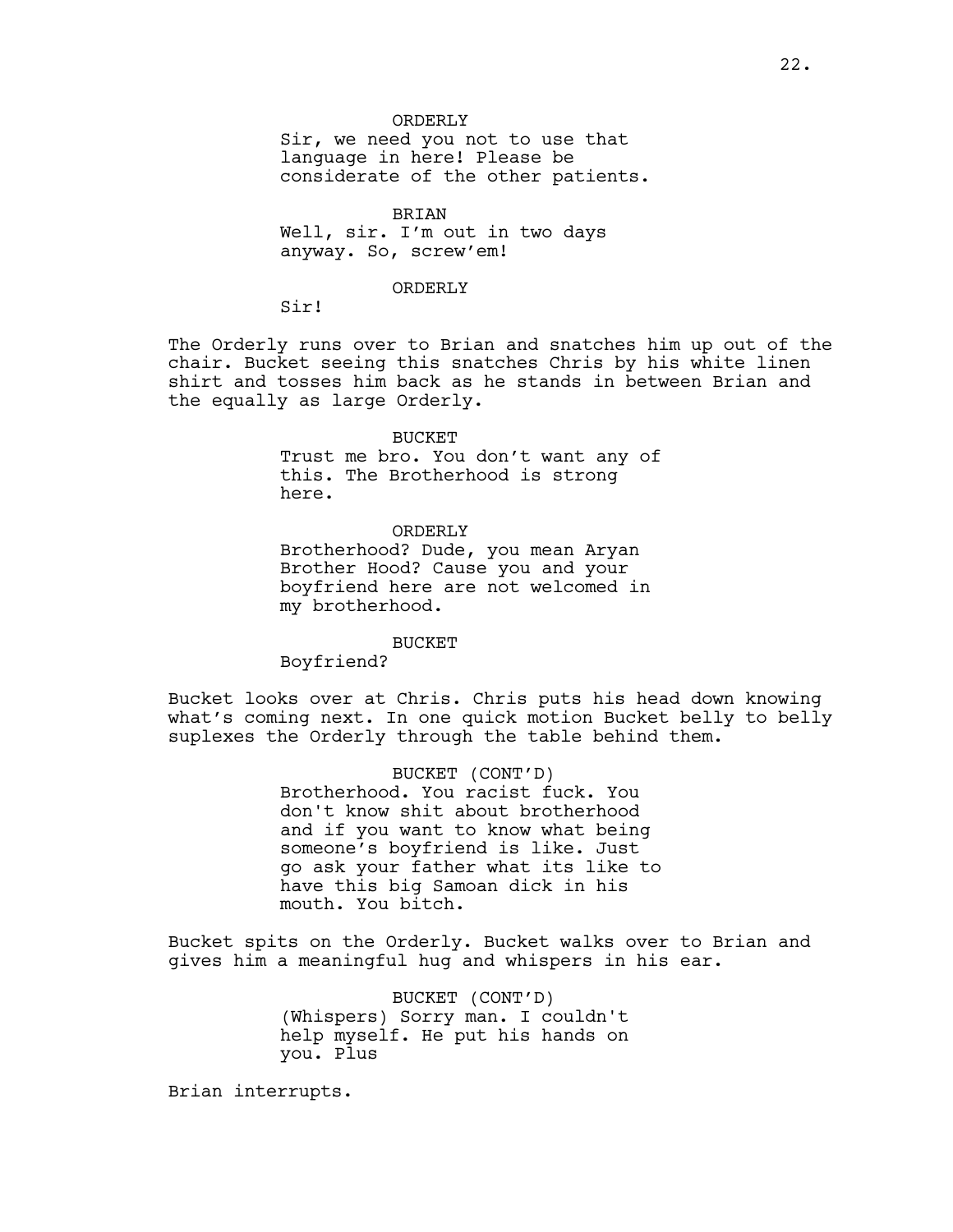**BRIAN** It's OK man. I actually loved it. Ill see you in two days. I love you man.

BUCKET Love you to brother.

Bucket leaves the room as Brian goes back to his room but not before kicking the Orderly who is still writhing in pain.

> BRIAN That's what brotherhood is about asshole.

> > CUT TO:

EXT. BUCKETS GARAGE - DAY - DAYS LATER

Brian pulls up in a cab. Chris and Bucket run out to greet him.

# CHRIS

Brooks!

Brian looks confused and happy at the same time.

BRIAN What? Brooks. Who's that?

**CHRIS** 

Brooks man, from SHAWSHANK REDEMPTION. You know the old crazy guy who marked his name on the wood after he got out in the halfway house and who talked to birds and shit.

BRIAN Jesus man. I didn't kill anybody. But you know who almost did. This guy.

Brian points to Bucket.

BUCKET Not really. But that asshole put his hands on you man. I had to do something.

BRIAN I know brother. Thanks.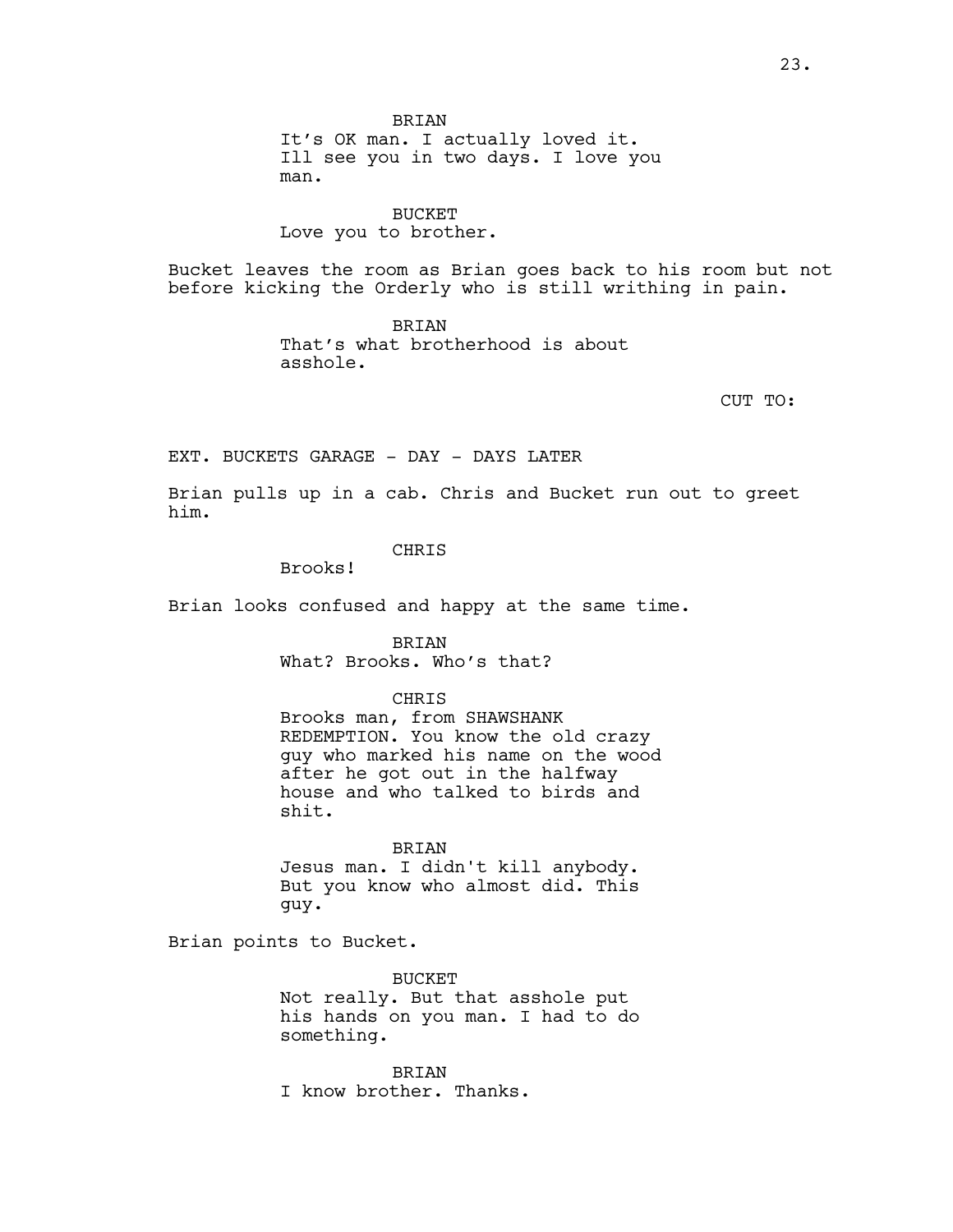**CHRIS** Hey man let us show you what we got.

All three go into Buckets garage.

#### INT. BUCKETS GARAGE - DAY

In the garage the boys have amassed dozens of military duffle bags full of letters from people needing help. On the table in front of the large marker-board is four nicely evenly stacked opened letters. Brian walks over to them and starts to flip through them.

# **CHRIS** Whoa man. Hands off.

Chris SLAPS Brian's hand like a child. Brian looks back in shock.

> CHRIS (CONT'D) Come on man. Its my O.C.D. Let me show you something first before we get into this.

Chris walks over to a box already opened and reaches inside to grabs 3 T-shirts out and tosses one to Brian and one to Chris and keeps one for himself.

> BRIAN What's this?

> **CHRIS** Turn it around.

> BRIAN What the fuck?

The back of the t shirt reads BREAKUP AGENT and the front reads THE BREAKUP AGENCY, WE ARE THE RELATIONSHIP EXTRACTION EXPERTS, in a police badge logo.

BUCKET

Bro. Why did you put my phone number on this goddamn T-shirt?

CHRIS Dude. We started this thing here at your place.

**BUCKET** All right. Man. Now I got to change my number.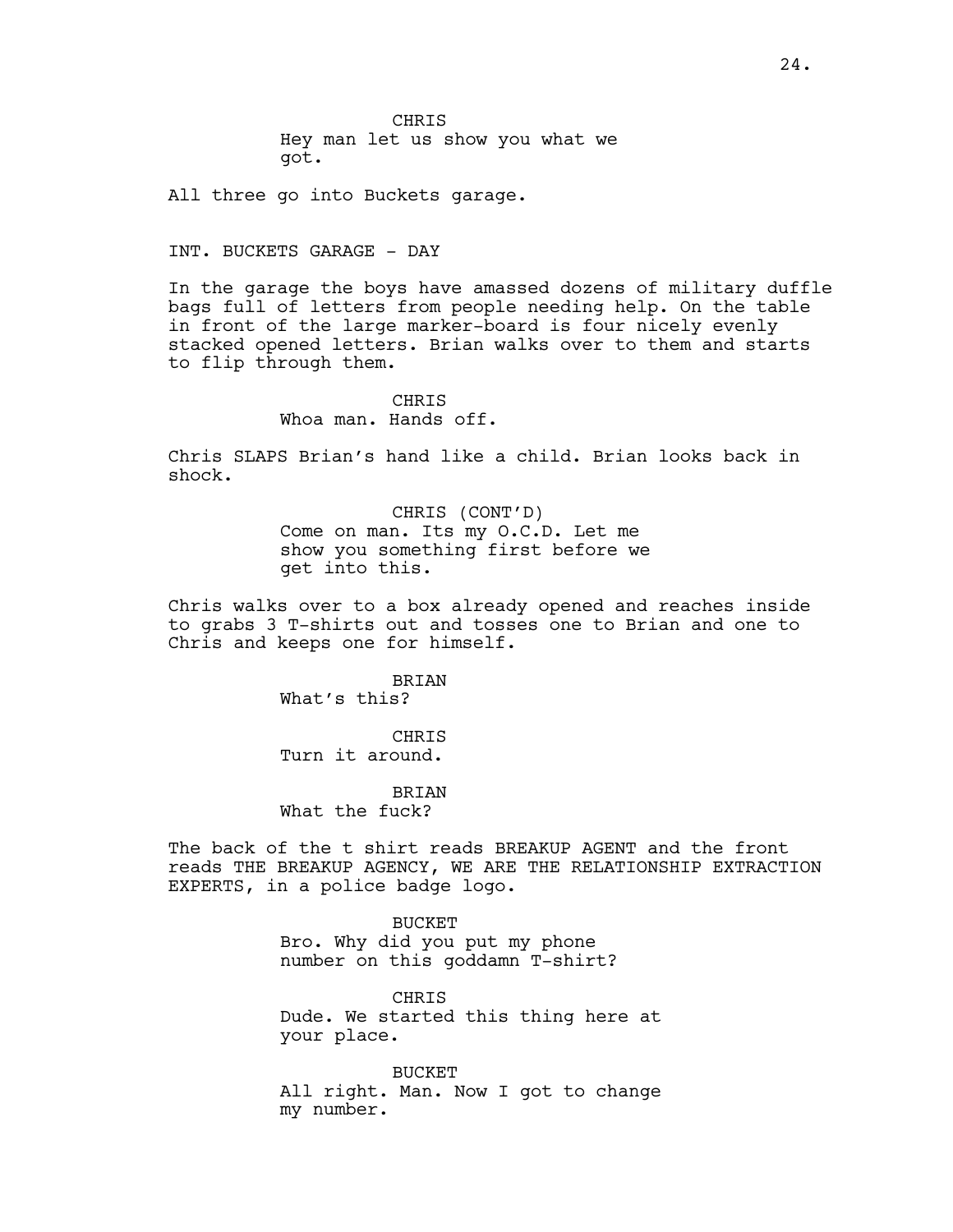**CHRIS** 

Not yet man.

BRIAN

First boys, I want to thank you all for letting me be an asshole for a little while and helping me get rid of Natalie. Man, was she pissed?

BUCKET

Was she pissed? Holy shit! She damn near had a coronary. It was beautiful and on that note. We have another thing to do before we get started.

Bucket goes to the marker board and retrieves paperwork that was attached by a magnet and hands it to Brian.

> BUCKET (CONT'D) Here you go brother.

> > **BRIAN**

What's this?

CHRIS This my friend is your emancipation proclamation from tyranny and oppression. Or what we like to call divorce paperwork. Signed by your now ex wife Natalie.

Brian looks at the paperwork and thumbs through it, places it to his chest and starts to tear up.

> BRIAN You guys are my brothers man. Goddamn it! Thanks man. Thanks so much.

> CHRIS Now don't go get married again in the next six months.

BRIAN No man I'm good. Ill wait at least 9 months.

BUCKET Jesus Christ, Elizabeth Taylor. Slow down. You don't want to be 0-3 in marriage do you?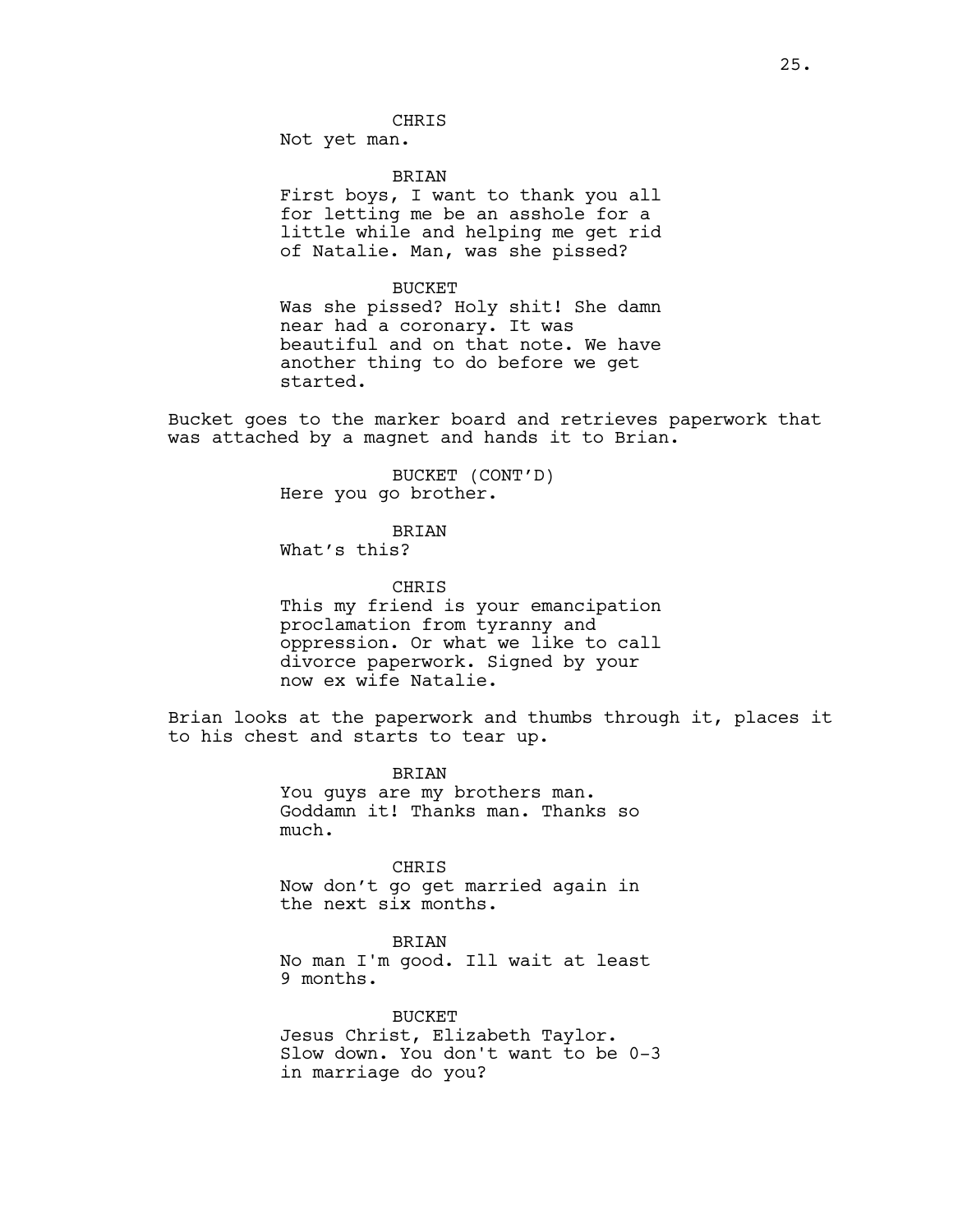### **BRIAN**

Well. Just like the Minnesota Vikings who went 0-4 at the Superbowl. At least they made it there and I don't see you assholes trying to get married. You guys aren't marriage material. I don't (Chris interrupts)

### CHRIS

All right. Lets toast to Brian being out and us starting on this adventure. Wait. Brian can you drink on your medications?

## BRIAN

Not really. But what is one drink going to do?

#### CHRIS

A whole shit load. That's one of the factors that landed you in the ward.

**BRIAN** I know man but this is a celebration boys.

BUCKET All right. One drink. Then we get to work.

The boys toast. Bucket grabs the first letter off of the first stack and places it on the marker board and points to it.

### BUCKET (CONT'D)

Number one reads "Dear Breakup Agency, I saw you guys on the news and I have to say that what you did for your friend was beautiful. You guys really care for him like he's family. Well, I have no actually family that gives a complete shit about me. Not even my boyfriend. But the thing is I don't want to stay with him anymore and I have tried to break it off with him but he seems to not get the picture. He is abusive. Not only mentally, but also physically"

(Bucket pauses)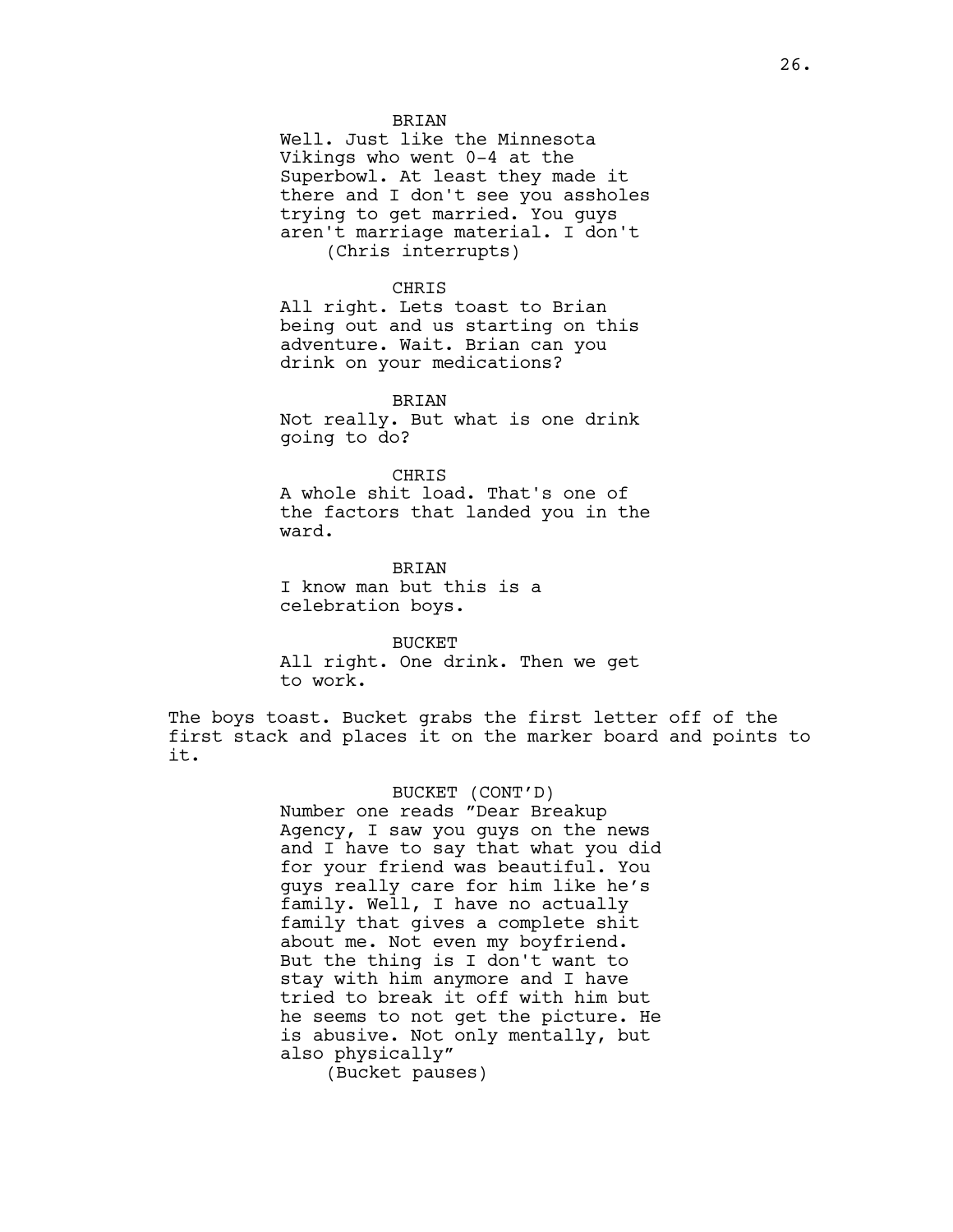BUCKET (CONT'D) This sounds like your kind of relationship. Did you write this letter Brian? Is your name, Sharon?

# BRIAN

Piss off!

## CHRIS

Come on man. That's kind of funny isn't it? Sort of? Help me out man.

BRIAN All right its kind of funny. The best part is she will be single soon. Am I right?

Chris slaps the back of Brian's head.

BRIAN (CONT'D) I got it. No dating the clients.

**BUCKET** 

No shit Sherlock. Don't even think about looking at them in any kind of teenage dreamy eyes type shit. Your not 13.

CHRIS He's not even 35 anymore either.

Bucket high fives Chris.

BRIAN

Touche sir, touche.

### BUCKET

All right, I'll continue."But also physically. I feel trapped in this relationship and could use your help in getting me out and letting him know that its over. Can you help? Sincerely, Sharon. P.S I have enclosed a check for \$2,000 to pay for any expenses. His team is having their version of the Superbowl on July 4th weekend. I'll be watching. If you cant help. Please send the money back because it is all that I have. He is the wide receiver for the ORLANDO PREDATORS Arena football team. His number is 85, Williams. Thank you very much. Sharon."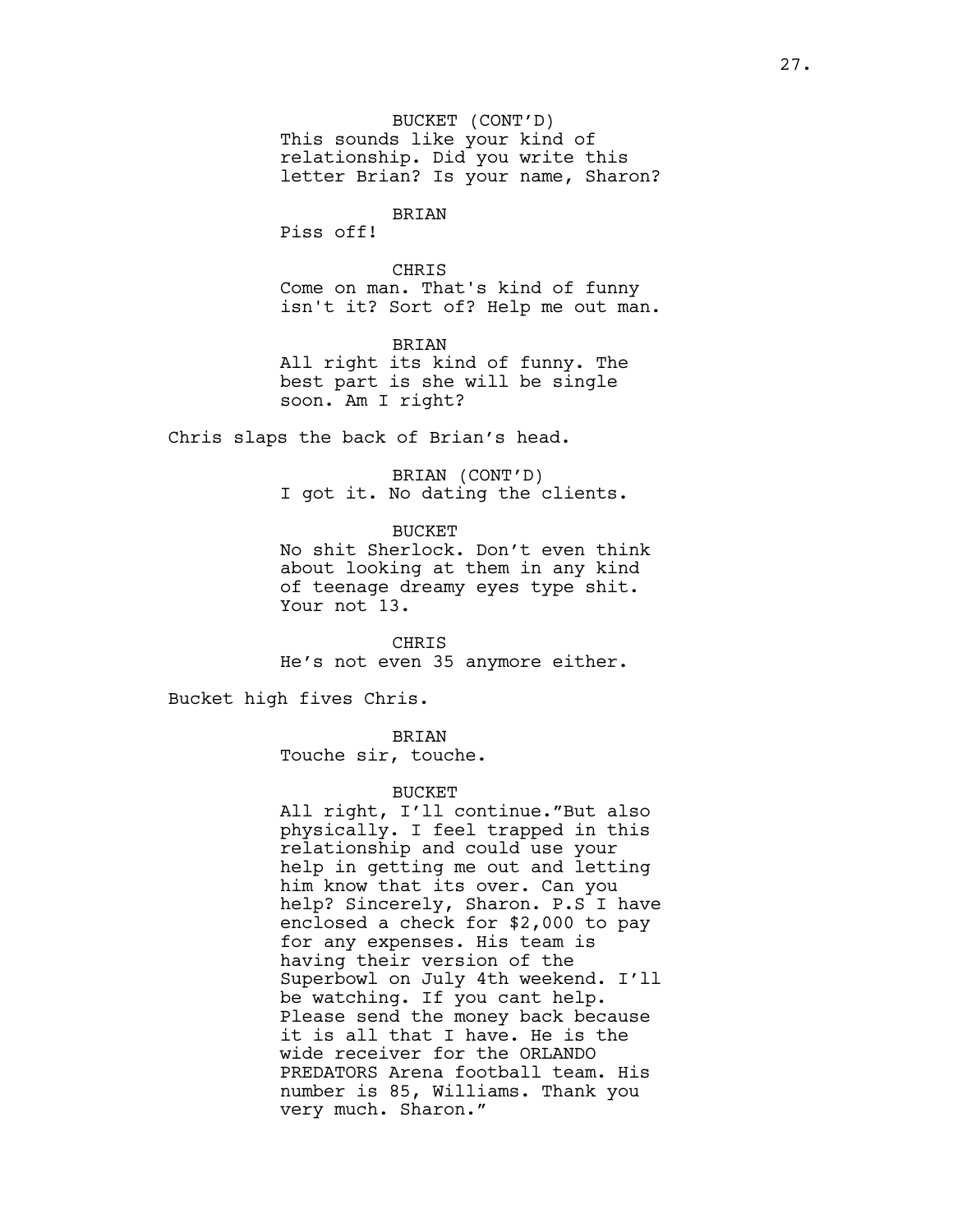CHRIS

For sure we are keeping the money.

#### BRIAN

No. Well, not all of it. All we will take from it is travel expense to include hotels, that's it. Is that a deal boys?

#### BUCKET

I'm with you brother.

### CHRIS

Wait a second. You two idiots realize that its July 1st and we are in Killeen goddamn Texas. That's like 24 hours of straight driving. No pit stops.

#### BUCKET

Look its not like we haven't done it before, remember Iraq and those long ass convoys?

**CHRIS** 

Dude, we got out so we didn't have to do that shit anymore.

### BUCKET

Look man. Are you in or out?

#### BRIAN

I'm in for sure. I could stop and see my parents too.

BUCKET Chris, are you in?

# CHRIS

Of course. Jesus. But I'm driving.

#### BUCKET

All right, but I call shotgun and we are taking Chris's rape van. So we can save this lady money.

#### CHRIS

Fine. We might as well look through these other letters too and find other people that are close to Florida on our way back home.

Chris smacks himself on the forehead.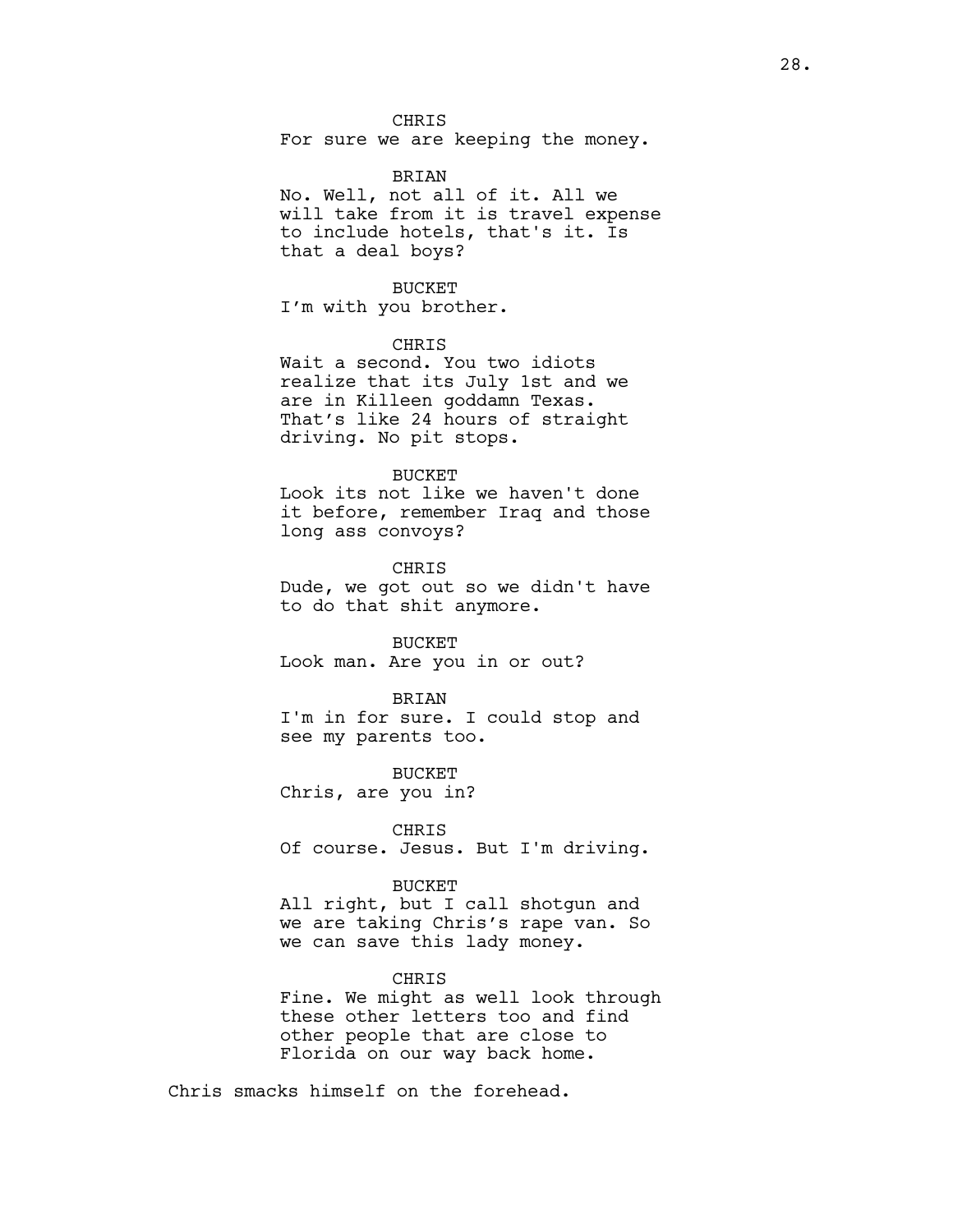**BRIAN** Good call.

CHRIS Fuck man. I'll just shut up now.

Brian and the boys search through the other letters looking only for two addresses that are along Interstate 10 after coming back from Florida's mission. They pull out two. They label at the top of one NEW ORLEANS, LOUISIANA "VIETNAM VETERAN" in quotes and the last one is labeled ATLANTA, GEORGIA with "RAPPER" in quotes.

CUT TO:

EXT. CHRIS'S VAN - NIGHT

As the boys roll down the highway. Chris is driving and has to pee.

> CHRIS Dudes. Dudes! Wake up! I gotta piss!

BRIAN What? Go in this bottle man. We cant stop dude.

Brian checks the GPS.

BRIAN (CONT'D) Man we are like 300 miles form Orlando. Didn't you piss a while ago?

**CHRIS** Yeah asshole. But that was 8 hours ago.

BUCKET Listen bro. I just pissed in these other bottles earlier. See.

Bucket hold up three 1-liters of piss bottles.

**CHRTS** Come on man. I thought we were passed this military convoy shit.

BRIAN But it works though. Don't disrespect the piss bottle son.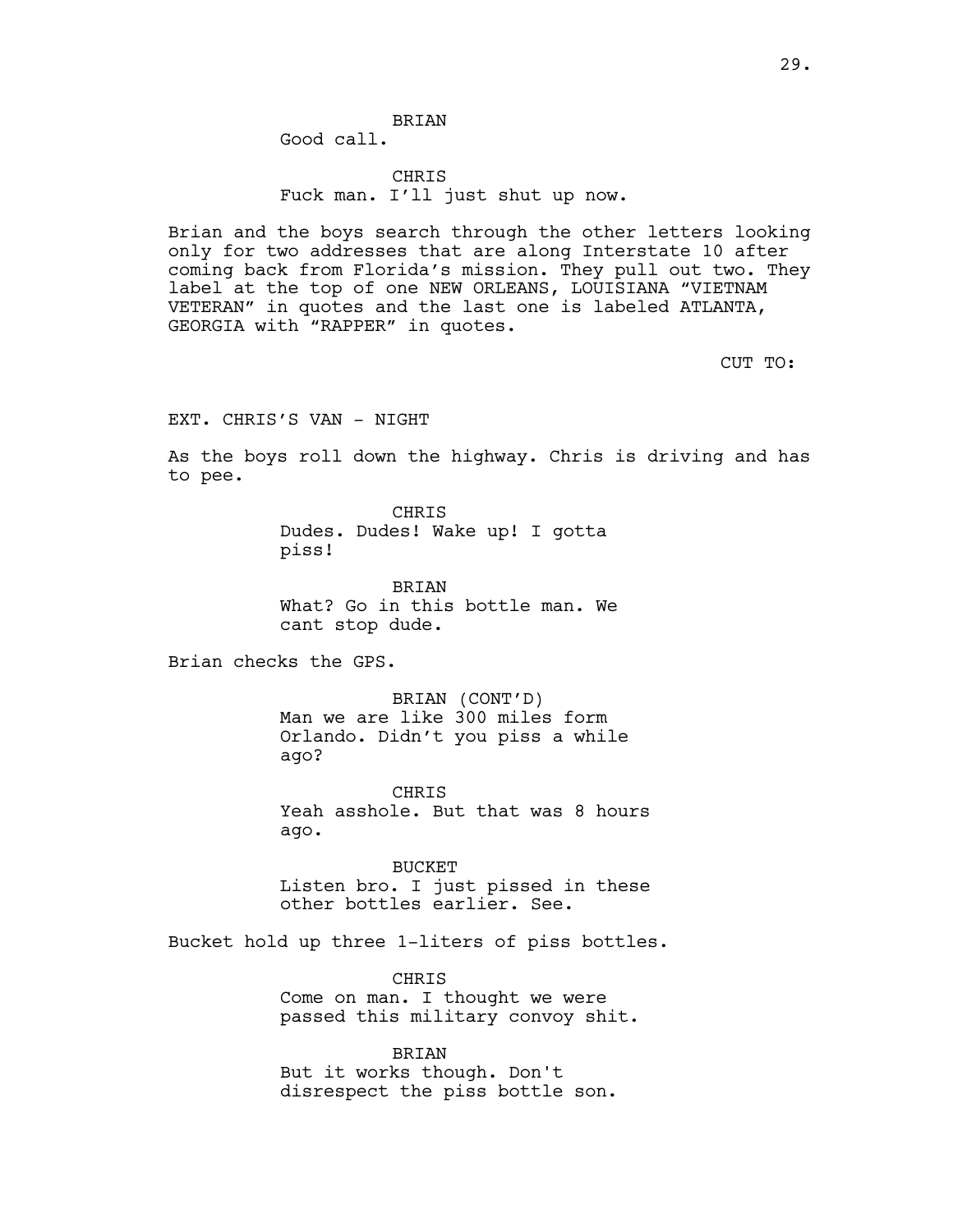CHRIS

I don't want to happen again, what happened last time.

BUCKET Oh shit that's right. Your dick got stuck in the Gatorade bottle.

## CHRIS

Sorry to amuse you two fuckers but I'm sorry that I'm working with a tripod and you two asshole are working with what only one can assume is an anteater dick for you Brian. You Gentile you.

### BRIAN

Just because I have a shield over my dick to protect it from rain, sleep and snow. Doesn't mean you can make fun of it. While yours gets all dried out hanging out of your pants and shit.

**CHRIS** 

Enough. I need to piss. Give me a goddamn bottle.

Brian hands him a bottle.

CHRIS (CONT'D) Dude, Bucket hold this bottle for me while I piss into it.

BUCKET

Why?

CHRIS Cause you know.

BUCKET What? Because I'm gay you think I like looking at dicks all the time?

# **CHRIS**

No man. You shot the best at the range. You have the steadiest hands. Plus, Brian's on medications and shaking like he's been on a three day bender.

BRIAN

Come on man.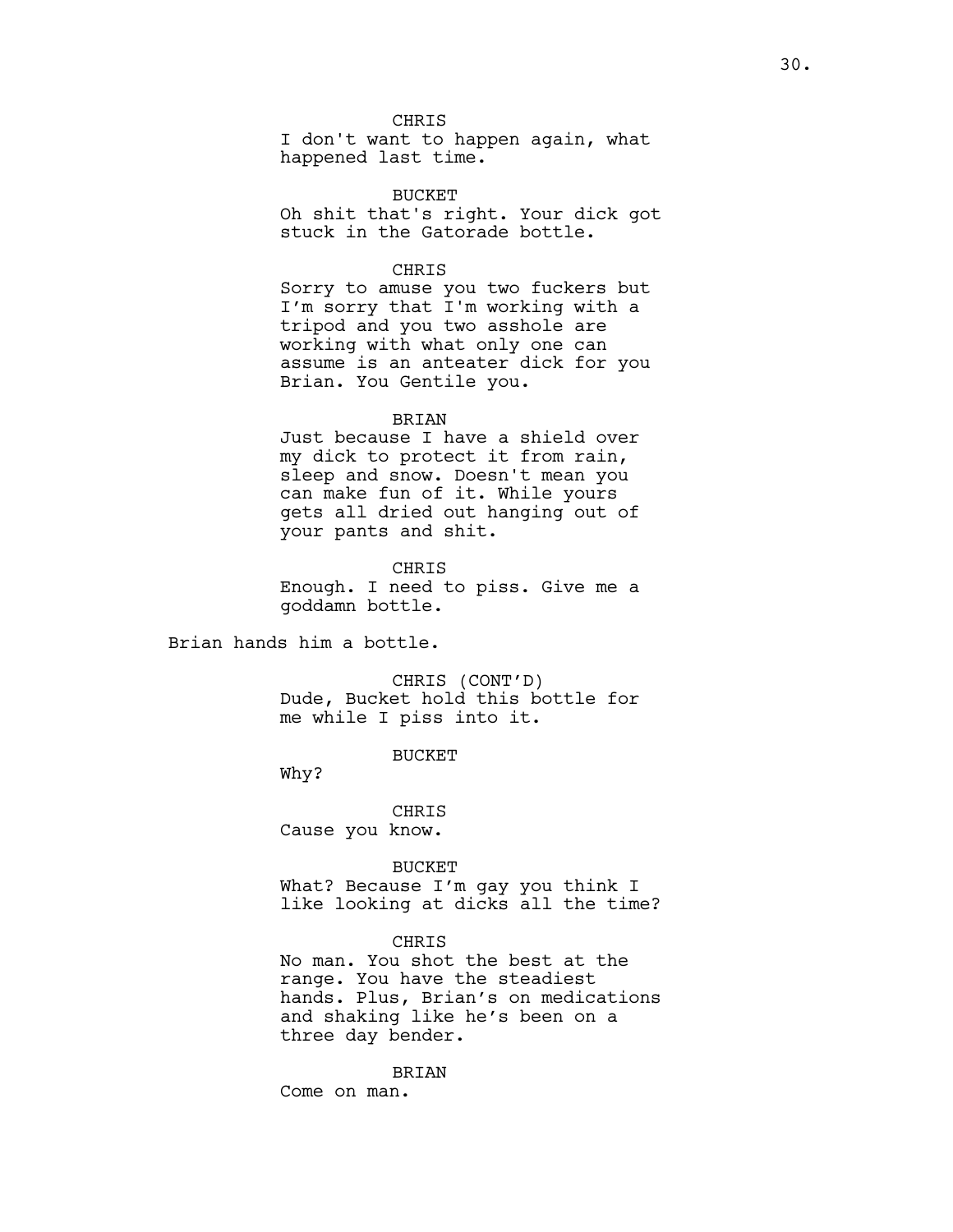BUCKET

Its true.

Bucket grabs a bottle form the back and opens it up and places it in front of Chris pants as Chris urinates into it.

> CHRIS Thanks man. I needed that.

**BUCKET** Now. We toss these bitches out.

BRIAN

No!

Bucket grabs his piss bottle.

BUCKET Fire in the hole!

Bucket tosses it out his window and grabs the other two between his feet.

> BUCKET (CONT'D) Fire in the hole!

Chris raises Buckets passenger side window up as he tries to toss it out the window.

> BUCKET (CONT'D) Goddamn it man! I got piss all over my self.

BRIAN At least its your piss.

BUCKET Shut up asshole.

CUT TO:

EXT. ORLANDO PREDATORS ARENA - NIGHT

Brian and the boys pull into the parking lot where everyone is tailgating.

> BRIAN All right. Finally.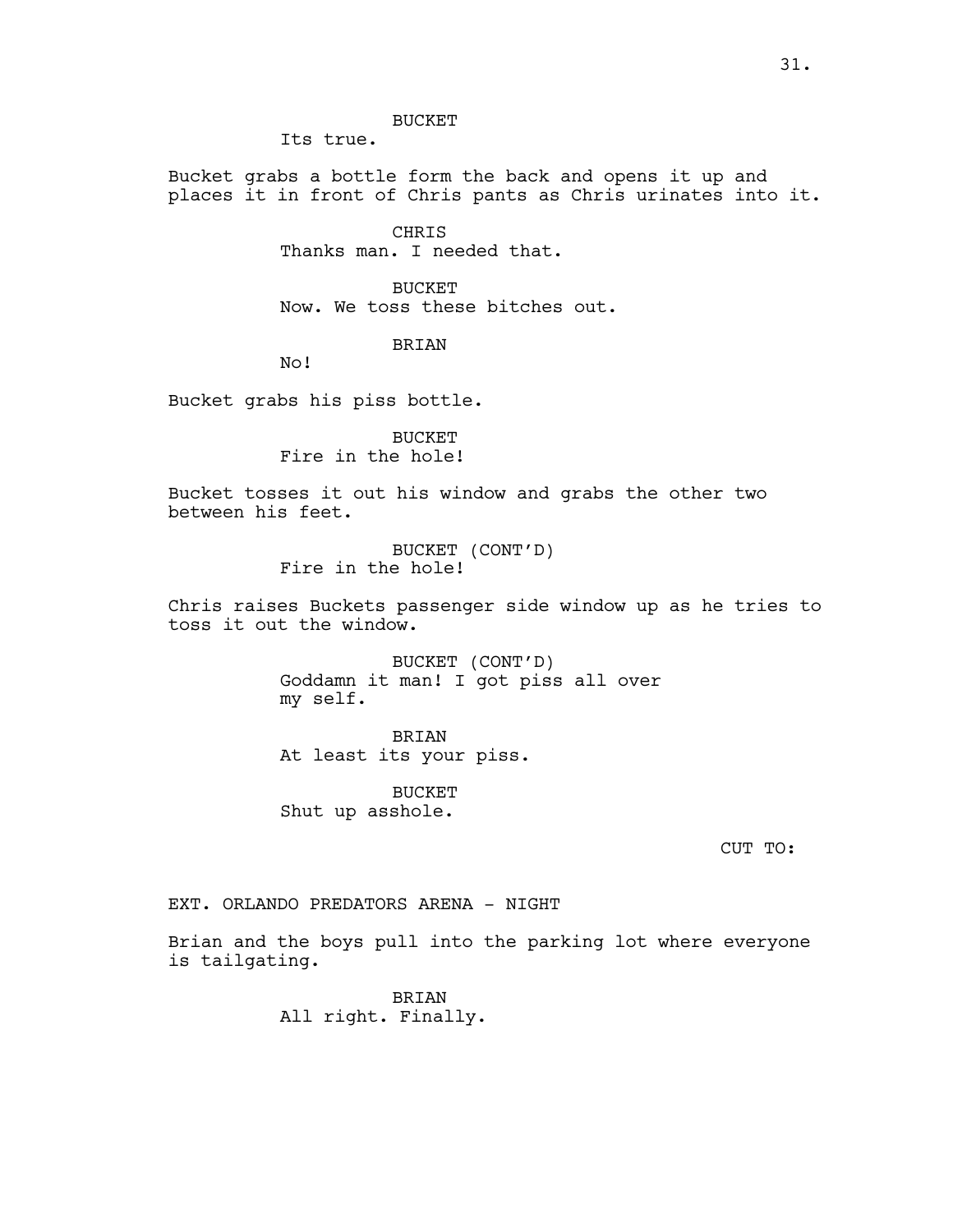### CHRIS

Don't you start with that shit. The only reason you didn't drive is because you are on those fucking medications. But fuck that. Your driving back.

#### BUCKET

One question. Well actually two. No, three questions. One, where and when am I going to shower and two how the fuck are we getting in this place and number three what's the plan to give what this guy his notice.

### BRIAN

Well. You, you big mountain are going to do this. Your going to run on the field and tackle the guy and deliver it to him.

### **BUCKET**

Oh shit. I like it. I haven't crushed any souls lately.

### CHRIS

Hey dummy. How is he going to get past the security guards and jump the rail? All without getting caught?

#### BRIAN

Man. Look. This dude over there has the whole football uniform. He's a lot smaller than you Bucket. But it will work. Go ask him how much.

## BUCKET

Really man.

#### CHRIS

That's brilliant. Use the money that this lady gave us. Count it as a business expense.

## **BUCKET**

Fine.

Bucket exits the back of the van and walks over to the guy wearing the football uniform. Bucket asks the man if he can buy the uniform. The man gives bucket the stink face.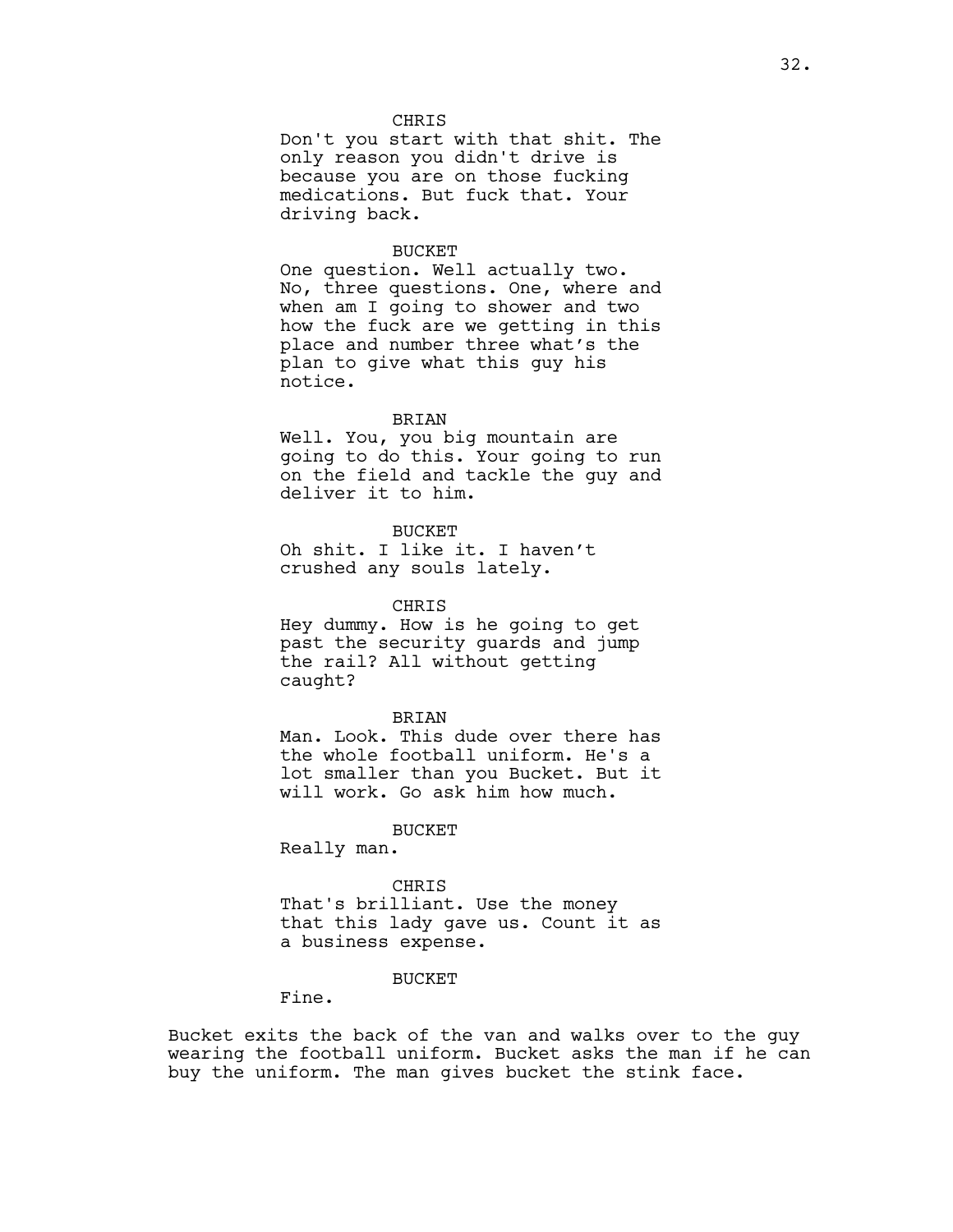MAN IN PARKING LOT Dude you smell like piss. Are you OK?

BUCKET Yeah, I had a crazy night. How much for the uniform?

MAN IN PARKING LOT \$500.

BUCKET

Fine.

MAN IN PARKING LOT Your not going to fit into it.

BUCKET I don't give a shit. Here take this money and take it off.

MAN IN PARKING LOT

Now?

**BUCKET** Yes now, Jesus.

The man in the parking lot takes off the complete uniform where he is only left with his boxers on. All the while this is going on people around them are taking pictures. With Buckets back turned his T-shirt that reads BREAKUP AGENT is visible. People recognize him.

> WOMAN IN THE CROWD Hey man. Aren't you guys The Breakup Agency?

BUCKET Oh shit. I guess your right.

WOMAN IN THE CROWD You guys are awesome. Tell your friend that's bullshit what happened to him. Are you guys here to do something like that again?

BUCKET

Actually yes.

WOMAN IN THE CROWD Hey ya'll this is the group called The Breakup Agency form the news in Texas.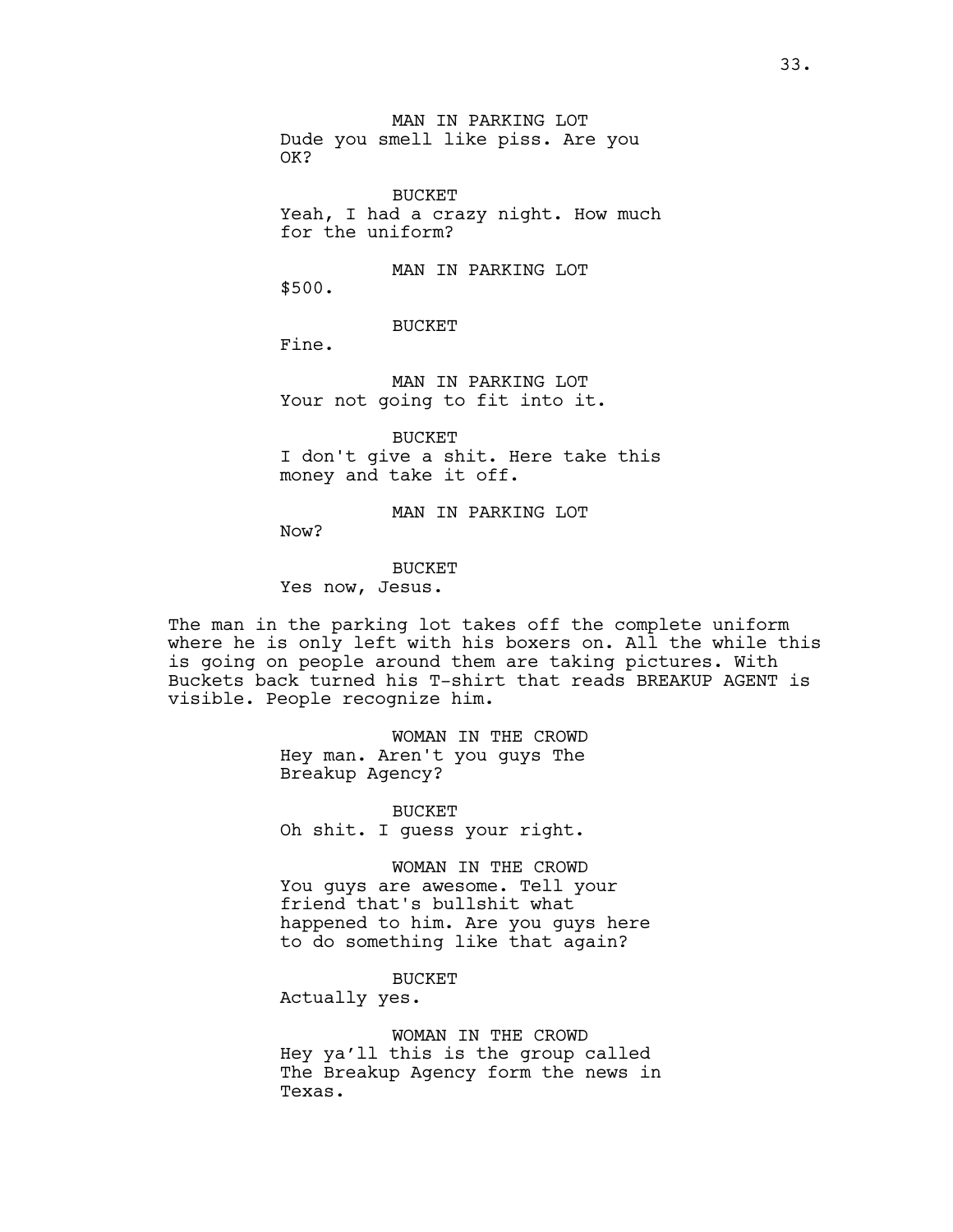PERSON IN CROWD Oh shit! It's going down. How can we help?

BUCKET Umm. Talk to the guys in the van. They will tell you.

As the crowd mobs the van. Bucket takes off his shirt and puts on the full uniform. With the last being the Orlando Predators uniform jersey. Bucket stops and picks up the Breakup Agent T-shirt in the other hand, weighing his options. He decides to put on the Breakup Agent shirt over the shoulder pads as his uniform top and puts the helmet on his head.

Bucket walks back over to the van as the crowd dissipates.

BUCKET (CONT'D) What the fuck man. Did you here these people? They recognized us.

CHRIS

That's a good thing. But the only bad thing here is that goddamn helmet. Its fucking tiny on your head.

#### BRIAN

That's why we call him Bucket. Because the only thing that fits his massive head is an actual bucket. Kevlar be damned.

CHRIS

Your a genius.

#### BRIAN

I am.

Chris reaches behind the seat and grabs Buckets old military backpack and pulls out his old Army helmet.

> BUCKET Mother of GOD there she is.

Bucket kisses the helmet and making sure he kisses the side where a bullet is still embedded in it.

> BUCKET (CONT'D) So what's the plan?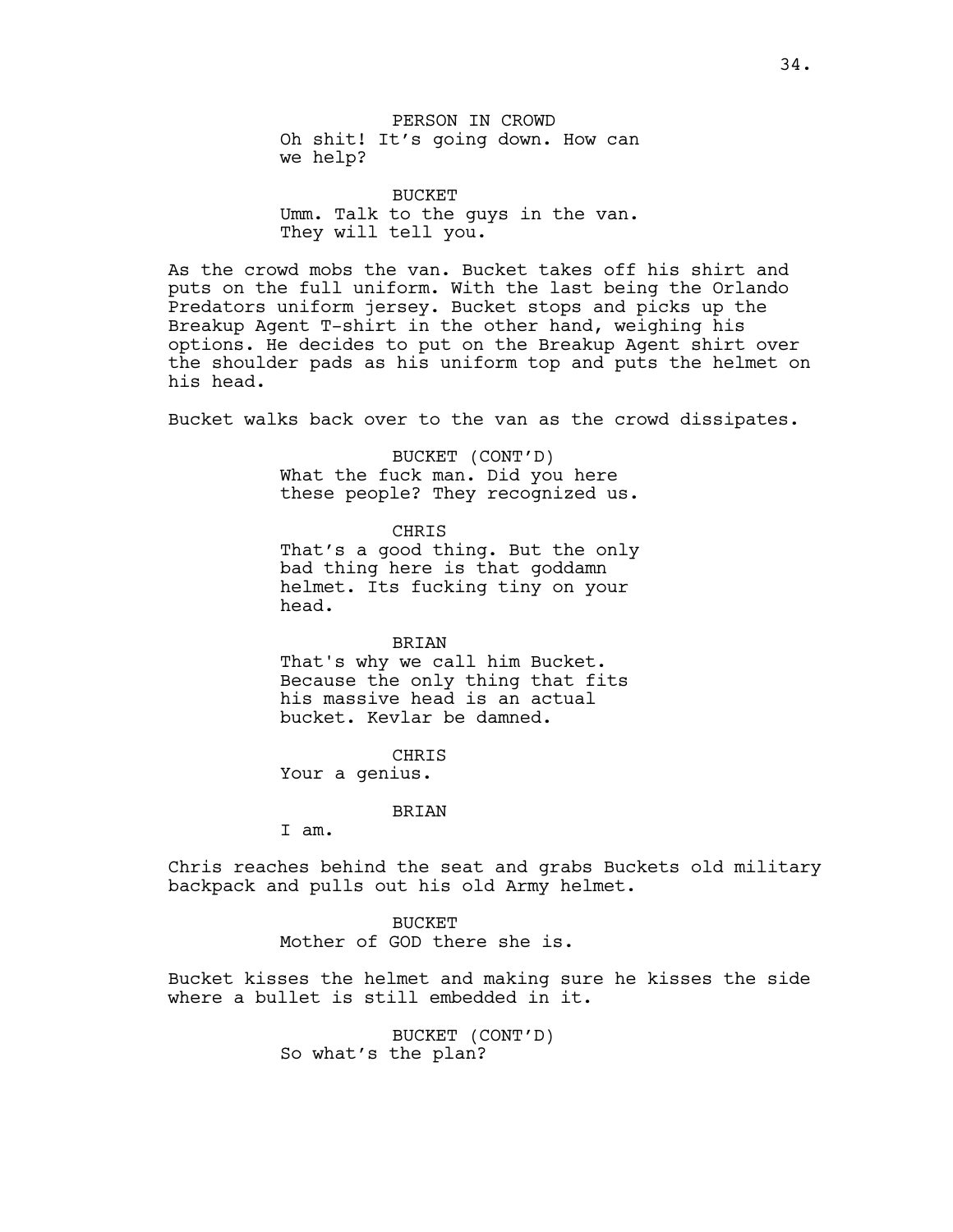### **BRTAN**

Listen, all these people know who we are and they want to help. So we are going to proceed with you running onto the field and tackling the shit out of number 85 Williams. Got it.

## BUCKET

What about getting arrested?

CHRIS

Trust me your good. These crazy Floridians like violence. Just tackle that dude and run out the tunnel that says exit and the crowd will run interference for you.

BUCKET

Got it. Lets go!

The boys exit the van and the crowd from the parking lot follows them into the arena. They start chanting.

> PARKING LOT CROWD T.B.A! T.B.A! T.B.A!

BRIAN What are they chanting?

CHRIS Their chanting T.B.A. I'm guessing it stands for "The Breakup Agency."

BUCKET This is going to be good.

The boys buy their tickets and the crowd follows them into the arena as the chants continue. They enter the nose bleed seats. The initial crowd has infected the whole arena with their chant.

INT. ORLANDO PREDATORS ARENA - NIGHT

CROWD IN ARENA T.B.A! T.B.A! T.B.A!

The boys look at each other and grind wide.

BRIAN All right, lets make our way down to the edge of the field.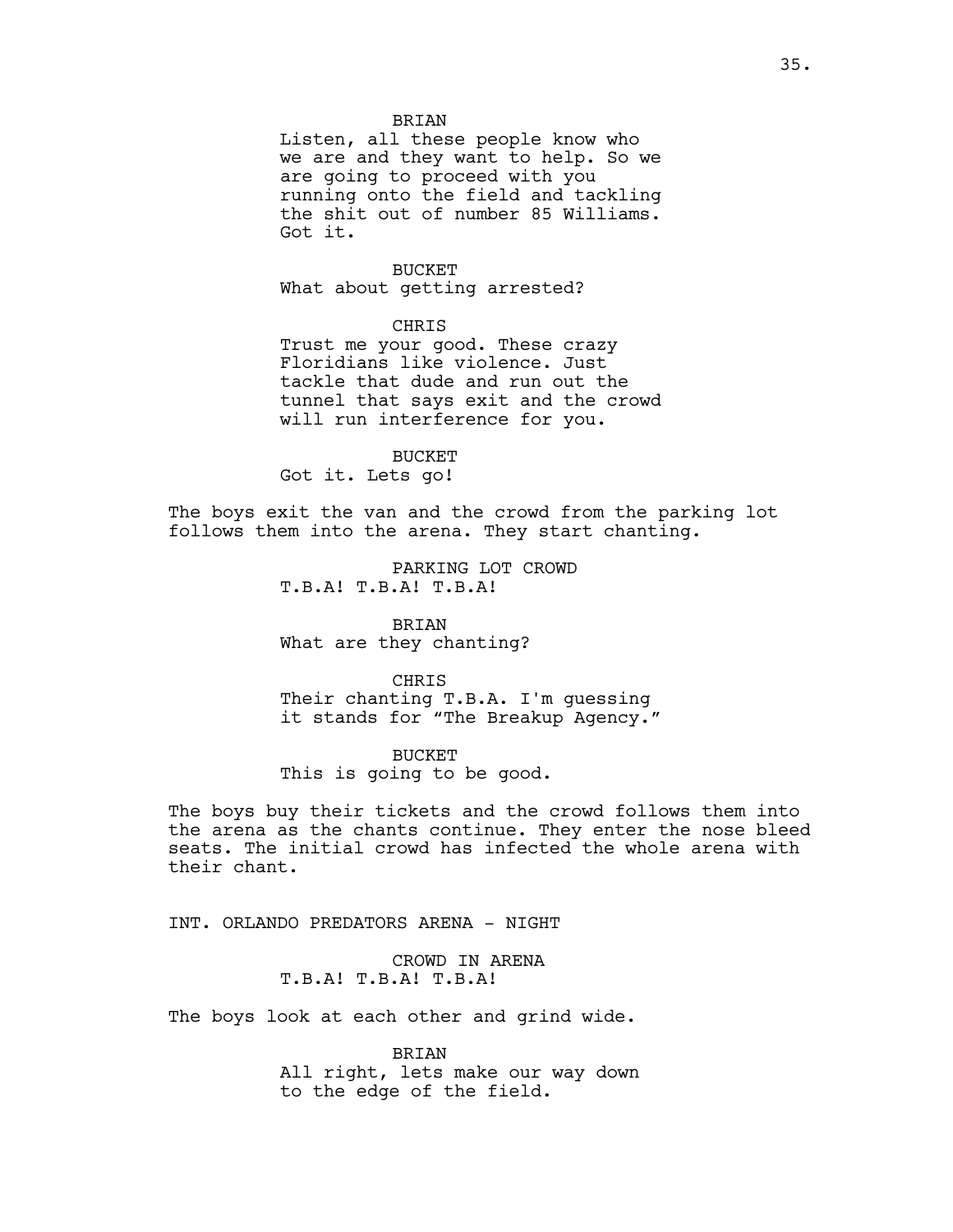As Bucket and the boys make their way to the edge of the field. People are getting up out of their seats and following them.

> BUCKET I don't know man. This shit is to much.

CHRIS Listen bro. This lady needs our help, plain and simple. Now to help her out and you at the same time wait until he receives the kickoff and run out there and crush his soul.

Chris slaps the top of Buckets helmet.

BUCKET

Roger that!

CUT TO:

INT. SHARON'S LIVING ROOM - NIGHT

Sharon is sitting on the edge of her couch with a wine glass in hand.

> SHARON Come on guys where are you?

> > CUT TO:

INT. ORLANDO PREDATORS ARENA - NIGHT

The referee blows the whistle and the opposing team kicks off to the Orlando Predators number 85 Williams.

BRIAN

Go Bucket!

Bucket jumps the rail and onto the field.

CUT TO:

INT. SHARON'S LIVING ROOM - NIGHT

SHARON Holyshit! Holyshit!

CUT TO: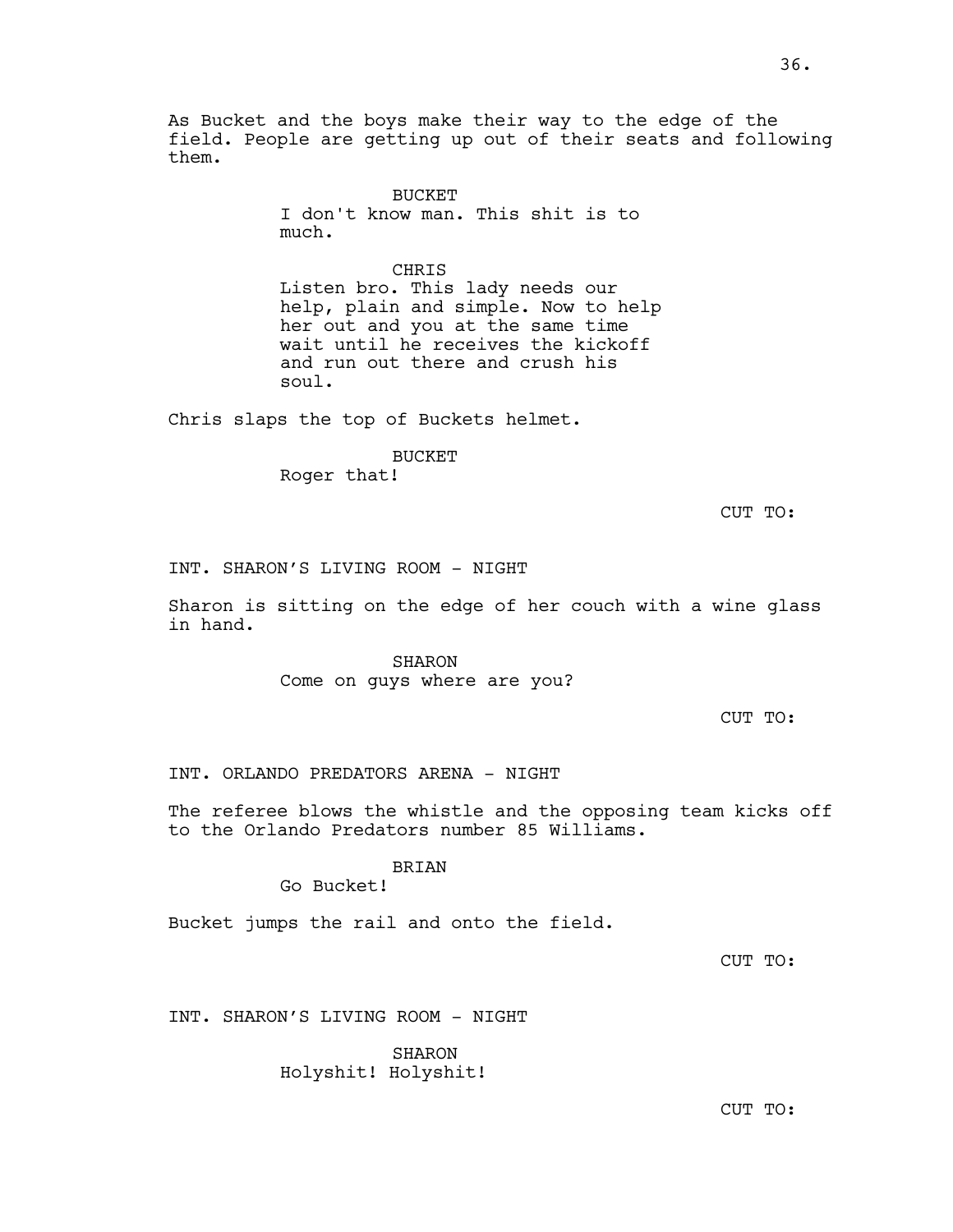# INT. ORLANDO PREDATORS ARENA - NIGHT

Bucket darts onto the field.

# CROWD IN ARENA T.B.A! T.B.A! T.B.A!

Bucket tracks the football spinning through the air as it lands in number 85 Williams hands. A referee see's Bucket bulldozing onto the field and tries to stop him. But Bucket tosses him aside like a rag doll. Other football players notice him too. They all try to tackle him. Bucket bulldozes over all of them.

Number 85 see's Bucket coming straight for him. Number 85 shakes his head and puts on a full sprint towards Bucket.

BOOM. Number 85 gets hit so hard he flies back with his helmet coming off in the process.

> CROWD IN ARENA (CONT'D) Holy shit! Holy shit!

At this time the police are swarming the field. With that que Chris and Brian motion for the surround crowd to jump the rails and charge the field. The crowd hold their end of the bargain in blocking all the police and other players trying to get at Bucket. Chris and Brian jump the rail too in pursuit of Bucket.

Bucket chases after number 85 again and jumps on top of him.

BUCKET Hey asshole. Do you know Sharon?

NUMBER 85

What?

BUCKET Do you know Sharon?

NUMBER 85 What? Fuck you man!

BUCKET

Well, asshole she said its over! Don't contact, her talk to her nothing! You got it! You piece of shit!

NUMBER 85 Dude you smell like piss!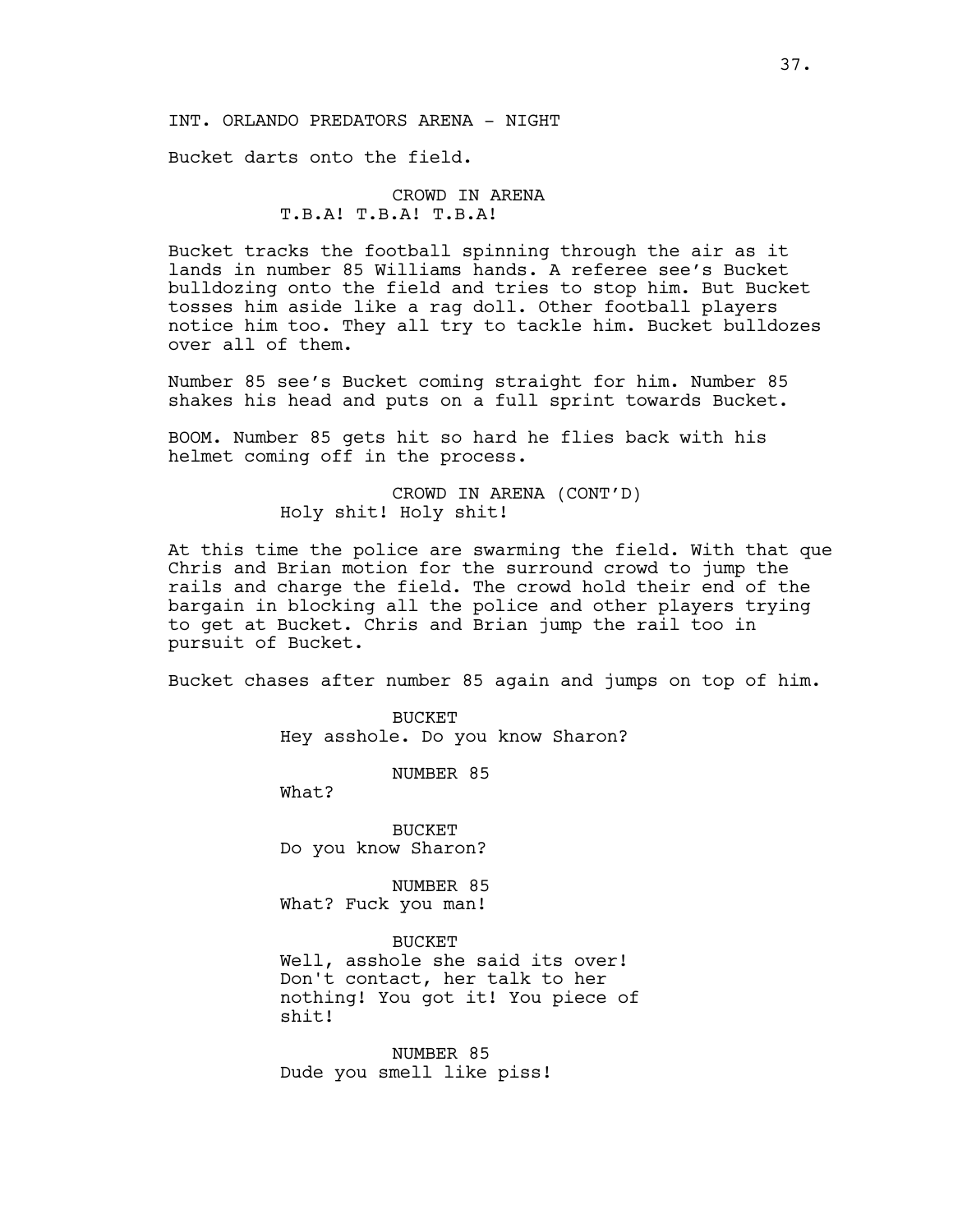NUMBER 85

What?

As Bucket head-butts number 85. He looks up at himself on the giant TV screen and waves to the screen and mouths the words "Hi Mom." At this time Chris and Brian get to Bucket.

> CHRIS Bro! We got to go! This shit's bananas!

The boys get up and the crowd parts and protects them for their exit off the field and they get even more loud as cheers escort them off the field.

CUT TO:

INT. SHARON'S LIVING ROOM - NIGHT

Sharon is seen jumping up and down cheering and swearing at the TV.

### SHARON

Fuck you, you prick!

Sharon grabs the bottle of wine and chugs the rest all the while having a grin from ear to ear.

CUT TO:

EXT. ORLANDO PREDATORS ARENA - NIGHT

The boys are running as fast as they can to their van. As the crowd from the arena files out they continue to chant.

> PARKING LOT CROWD T.B.A! T.B.A! T.B.A!

The boys jump in to the van and speed off all the while waving out of the back of the van as the crowd grows bigger and bigger as they leave the parking lot.

INT. CHRIS'S VAN - NIGHT

CHRIS Holyshit! Holyshit!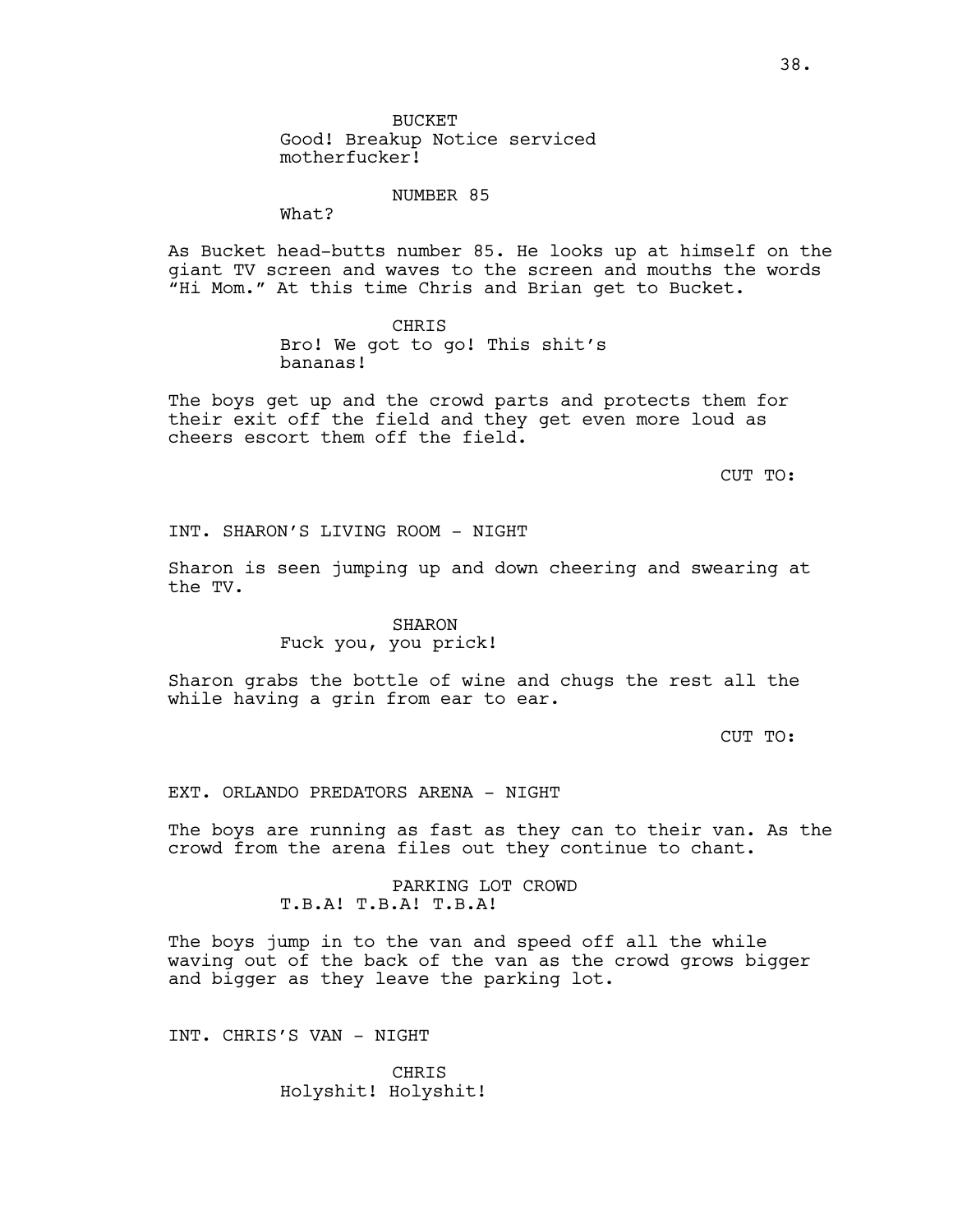**BRTAN** Dude. That was unreal! Are you OK Bucket?

BUCKET Dude. I think I got a hard on.

BRIAN What? For real?

BUCKET

No asshole. Not physically. But emotionally and mentally. I haven't felt that kind of rush since we were in combat.

CHRIS I agree my friend I think we really have found our calling.

BRIAN Yeah man. I just can't. Wow. Just fucking wow.

BUCKET Dude can I change now? I smell like piss?

#### BRIAN

Yeah. We will go to my parents house and get you some clothes and we all can rest for a bit.

While Chris stares out the window he notices blue and red flashing lights.

> CHRIS Umm. Guys. The cops are behind us!

> > BUCKET

Oh shit!

BRIAN Turn on the radio man. See if there is anything about us on there.

BUCKET

Dude we got to get out of here. You know police don't really like brown skinned brothas like me. You two shitheads are good. But me I'm double fucked. Plus I cant get another charge. Remember? (MORE)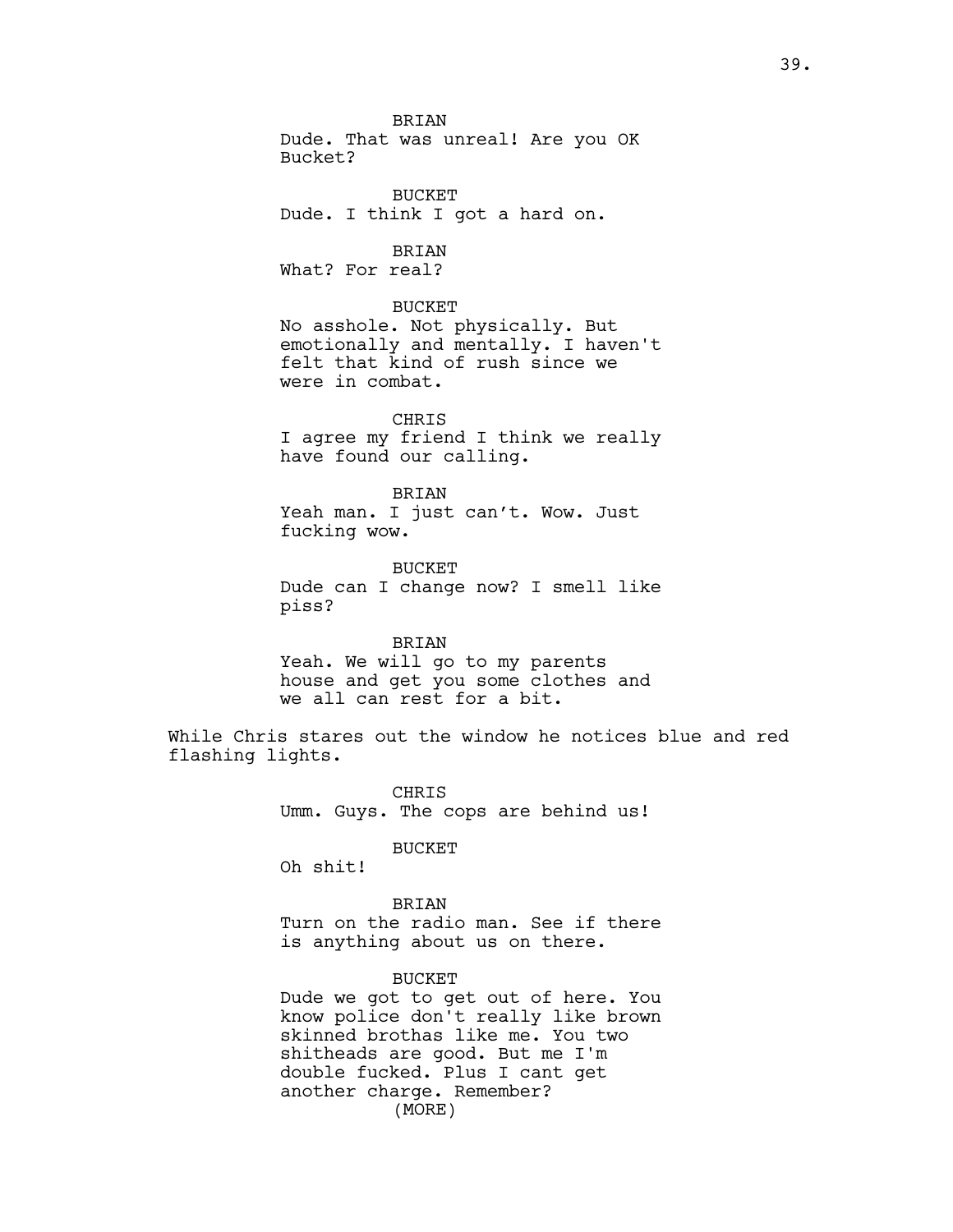Or Ill go to big boy jail. Like prison and shit! Fuck man! BUCKET (CONT'D)

As Chris turns up the radio a broadcast comes on.

### RADIO DJ

Ladies and gentlemen. If you haven't heard. The Orlando Predators game was stopped because of a fan jumped the rail and tackled our number 85 Jermaine Williams. As this bone head tackled him he caused a riot and the whole damn arena filled the floor. These idiots in the crowd were chanting something. Well hear for yourself.

CROWD OVER THE RADIO T.B.A! T.B.A! T.B.A!

# RADIO DJ

Ladies and gentlemen we have our own Daniel Dennis with an exclusive interview with Jermaine Williams on exactly what happened.

BRIAN

Take the back roads man to my parents house. You gotta loose these fools.

**CHRTS** 

Their ain't no back roads in this concrete jungle!

BRIAN No shit. Just stay off the main streets. Go our old way we used to go to my parents house.

#### CHRIS

All right!

DANIEL DENNIS Jermaine, what happened out there?

## JERMAINE WILLIAMS

Well. I only remember this big bastard was wearing some type of big ass military helmet coming at me. So I did what anyone would do. I charged that dude.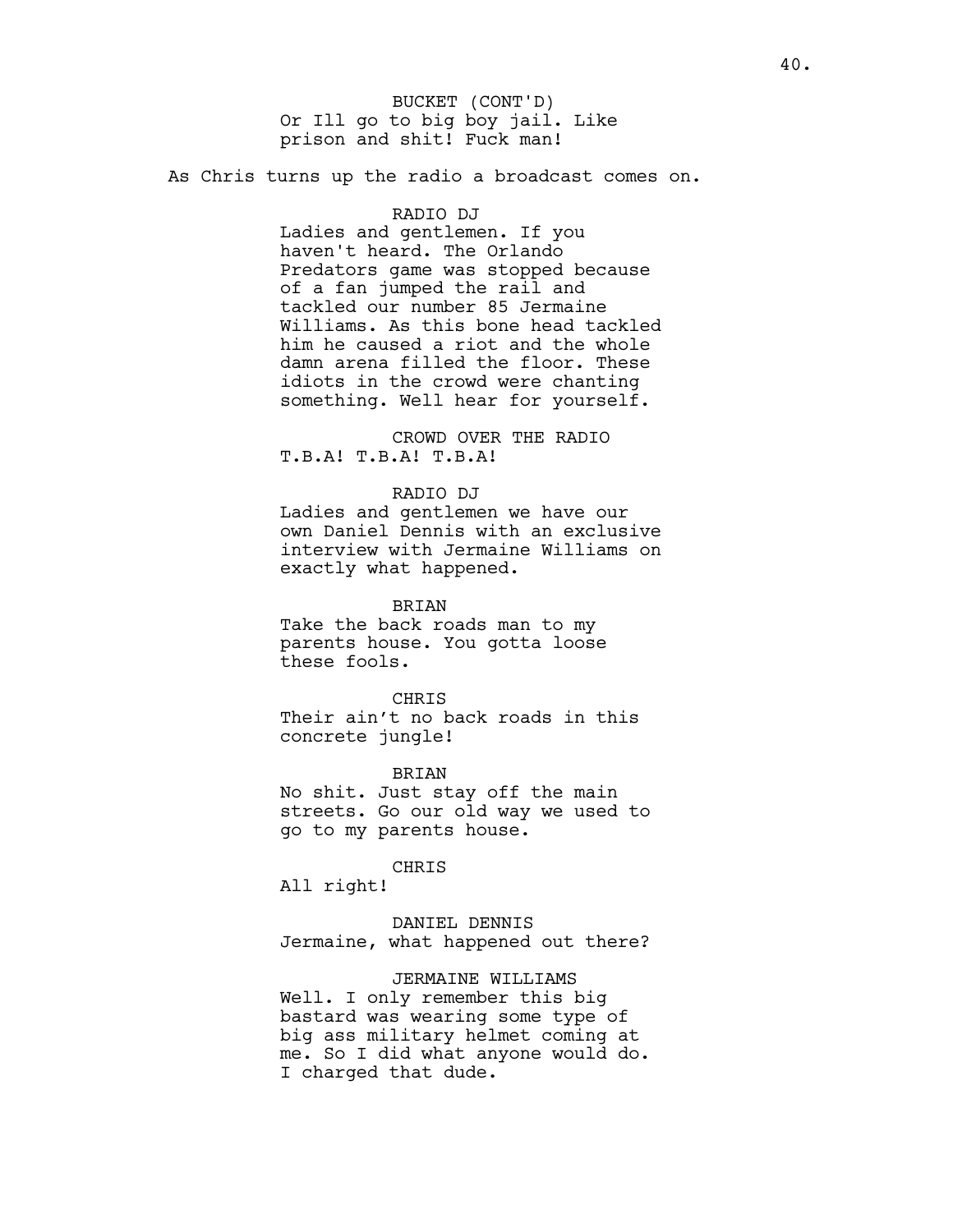# DANIEL DENNIS

What happened next and Did that gentleman say anything to you?

JERMAINE WILLIAMS Well. All I remember is he spelled like piss and he gave me a message form my girlfriend.

DANIEL DENNIS What? What type of message?

JERMAINE WILLIAMS Well. He said some personal shit.

DANIEL DENNIS Come on man. Not on the radio.

JERMAINE WILLIAMS He said "Breakup Notice Served," and head butted me and then I was out.

DANIEL DENNIS Well there you have it. Now back to you at the studio.

### RADIO DJ

Thanks Daniel. Well, I am being informed that the people responsible for this gang type violence are the same people responsible for the same type of hoodlum shenanigans that happened at Fort Hood a few days ago. The news their called them "The Breakup Agency" So that's what we are going to call them. They don't seem like no agency to me.

The boys CHEER.

## RADIO DJ (CONT'D)

Again we have some news on this so called "Breakup Agency." They were last seen leaving the Orlando Arena headed out to the toll roads on 4- 17. Police are blocking off the exits now.

#### CHRIS

Goddamn it! What are we gonna do?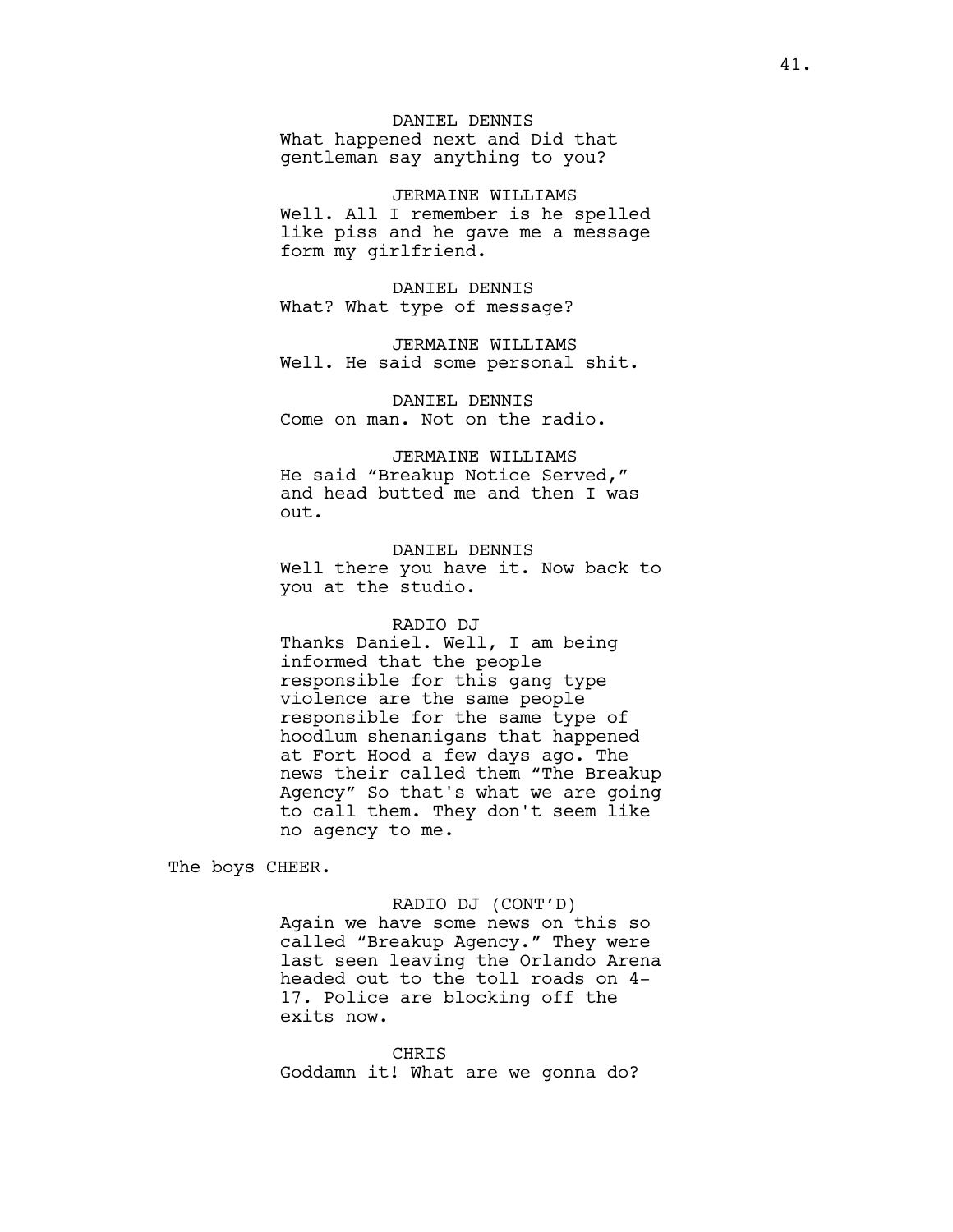### **BRTAN**

Get off on Redbug Lake Road and take the back way to my parents house. When we get there we will Grab my moms minivan and leave.

BUCKET

Won't they be pissed. Well yeah. But if we act normal when we get there we will be OK.

**CHRIS** 

What about the van?

BRIAN Its old and just sitting there were good.

EXT. CHRIS'S VAN - NIGHT

Chris takes the exit to Brian's parents house. As they pull up. Brian jumps out and goes into the house and wakes his parents MARIA, African-American, late 50s and CARL, African-American, early 60s. They are happy to see him. But they know that Iraq has changed him and he doesn't look well.

INT. BRIAN'S PARENTS GARAGE - NIGHT

MARIA

Do I dare even ask son?

BRIAN

No mom please don't. You remember Bucket and Chris.

MARIA Oh yes. Hi boys. What do you need?

BUCKET Ma'am we need the van.

### MARIA

The keys are on the wall boys. But first give me a hug I haven't saw you boys since your homecoming form Iraq.

Bucket and Chris give Maria a hug.

MARIA (CONT'D) Jesus son. You smell like, you look like pee.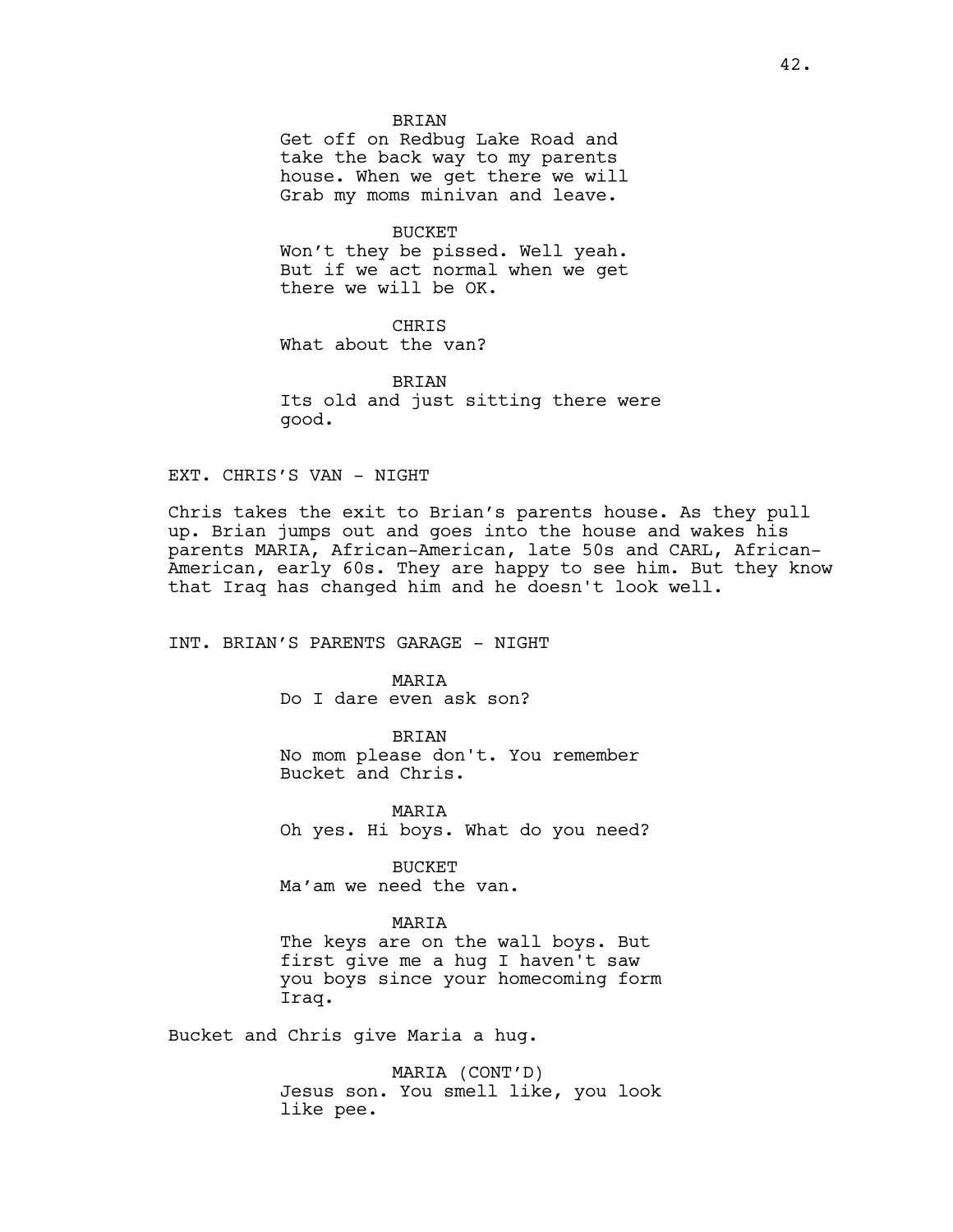BUCKET

Yes ma'am.

MARIA Stand there son and Chris go wake my husband to get Bucket some clothes.

CHRIS

Yes ma'am.

MARIA

Strip son.

BUCKET

Excuse me?

Maria picks up the hose next to the house.

MARIA

Strip son.

BUCKET

But.

MARIA No buts. Its not like I haven't seen anything like what you got ever in my life. I've seen it all. I was a nurse remember.

BUCKET

Yes ma'am.

As Bucket is taking off his clothes Chris and Maria's husband Carl come out.

> **CHRIS** Where's Brian?

> > BUCKET

I don't know.

Brian is in his parents medication cabinet grabbing his mom's pain pills from her knee surgery last year. He opens up the bottle and takes five Vicodin out and chews them up and turns on the sink to drink form the faucet to wash them all down.

Maria starts to hose down Bucket. But she suddenly stops.

MARIA Jesus son. Was your father an elephant?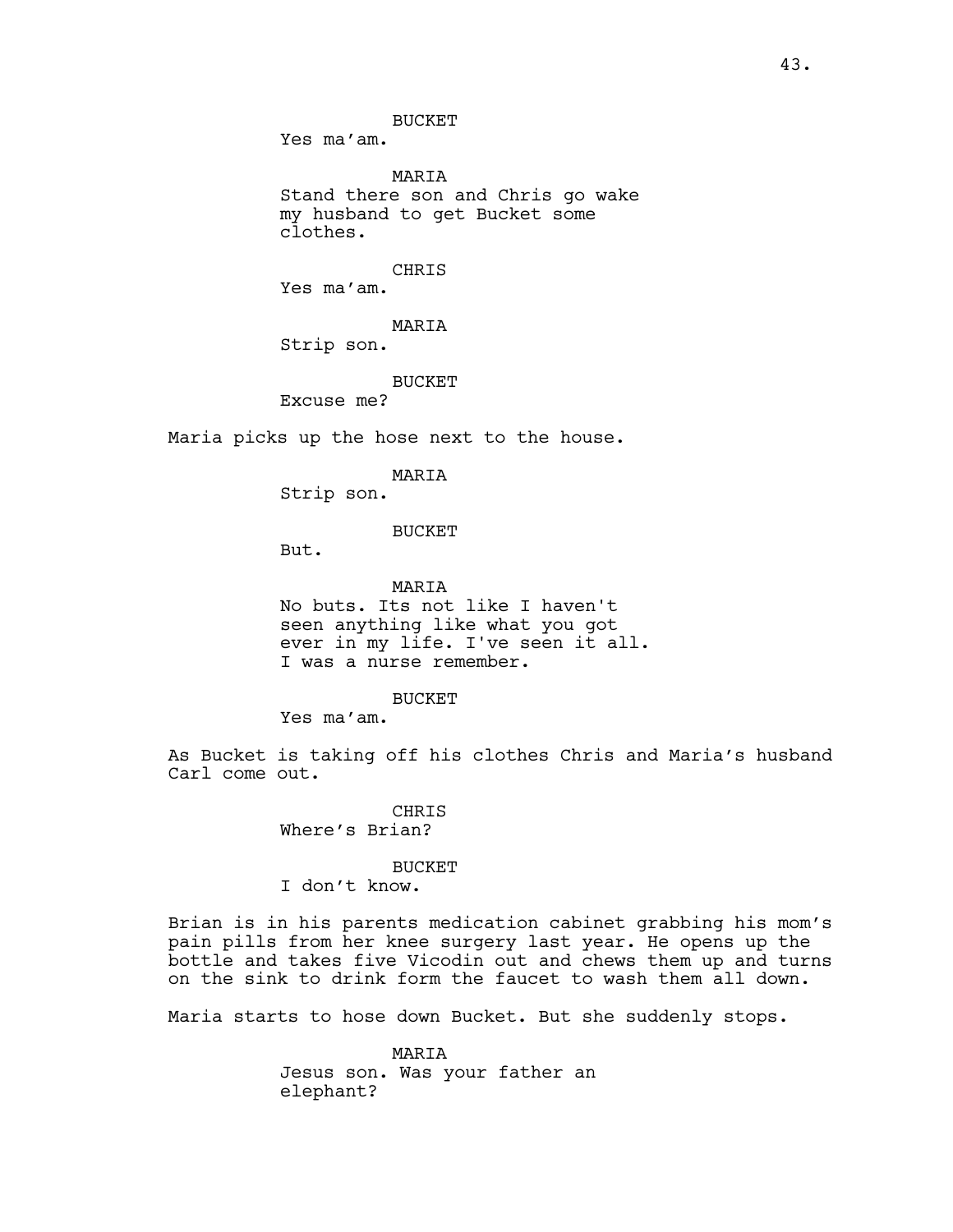What?

### MARIA

Was you father an elephant? Because you got a big old trunk there. Your girlfriends must be happy.

### CHRIS

Oh Jesus.

Brian comes out of the door.

**BUCKET** I don't have a girlfriend ma'am.

# MARIA

Why not?

#### BUCKET

I like dudes.

**MARTA** 

OK. But it must be uncomfortable for them. Its probably like spliting wood. Kind of like Paul Bunyan and his big ass axe.

BRIAN

Mom! Jesus.

MARIA What? He should be proud.

BUCKET

I am.

Everyone laughs.

CUT TO:

EXT. BRIAN'S MOM'S VAN - MORNING

As the boys take EXIT 246, toward Fulton St./Downtown into downtown Atlanta. They pull over on the next turn.

INT. BRIAN'S MOM'S VAN - MORNING

With Bucket and Brian passed out in the back. Chris looks at their next mission. When he gets to the bottom his eyes open wide.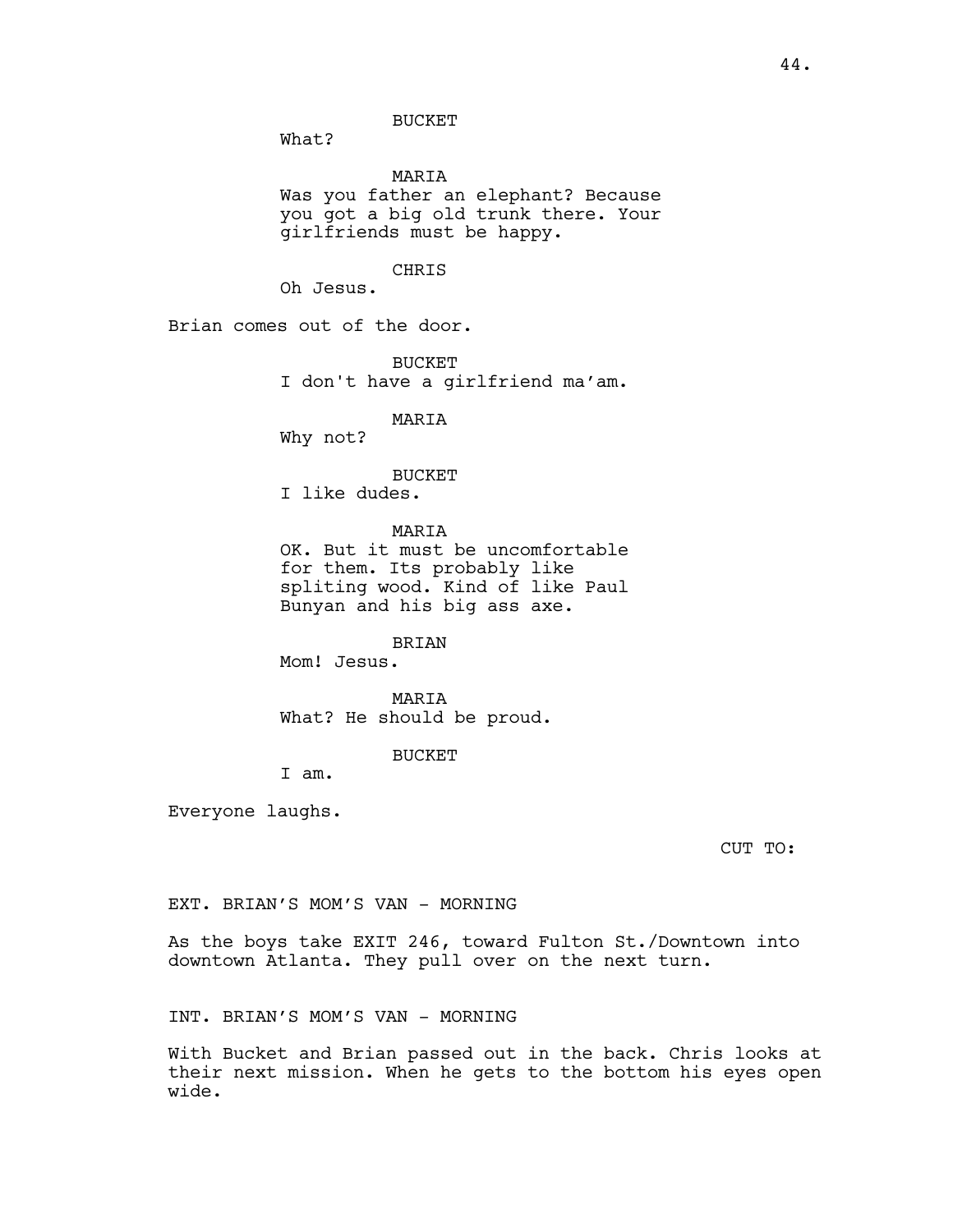CHRIS Guys. Guys! BUCKET What! CHRIS We're here. But we have a problem. BRIAN What? Did we run out of gas? CHRIS No. But the person we are helping next is the boyfriend of a famous rapper. BUCKET What? Who? CHRIS Umm. You know who WHITE CHINA is? BRIAN Of course. She's gorgeous. CHRIS Beyond that. Her boyfriend is Southern rap legend Creole. BUCKET What? Is she asking for help? CHRIS No man. Its him. He needs help. BUCKET Oh shit! CHRIS He says he will be at the studio like clock work everyday at 2:00 PM. Brian looks at his watch. BRIAN That's in like 4 hours. CHRIS

He says that he will let us in the back-door at that time and let us know his plan then.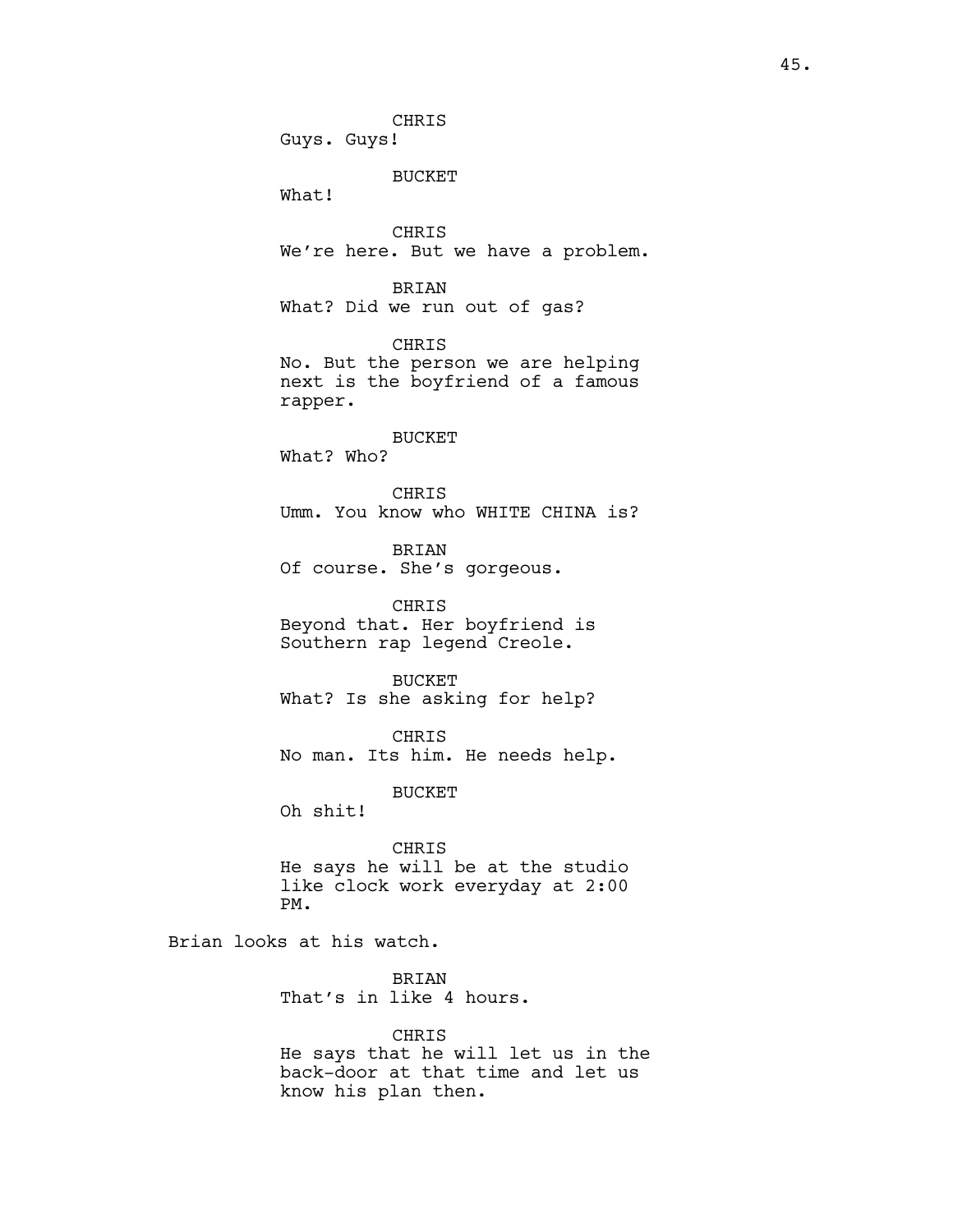EXT. CREOLE'S RECORDING STUDIO - MORNING

Chris drives over to the recording studio and pulls over to the side of the road. The boys all go back to sleep.

EXT. CREOLE'S RECORDING STUDIO - MOMENTS LATER

CREOLE, African-American, late 40s, knocks on Chris's driver side door with the barrel of the gun pointed at him. He motions for Chris to roll down the window.

I/E. BRIAN'S MOM'S VAN

CREOLE Your in the wrong place white boy!

CHRIS Hey man! Wait we are (Brian interrupts)

BRIAN Hey it's Creole. Hey man. Were The Breakup Agency! You contacted us.

CREOLE Well damn son. You almost got your soft ass killed. Here.

Creole tosses a three inch thick envelope.

CHRIS What's this?

CREOLE Open it fool!

CHRIS Jesus man, there must be \$10,000 in here!

BUCKET

Let me see.

Chris tosses the envelope to Bucket as he thumbs through it. Then he chucks it back to Brian.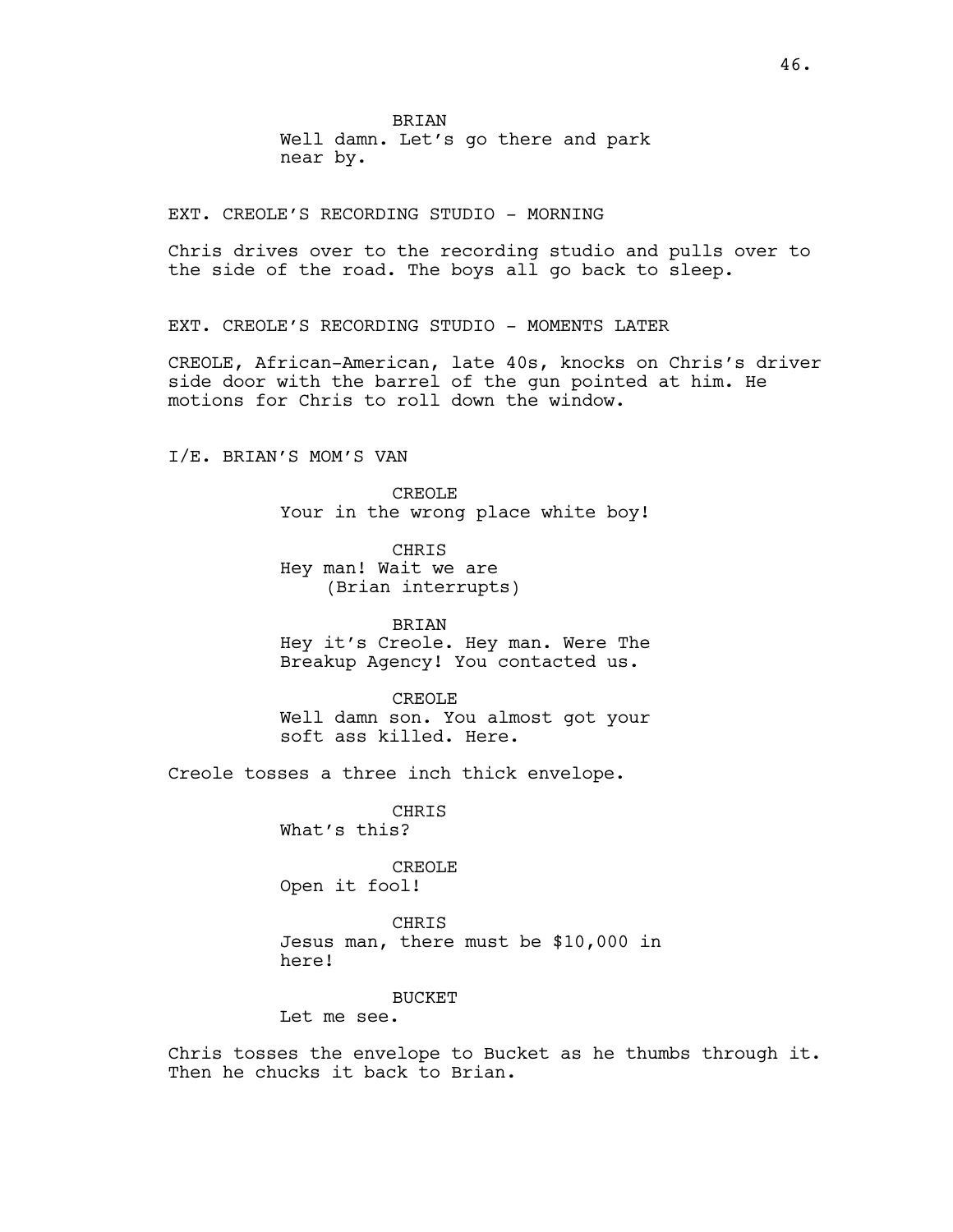### CHRIS

Well, we must be in over our heads man. What can we do for you that you can't do for your self. With all do respect of course.

#### CREOLE

None taken. You white boys and with all do respect to you too man.

Creole points to Bucket.

### BUCKET

Respect.

### CREOLE

You boys show heart and loyalty to your family. That's something these blood suckers here on my payroll know nothing about. Well these dick riders here are all on her payroll now cause I'm leaving this rap game shit and moving to Montana to raise motherfucking Alpacas.

BRIAN

Alpacas?

### CREOLE

Yeah bitch. Alpacas. There's tons of money in that shit. You crazy white-folks will pay out the ass for Alpaca wool. It pays better than this shitty rap game. You know with these 360 deals and shit.

BUCKET

I got it. But what do you want us to do?

CREOLE I want you my brotha.

Creole points to Bucket.

CREOLE (CONT'D) To be my bodyguard for 10 minutes and watch my back. So I can leave this crazy bitch leave with my life.

BUCKET

Why me?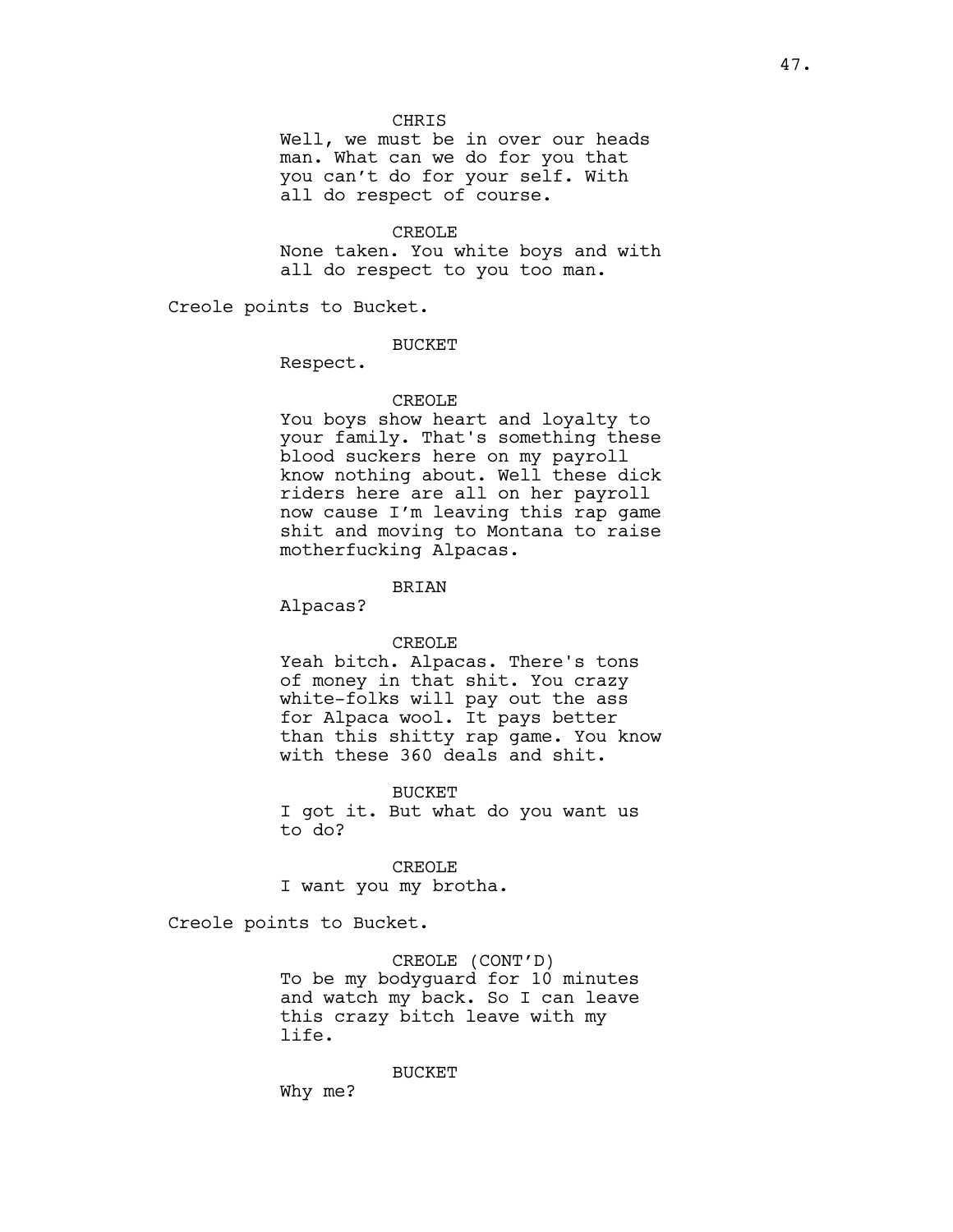Well dummy. Your big as hell and its seems like you've seen some shit. Again, no disrespect to you white boy.

CHRIS

None taken.

BUCKET How do you know?

# CREOLE

I saw your tattoos from the news story. You had Operation Iraqi Freedom on your forearms with three different dates on them. Plus on your other arm you have the memorial tribute to your fallen brothers.

BUCKET What? How do you know what that is?

CREOLE Man, I can read. Plus, one of my partners who just left again for Afghanistan had the same memorial on his forearms too. If he was here he'd being doing this. But I got you all.

BUCKET Let's get it.

CREOLE All right then big boy. Let's go.

Bucket exits the van and follows Creole inside.

BRIAN

Chris. Keep the van running.

CHRIS

No shit. He can handle himself right?

BRIAN Yeah. He's been shot before man. He's good.

CHRIS That's fucked up.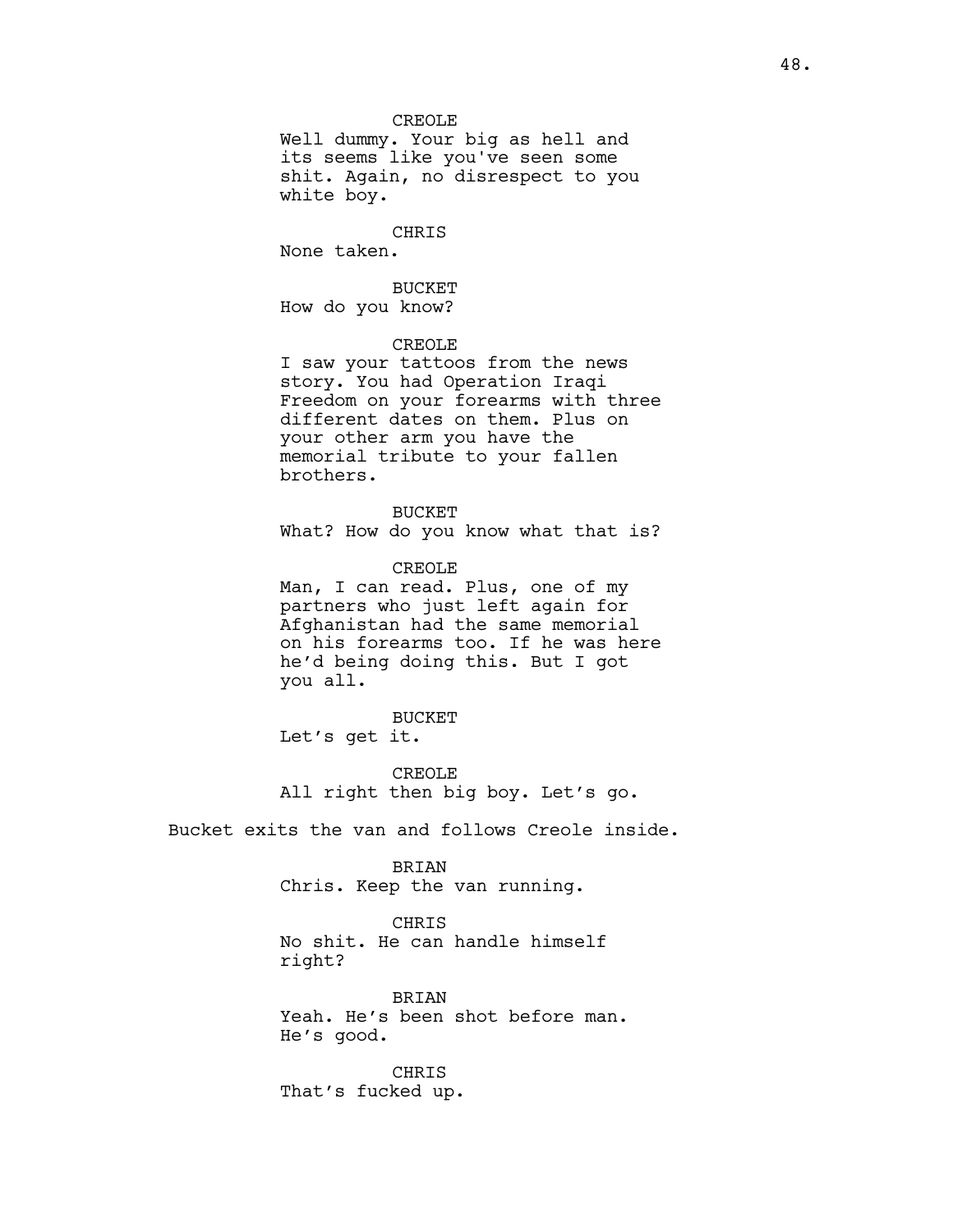It's true.

CHRIS

Jesus.

INT. CREOLE'S RECORDING STUDIO - AFTERNOON

Creole introduces Bucket as himself.

CREOLE Hey ya'll. I hired a new head of security. His name is Bucket.

Creoles now former head of security looks at Bucket sideways.

BUCKET What it do?

CREOLE Where's White China?

STUDIO ENGINEER Shes in the booth.

Creole knocks on the booth window. WHITE CHINA, Latina, early 20s, looks out at him, pissed off.

INT. RECORDING BOOTH - AFTERNOON

WHITE CHINA What do you want Creole?

CREOLE We need to talk.

WHITE CHINA

Now?

## CREOLE

Yes now.

White China motions for the studio engineer to cut off the mic in the booth. But the studio engineer looks around the room and smiles and fakes turning off the booth mic.

WHITE CHINA

Speak.

CREOLE I'm leaving China.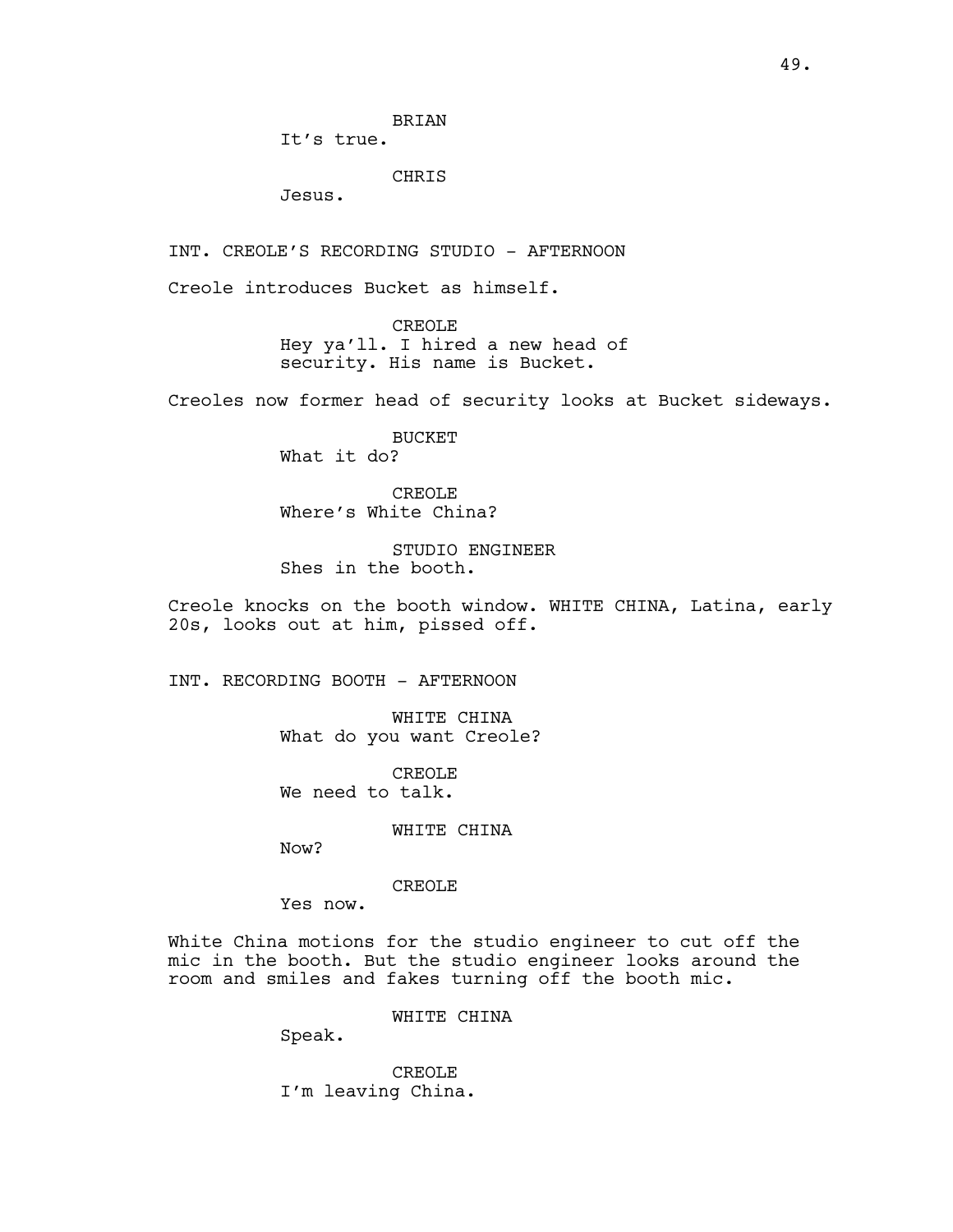# WHITE CHINA What did you say?

#### CREOLE

I said, I'm leaving this shit. All of this shit behind. I'm done with rap. This game has become pop rap. Nobodies paying homage to the legends like myself anymore. They're all stealing from their own people. No more originality. It all sounds the same!

WHITE CHINA What are you gonna do then?

CREOLE I'm gonna raise Alpacas somewhere?

WHITE CHINA

Al what?

CREOLE Alpacas you dumb ass.

WHITE CHINA So your leaving this shit I built. To be Old McDonald? What are you? Your turning into an old crusty white dude.

CREOLE Bitch, your dad is white. Don't forget.

WHITE CHINA

Bitch?

CREOLE It's over. I'm out this motherfucker!

WHITE CHINA The hell your not!

White China slaps Creole, twice.

As Creole gets right in her face. All of White China's body guards rush in. Bucket springs into action once again bulldozing people over and throwing them like rag dolls against the equipment in his attempt to get to Creole.

Creole steps to White China after noticing the ruckus that is coming.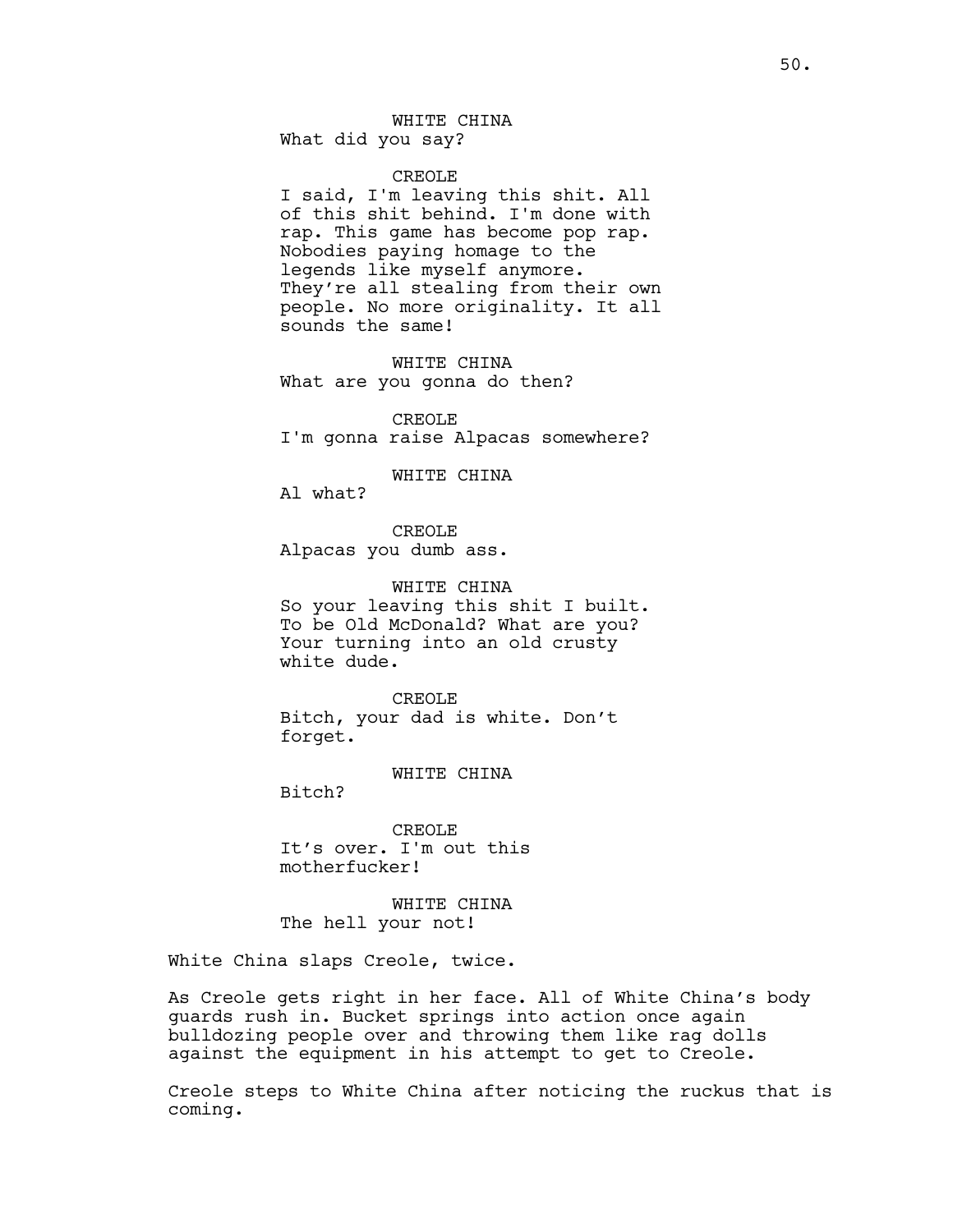White China throws haymakers at Creole as he is trying to defend himself. Bucket realizes he can't get in to the booth. He looks around for something to break the recording booth glass. He picks up one of the big speakers and shot puts it through the glass. Shattering it into a million pieces.

Bucket lunges thru the open recording booth window and snatches Creole by his collar and dragging him over the sound board. Bucket puts Creole behind him and Bucket is throwing punches and kicks like a Spartan at White China's bodyguards. Bucket turns around and picks up Creole and slings him over his shoulder and blasts his way through the door, down the stairs and out to the van.

> WHITE CHINA (CONT'D) What are you pussies waiting for. Kill that mother fucker.

White China's bodyguards all pull out their guns and give chase to Bucket and Creole.

EXT. CREOLE'S RECORDING STUDIO

Bucket has Creole still slung over his shoulder as shots zip past them.

# CHRIS Holy shit Brian! We're being shot at! Keep your head down!

Brian slings the van door open as Bucket dives in the van with Creole still on his shoulder. All four of them hear and feel the impact of the bullets hitting the van as Chris takes off.

INT. BRIAN'S MOM'S VAN

CHRIS Is everyone OK? Roll call. Bucket?

BUCKET I'm good. I think?

CHRIS

Brian?

Brian doesn't answer.

CHRIS (CONT'D) Brian goddamn it! Answer me!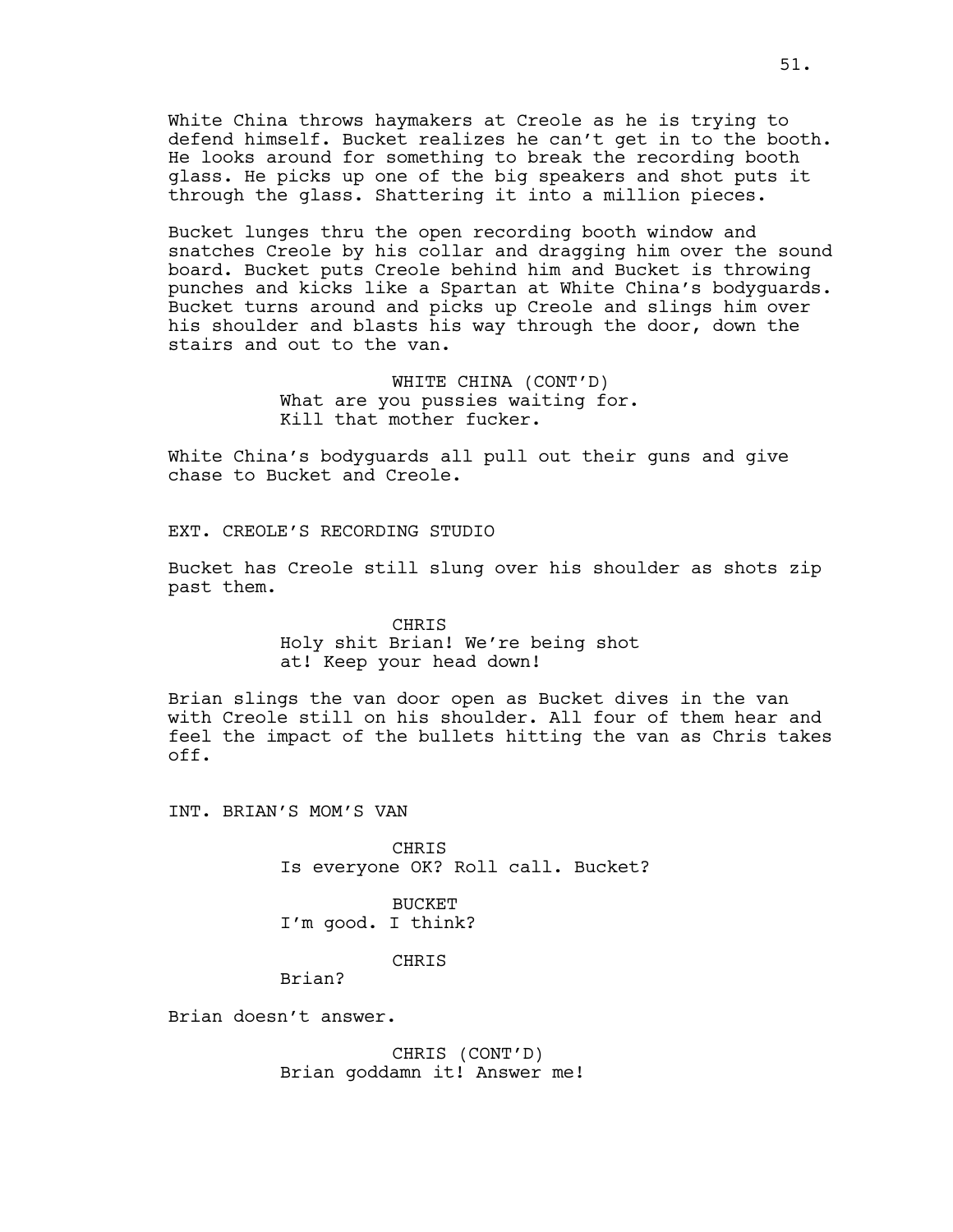Bucket look over at Brian in the corner crying uncontrollably.

> BUCKET Fuck. He's not good!

> > CHRIS

What?

BUCKET I mean he's alive but he's gone again man. Goddamn it!

# **CHRIS**

Creole?

## CREOLE

I'm good man. You motherfuckers are some real life GI JOE'S man! Hey. Is your friend gonna be all right?

#### BUCKET

No bro. He's having flashbacks again. He went through some terrible shit to save mine and Chris's life. Some thing like what just happened.

# CREOLE

No shit.

### BUCKET

Yeah, he carried my big ass through a hail of gunfire so I could get medical attention and Chris too. Chris wouldn't be here either if he wouldn't have done what he did. We owe him our lives. He's our brother.

#### CREOLE

Respect man. Mad respect. That's family.

## CHRIS

Not to interrupt this hugfest. But where do you want to be dropped off Creole?

### CREOLE

Dropped off? Shit I'm riding with you fools to wherever your going.